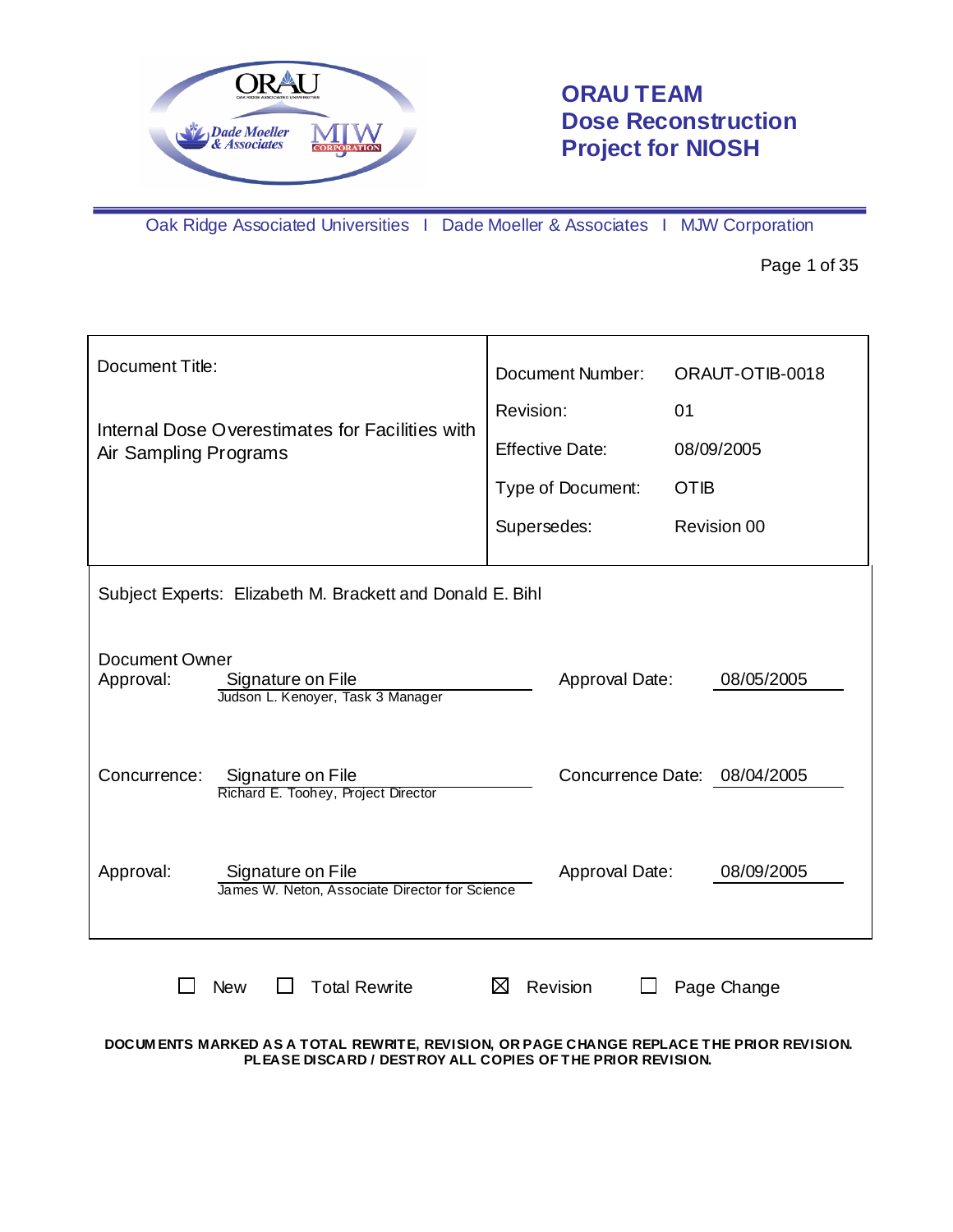| Document No. ORAUT-OTIB-0018 | Revision No. | Effective Date: 08/09/2005 | Page 2 of 3ం |
|------------------------------|--------------|----------------------------|--------------|

Г

# **PUBLICATION RECORD**

| <b>EFFECTIVE</b> | <b>REVISION</b> |                                                                                                                                                                                                                                                                                                                                                                                                                                                                                                                                                            |
|------------------|-----------------|------------------------------------------------------------------------------------------------------------------------------------------------------------------------------------------------------------------------------------------------------------------------------------------------------------------------------------------------------------------------------------------------------------------------------------------------------------------------------------------------------------------------------------------------------------|
| <b>DATE</b>      | <b>NUMBER</b>   | <b>DESCRIPTION</b>                                                                                                                                                                                                                                                                                                                                                                                                                                                                                                                                         |
| 11/23/2004       | $00 - A$        | New technical information bulletin to provide information for internal<br>dose overestimates for facilities with air sampling programs. Initiated<br>by Donald E. Bihl.                                                                                                                                                                                                                                                                                                                                                                                    |
| 01/06/2005       | $00 - B$        | Incorporates internal review comments. Initiated by Donald E. Bihl.                                                                                                                                                                                                                                                                                                                                                                                                                                                                                        |
| 03/10/2005       | $00-C$          | Incorporates changes requested by NIOSH, including Attachments B<br>and C. Updates RU contaminant levels. Eliminates discussion about<br>ORAUT-OTIB-0002 related to ORAUT-OTIB-0018. Initiated by<br>Donald E. Bihl.                                                                                                                                                                                                                                                                                                                                       |
| 03/18/2005       | 00              | First approved issue. Initiated by Donald E. Bihl                                                                                                                                                                                                                                                                                                                                                                                                                                                                                                          |
| 05/05/2005       | $01 - A$        | Draft revision to 1) incorporate into Table 4-3 Nb-95 type S and Tc-<br>99 type F beta choice and replace RU with U-234 alpha choice, 2)<br>add Table 7-2 which provides excretion values for uranium and<br>radiostrontium below which the default intakes was still valid, 3) add<br>special air concentration values for LANL into Table 4-1,4) correct<br>error in the ingestion intake formula #4. Text was added or modified<br>in Sections 1.0 through 5.0, 7.0, and Attachment A. No entire<br>Sections were deleted. Initiated by Donald E. Bihl. |
| 06/10/2005       | $01 - B$        | No further changes occurred as a result of formal internal review.<br>Initiated by Elizabeth M. Brackett and Donald E. Bihl.                                                                                                                                                                                                                                                                                                                                                                                                                               |
| 07/15/2005       | $01-C$          | Incorporates NIOSH review comments. Initiated by Donald E. Bihl.                                                                                                                                                                                                                                                                                                                                                                                                                                                                                           |
| 08/09/2005       | 01              | Approved issue of Revision 01. Training required: As determined by<br>the Task Manager. Initiated by Donald E. Bihl.                                                                                                                                                                                                                                                                                                                                                                                                                                       |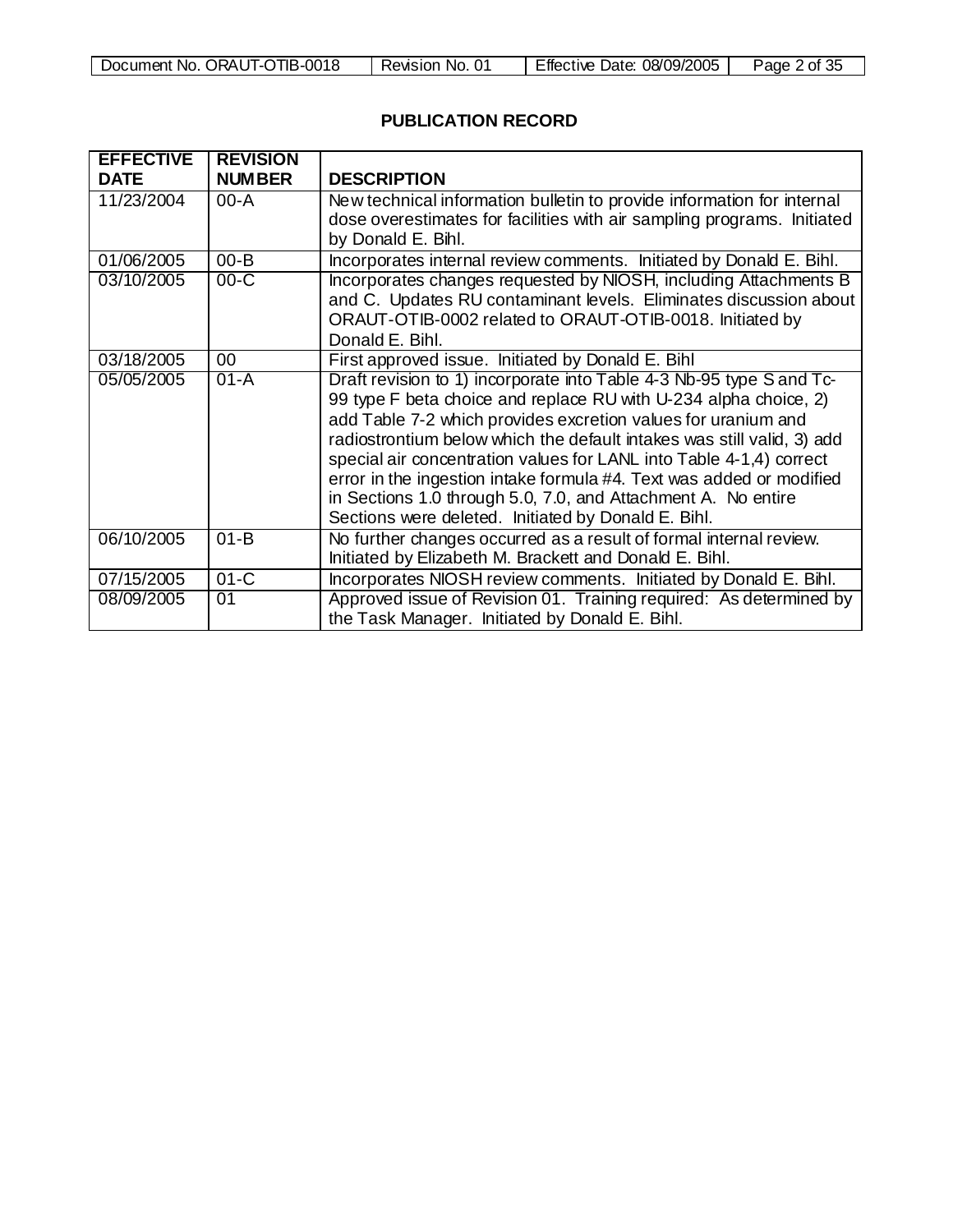| Document No. ORAUT-OTIB-0018 | Revision No. | 08/09/2005<br>Effective<br>Date: | Page 3 of 3J |
|------------------------------|--------------|----------------------------------|--------------|

# **TABLE OF CONTENTS**

| Section                                          | Page |
|--------------------------------------------------|------|
|                                                  |      |
|                                                  |      |
| 1.0                                              |      |
| 2.0                                              |      |
| 3.0<br>3.1<br>3.2 <sub>2</sub><br>3.3            |      |
| 4.1<br>4.2                                       |      |
| 5.0                                              |      |
| 6.0                                              |      |
| 7.0                                              |      |
|                                                  |      |
| Attachment<br>A<br>B<br>B.1<br>B.2<br>B.3<br>B.4 |      |
| Ć                                                |      |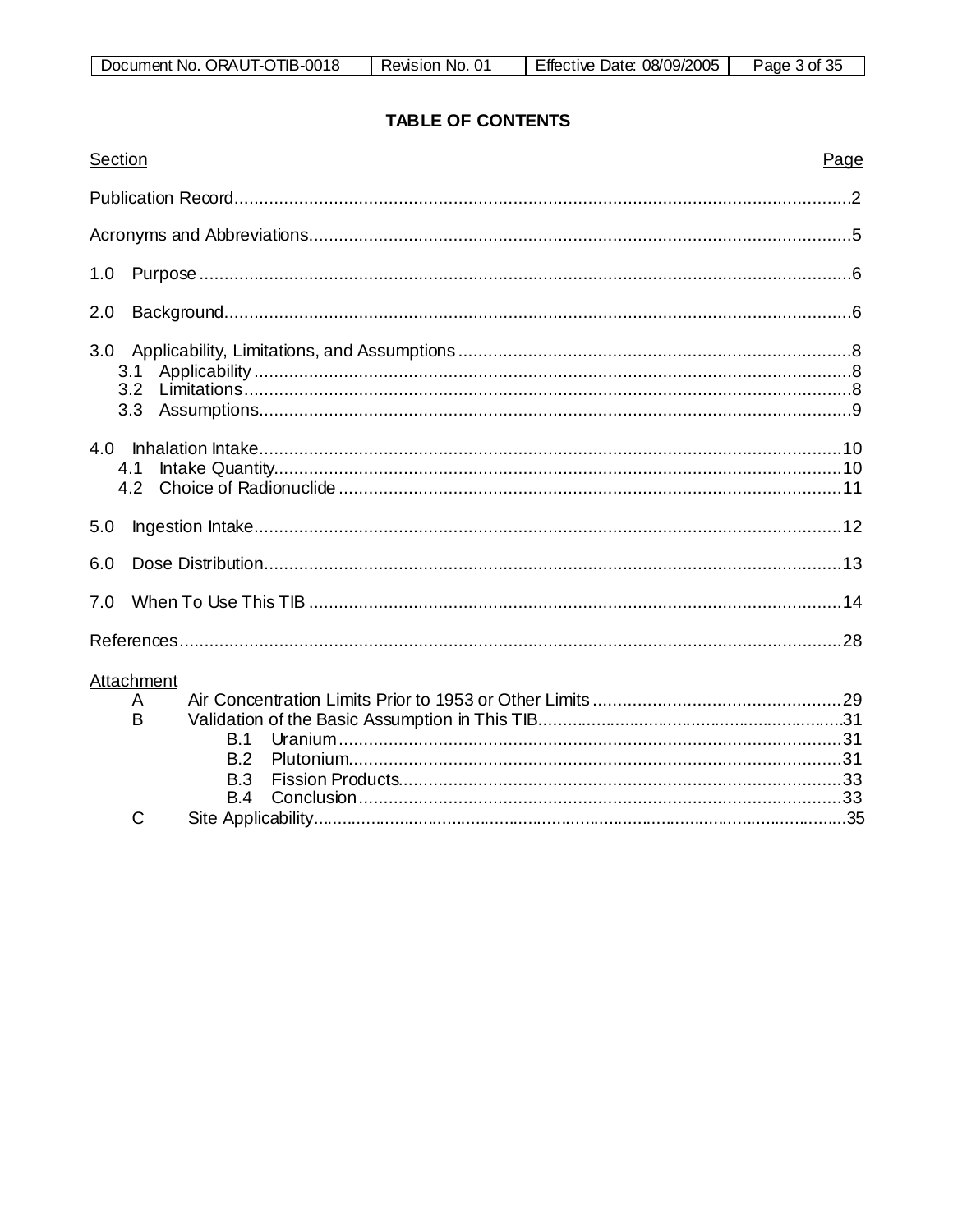| ORAUT-OTIB-0018<br>Document No. | 0 <sup>1</sup><br>No.<br>Revision | 08/09/2005<br>Effective<br>Date: | つん<br>Page<br>n of<br>ູບປ |
|---------------------------------|-----------------------------------|----------------------------------|---------------------------|

# LIST OF TABLES

| <b>Table</b> |                                                                           | Page |
|--------------|---------------------------------------------------------------------------|------|
| $2 - 1$      |                                                                           |      |
| $4 - 1$      |                                                                           |      |
| $4 - 2$      |                                                                           |      |
| $4 - 3$      |                                                                           |      |
| $7 - 1$      | Whole-body count (WBC) results below which this TIB method is still       |      |
|              |                                                                           |      |
| $7 - 2$      | Urinary excretion results below which this TIB method is still considered |      |
|              |                                                                           |      |

# **LIST OF FIGURES**

| <b>Figure</b> | Page |
|---------------|------|
|               |      |
|               |      |
|               |      |
|               |      |
|               |      |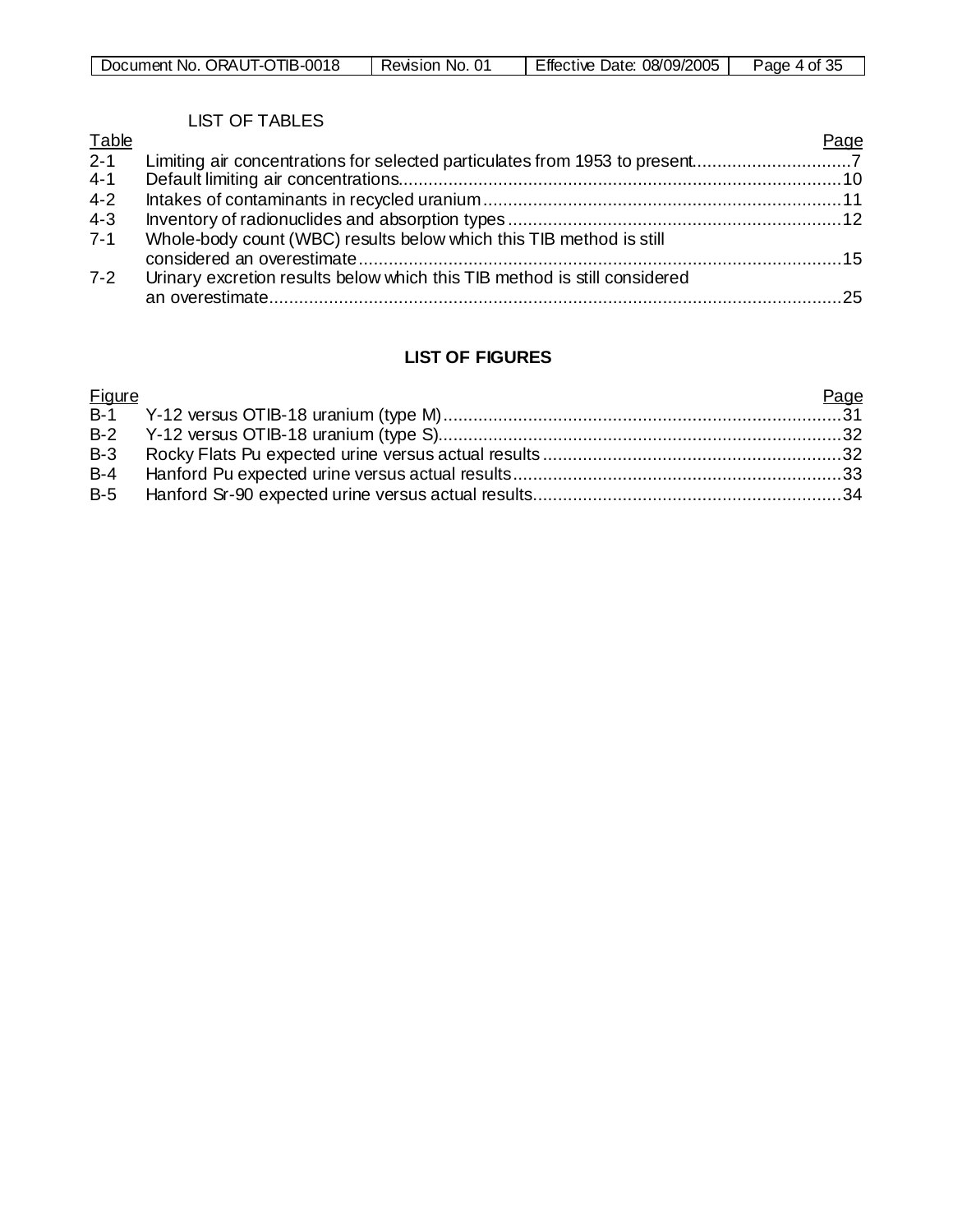| ORAUT-OT<br>OTIB-0018<br>Document No. | 01<br>No.<br>Revision | 08/09/2005<br>Date:<br>Effective | Page<br>$\cdot$ of 35 |
|---------------------------------------|-----------------------|----------------------------------|-----------------------|
|                                       |                       |                                  |                       |

#### **ACRONYMS AND ABBREVIATIONS**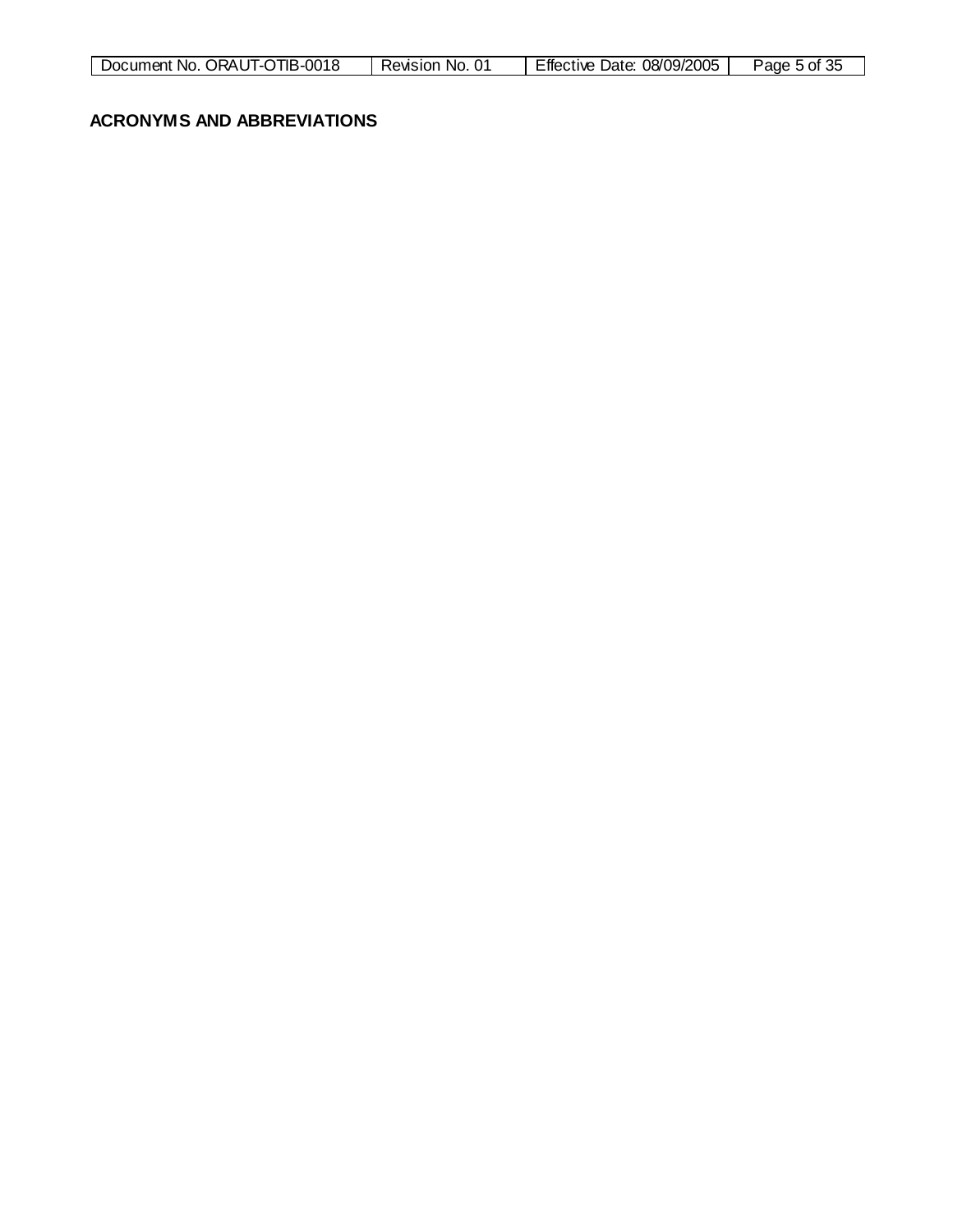| Document No. ORAUT-OTIB-0018 | Revision No. 01 | Effective Date: 08/09/2005 | Page 6 of 35 |
|------------------------------|-----------------|----------------------------|--------------|

#### **1.0 PURPOSE**

The purpose of this technical information bulletin (TIB) is to provide an alternative method to that discussed in Technical Information Bulletin 002, *Maximum Internal Dose Estimates for Certain DOE Complex Claims* (ORAU 2004), for estimating intakes and internal doses when overestimated doses are acceptable. The internal doses estimated using this TIB will be smaller than those obtained using ORAU (2004) under some situations but are still overestimates. See Section 7.0 for additional discussion about when to use this TIB rather than ORAU (2004).

Technical Information Bulletins (TIBs) are general working documents that provide guidance concerning the preparation of dose reconstructions at particular sites or categories of sites. They will be revised in the event additional relevant information is obtained. TIBs may be used to assist the National Institute for Occupational Safety and Health in the completion of individual dose reconstructions.

In this document the word "facility" is used as a general term for an area, building, or group of buildings that served a specific purpose at a site. It does not necessarily connote an "atomic weapons employer facility" or a "Department of Energy facility" as defined in the Energy Employees Occupational Illness Compensation Program Act of 2000 (42 U.S.C. § 7384l (5) and (12)).

# **2.0 BACKGROUND**

ORAU (2004) provides default overestimated intakes based on the assumption "that an intake resulting in 10% of a MPBB [maximum permissible body burden] would not have likely occurred to an unmonitored worker or would have likely resulted in a readily noticeable bioassay result in a monitored worker, readily noticeable air sample, or other indicators of personnel contamination." ORAU (2004, Table 3.1.1-2) applies this assumption to each of a list of radionuclides to which workers at most U.S. Department of Energy (DOE)<sup>1</sup> sites might have been exposed. The list includes three beta/gamma-emitting radionuclides and nine alpha-emitting radionuclides for nonreactor sites and an additional 16 beta/gamma-emitting radionuclides for sites with reactors. However, the ORAU (2004) method resulted in unrealistically high intakes of long-lived, long-retained radionuclides when the exposure time was only a few years; that is, the air concentrations would have had to have been unrealistically high for a worker to have incurred unnoticed intakes resulting in 10% of the MPBB.

For efficiency in processing claims, another method was needed to estimate intakes that are

- Overestimates
- Derived from more realistic air concentrations

Most DOE sites had air sampling programs for particulate radioactive contamination and, with the exception of short-term, unplanned situations, controlled air concentrations to limiting values established by the National Council on Radiation Protection and Measurements (NCRP) or DOE. The first official national guidelines on air concentrations were produced by the NCRP and published in 1953 in National Bureau of Standards (NBS) Handbook 52 (NBS 1953). The NCRP revised its methodology and expanded the list of covered radionuclides in 1959, published as NBS Handbook 69 (NBS 1959). Both of these documents were based on and consistent with similar guidance from the International Commission on Radiological Protection (ICRP 1959). Subsequent to the publication of the NBS handbooks, DOE issued orders or regulations establishing air concentration limits applicable to its sites [for instance, in U.S. Atomic Energy Commission (AEC) Manual Chapter 0524 (AEC 1968)

<span id="page-5-0"></span><sup>1&</sup>lt;br><sup>1</sup> In this document, reference to DOE includes its predecessor agencies.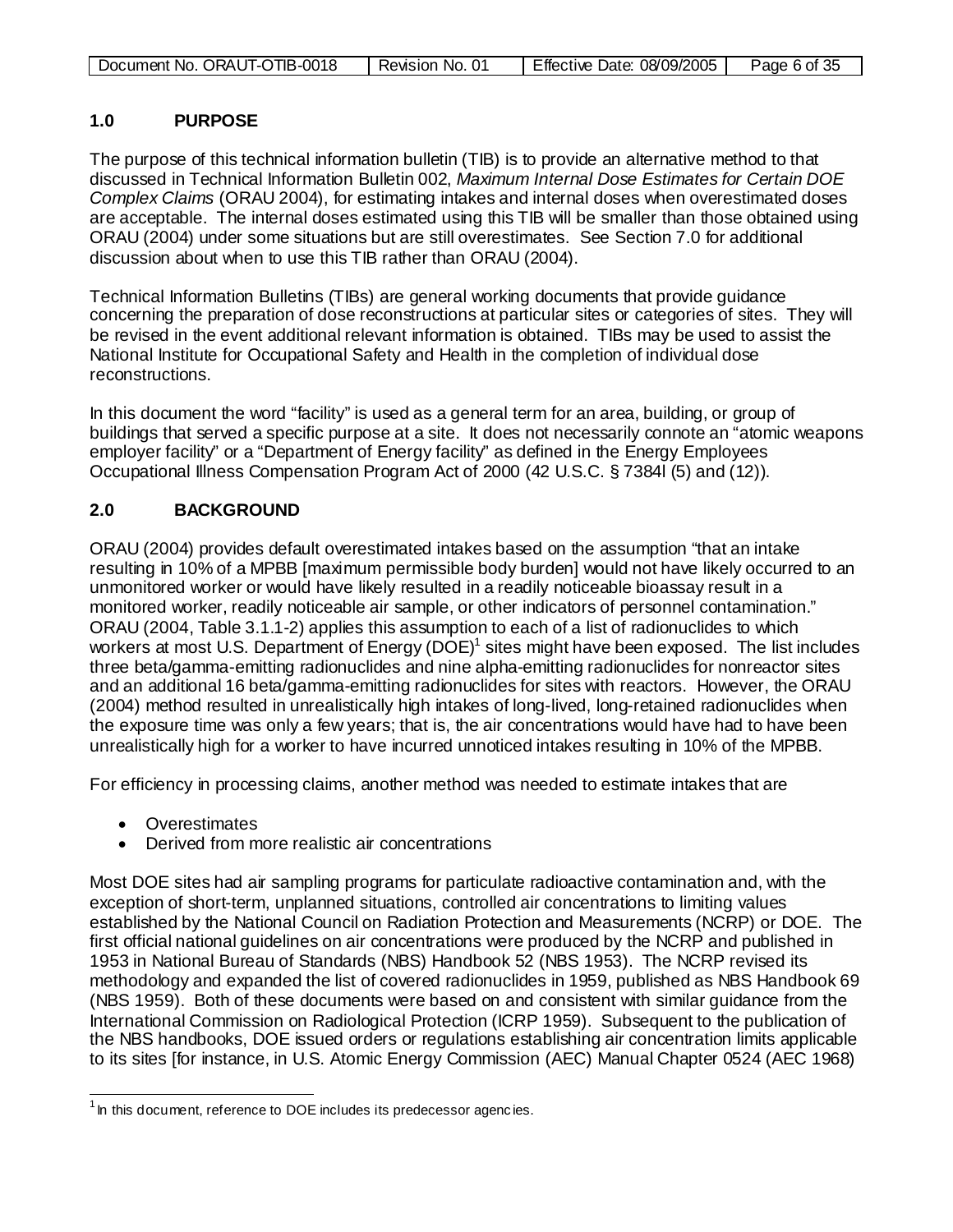| . ORAUT-OTIB-0018<br>Document No. | Revision<br>No. | 08/09/2005<br>∃ffective<br>Date: | of 35<br>Page |
|-----------------------------------|-----------------|----------------------------------|---------------|
|-----------------------------------|-----------------|----------------------------------|---------------|

and DOE Order 5480.11 (DOE 1988)]. Since December 1993, 10 CFR Part 835 has established limits on air concentrations. Table 2-1 lists the history of workplace air concentration limits applicable at DOE sites for a number of important particulate radionuclides.

|                           | Limiting air concentration $(\mu$ Ci/mL) |                 |                           |                  |            |
|---------------------------|------------------------------------------|-----------------|---------------------------|------------------|------------|
|                           |                                          |                 | <b>AEC Manual</b>         | <b>DOE Order</b> |            |
| Radionuclide <sup>a</sup> | <b>NBS 1953</b>                          | <b>NBS 1959</b> | Chapter 0524 <sup>b</sup> | 5480.11°         | 10 CFR 835 |
| Alpha emitters            |                                          |                 |                           |                  |            |
| Po-210                    | 7E-11                                    | 2E-10           | 2E-10                     | 3E-10            | 3E-10      |
| Th-230                    | $\mathsf{NL}^\mathsf{a}$                 | 2E-12           | 2E-12                     | 3E-12            | 3E-12      |
| Th-232                    | NL                                       | $2E-12^e$       | 3E-11                     | 5E-13            | 5E-13      |
| U natural sol             | 1.7E-11                                  | 7E-11           | 7E-11'                    | NL               | NL         |
| U natural insol           | 1.7E-11                                  | 6E-11           | 6E-11'                    | ΝL               | NL         |
| $U-234$ sol $(D)$         | <b>NL</b>                                | 6E-10           | 6E-10                     | 5E-10            | 5E-10      |
| $U-234$ insol $(Y)$       | <b>NL</b>                                | 1E-10           | 1E-10                     | 2E-11            | 2E-11      |
| $U-238$ sol $(D)$         | NL                                       | 7E-11           | 7E-11                     | 6E-10            | 6E-10      |
| $U-238$ insol $(Y)$       | <b>NL</b>                                | 1E-10           | 1E-10                     | 2E-11            | 2E-11      |
| <b>Np-237</b>             | NL                                       | 4E-12           | 4E-12                     | 2E-12            | 2E-12      |
| Pu-238                    | NL                                       | 2E-12           | 2E-12                     | 3E-12            | 3E-12      |
| Pu-239                    | 2E-12                                    | 2E-12           | 2E-12                     | 2E-12            | 2E-12      |
| Am-241                    | 3E-11                                    | 6E-12           | 6E-12                     | 2E-12            | 2E-12      |
| Cm-244                    | NL                                       | 9E-12           | 9E-12                     | 4E-12            | 4E-12      |
| <b>Beta emitters</b>      |                                          |                 |                           |                  |            |
| Mn-54                     | NL                                       | $4E-8$          | 4E-8                      | $3E-7$           | $3E-7$     |
| $Co-58$                   | NL                                       | $5E-8$          | $5E-8$                    | $3E-7$           | $3E-7$     |
| $Co-60$                   | $1E-6$                                   | $9E-9$          | $9E-9$                    | $1E-8$           | 1E-8       |
| Fe-59                     | $6E-7$                                   | 5E-8            | $5E-9$                    | $1E-7$           | 1E-7       |
| Zn-65                     | $2E-6$                                   | 6E-8            | 6E-8                      | $1E-7$           | $1E-7$     |
| <b>Sr-90</b>              | 2E-10                                    | 3E-10           | $1E-9$                    | $2E-9$           | $2E-9$     |
| Y-91                      | $4E-8$                                   | $3E-8$          | $3E-8$                    | $5E-8$           | $5E-8$     |
| <b>Nb-95</b>              | $4E-7$                                   | $1E-7$          | $1E-7$                    | $5E-7$           | 5E-7       |
| $Zr-95$                   | NL                                       | $3E-8$          | $3E-8$                    | $6E-8$           | $6E-8$     |
| Tc-99                     | <b>NL</b>                                | 6E-8            | 6E-8                      | $3E-7$           | $3E-7$     |
| Ru-103                    | NL                                       | 8E-8            | 8E-8                      | $3E-7$           | $3E-7$     |
| <b>Ru-106</b>             | $3E-8$                                   | 6E-9            | 8E-8                      | 5E-9             | 5E-9       |
| Cs-134                    | NL                                       | $1E-8$          | $1E-8$                    | 4E-8             | 4E-8       |
| Cs-137                    | $2E-7$                                   | $1E-8$          | $1E-8$                    | 7E-8             | 7E-8       |
| Ba-140                    | $6E-8$                                   | 4E-8            | 4E-8                      | $6E-7$           | $6E-7$     |
| La-140                    | $6E-8$                                   | $1E-7$          | $1E-7$                    | 5E-7             | $5E-7$     |
| Ce-141                    | <b>NL</b>                                | $2E-7$          | $2E-7$                    | $3E-7$           | $2E-7$     |
| Ce-144                    | 7E-9                                     | 6E-9            | 6E-9                      | 6E-9             | $6E-9$     |
| Pm-147                    | $2E-7$                                   | $1E-7$          | 6E-8                      | 6E-8             | 6E-8       |
| Eu-152                    | NL                                       | $3E-7$          | $2E-8$                    | $1E-8$           | $1E-8$     |
| Eu-154                    | $6E-9$                                   | 4E-9            | 7E-9                      | 8E-9             | 8E-9       |
| Eu-155                    | <b>NL</b>                                | 7E-8            | 7E-8                      | 4E-8             | 4E-8       |

Table 2-1. Limiting air concentrations for selected particulates from 1953 to present.

a. Most limiting form (e.g., soluble, insoluble, inhalation class D,W,Y) is listed, w ith the exception of uranium, for w hich the soluble form w as based on chemical toxicity.

b. From 1968 version

c. From 1988 version (effective January 1989)

d. NL – not listed.

e. Printed as 2E-12 μCi/mL, but a footnote stated that continued use of 3E-11 μCi/mL w as recommended until further investigation.

f. Based on special definitions for the curie that added disintegrations from selected progeny.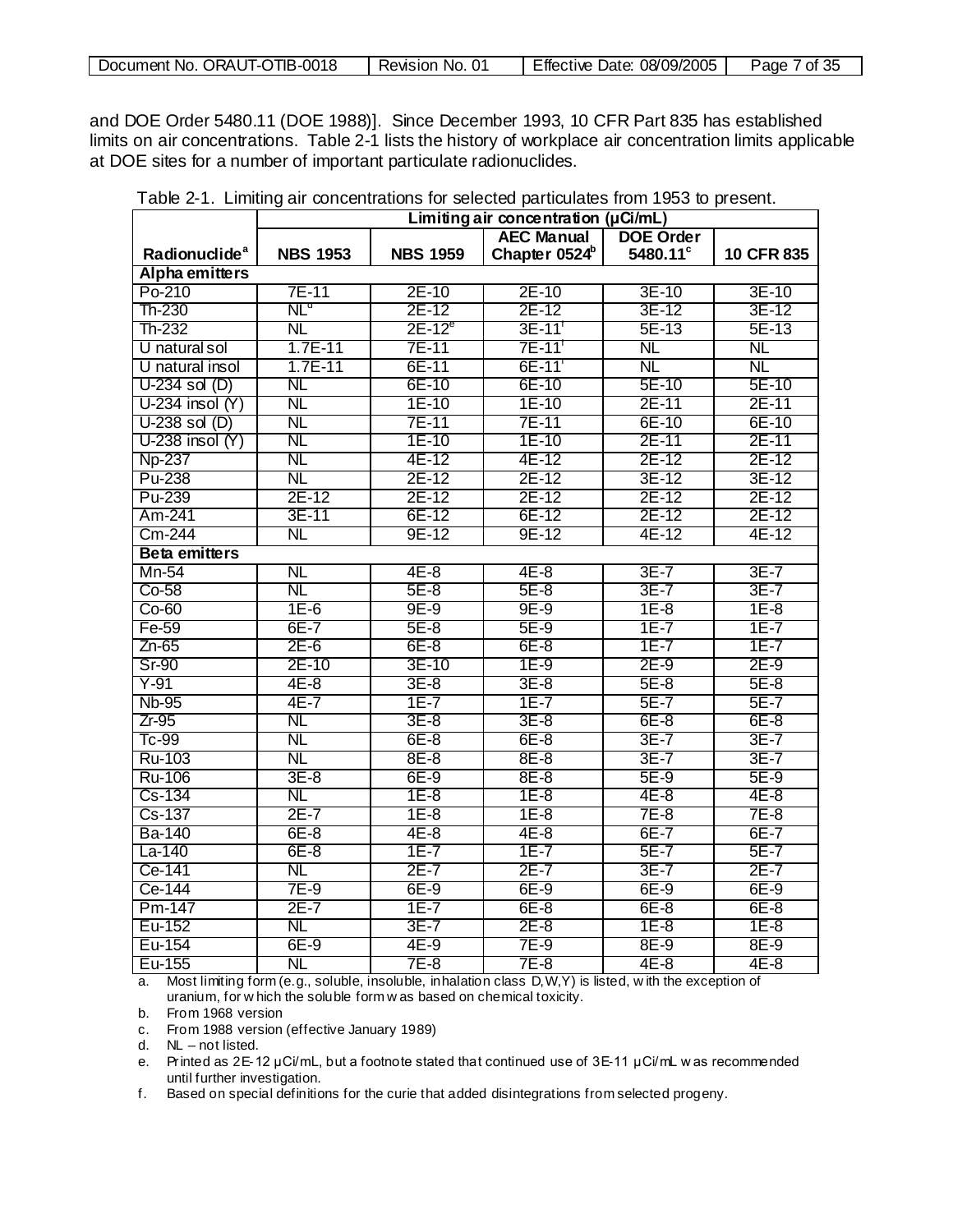| Document No. ORAUT-OTIB-0018 | .ი<br>Revision No. | .08/09/2005<br>Effective<br>Date: | Page 8 of 35 |
|------------------------------|--------------------|-----------------------------------|--------------|
|                              |                    |                                   |              |

Most sites performed total alpha and total beta counting on air samples, using either a time delay or mathematical correction to account for radon progeny. Radionuclide identification was either not performed or was performed occasionally as a check on basic assumptions from knowledge of the facility source terms and processes. Trigger levels and prompt decisions for changing access to an area, usually by placing a "respiratory protection required" restriction for the area, were usually based on total alpha or total beta air concentrations. Because the radionuclide was not identified for every sample, the limit for the most restrictive, plausible radionuclide was often used to establish the trigger level. For facilities handling transuranics, the most restrictive air concentration for the alpha measurements was based on plutonium; for facilities with potential exposure to fission or activation products, the most restrictive air concentration for beta measurements was based on  $90$ Sr; at uranium facilities, the limits for uranium were generally used.

The validity of the assumption that workers' intakes, excepting accidental intakes, were controlled such that intakes at limiting air concentrations for a chronic period are reasonable median values is discussed in Appendix B. Appendix B uses worker bioassay results.

# **3.0 APPLICABILITY, LIMITATIONS, AND ASSUMPTIONS**

#### **3.1 APPLICABILITY**

This TIB applies to:

- Sites or facilities that rigorously sampled particulate air concentrations in areas of risk and controlled exposure to intakes according to the measured concentrations.
- Employment between 1953 and the present. (See first bullet in Section 3.2 for an exception.)
- Claims for which it is likely that the covered employee had no significant intakes of particulate radioactive material. (See Section 7.0 for a discussion on insignificant intakes in the context of this TIB.)
- Intakes of particulate radioactive material only.
- All organs except respiratory tract organs for monitored workers and the thyroid; however, it can apply to the thyroid for uranium facilities or plutonium-only facilities (i.e., where there is no chance of exposure to radioiodines).

#### **3.2 LIMITATIONS**

This TIB has the following limitations:

- It does not apply to employment prior to 1953; however, if the limiting air concentrations for the site of exposure are known for years prior to 1953, those concentrations can be used in the manner discussed in Sections 4.0 and 5.0. In addition, see Attachment A. It does not apply to Nevada Test Site outdoor exposures prior to 1963.
- It applies only to particulate radioactive material. These particulate intakes are in addition to any intakes of <sup>3</sup>H, radioiodines, <sup>14</sup>C, or radon/thoron and their progeny, as applicable.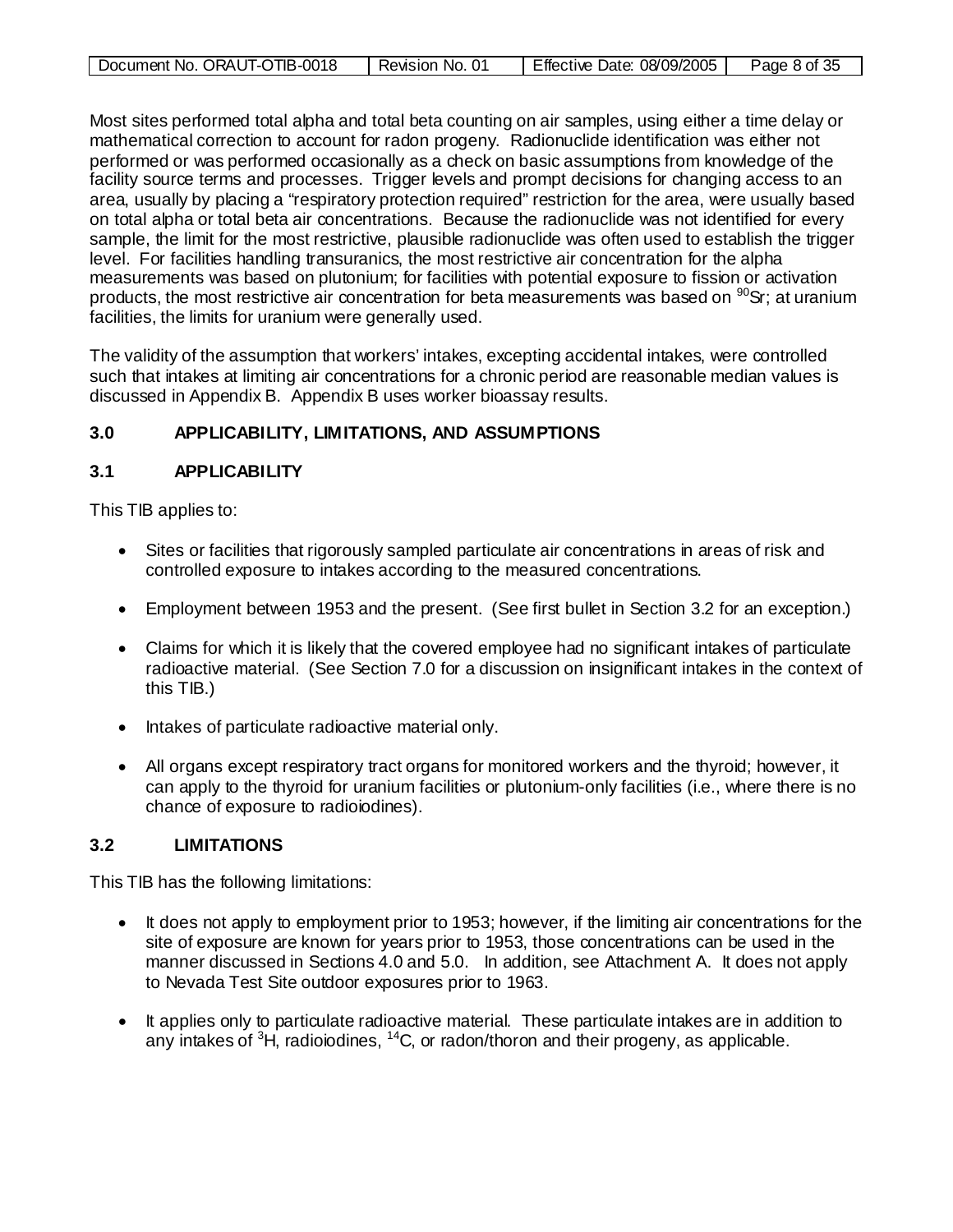| Document No. ORAUT-OTIB-0018 | Revision No. | Effective Date: 08/09/2005 | Page 9 of 35 |
|------------------------------|--------------|----------------------------|--------------|
|                              |              |                            |              |

- Intakes of particulate material with a documented particle-size distribution other than 5-μm activity median aerodynamic diameter (AMAD) must be checked to ensure that the dose to the organ of concern from this TIB is greater.
- If site-specific limiting air concentrations were greater than those listed in Section 3.3, those concentrations must be used. If the site-specific concentration was applicable to contamination for a given radionuclide only and exposure was limited to that radionuclide, the dose reconstructor can apply the intake to that radionuclide only. For instance, Mound and Los Alamos National Laboratory had special limits for exposure to <sup>210</sup>Po and Los Alamos had special limits for general alpha-emitters and beta-emitters through 1966.
- It does not necessarily provide an overestimate to respiratory tract organs for monitored workers.
- It does not provide an overestimate to the thyroid (regardless of monitoring), unless the worker was employed only at a uranium facility or a plutonium-only facility (i.e., where there was no chance of exposure to radioiodines).

#### **3.3 ASSUMPTIONS**

This TIB applies the following assumptions:

- All significant intake exposure was covered by an air sampling program, or the radiation protection program had a valid method to ensure that air concentrations did not exceed limits. (For instance, airborne contamination might have been controlled by controlling the inventory of radioactive material in an area and/or the physical form of the material.)
- Chronic intakes were for 40 hours per week, or 2,000 hours per year, of particulate radioactive material with a 5-μm-AMAD particle-size distribution.
- The breathing rate was  $9.6 \text{ m}^3$ /workday (ICRP 1994a) or 1.2 m<sup>3</sup>/hr averaged over an 8-hr day.
- For sites or facilities with an exposure to alpha-emitting radionuclides that was principally transuranics, chronic exposure was at  $2 \times 10^{-12}$  µCi/mL.
- For sites or facilities with an exposure to beta-emitting radionuclides, chronic exposure was at  $2 \times 10^9$  µCi/mL.
- For sites or facilities with an exposure principally to uranium, chronic exposure was at  $6 \times 10^{-10}$  µCi/mL.
- Measured air sample concentrations were not always representative of the air concentration breathed. However, when applied to the long-term, 40-hour-per-week, chronic-intake assumption, it is assumed that the air sampling program was sufficient to prevent long-term intakes from exceeding the limiting air concentrations. See Section 6.0 for additional consideration of the possible nonrepresentativeness of air sampling.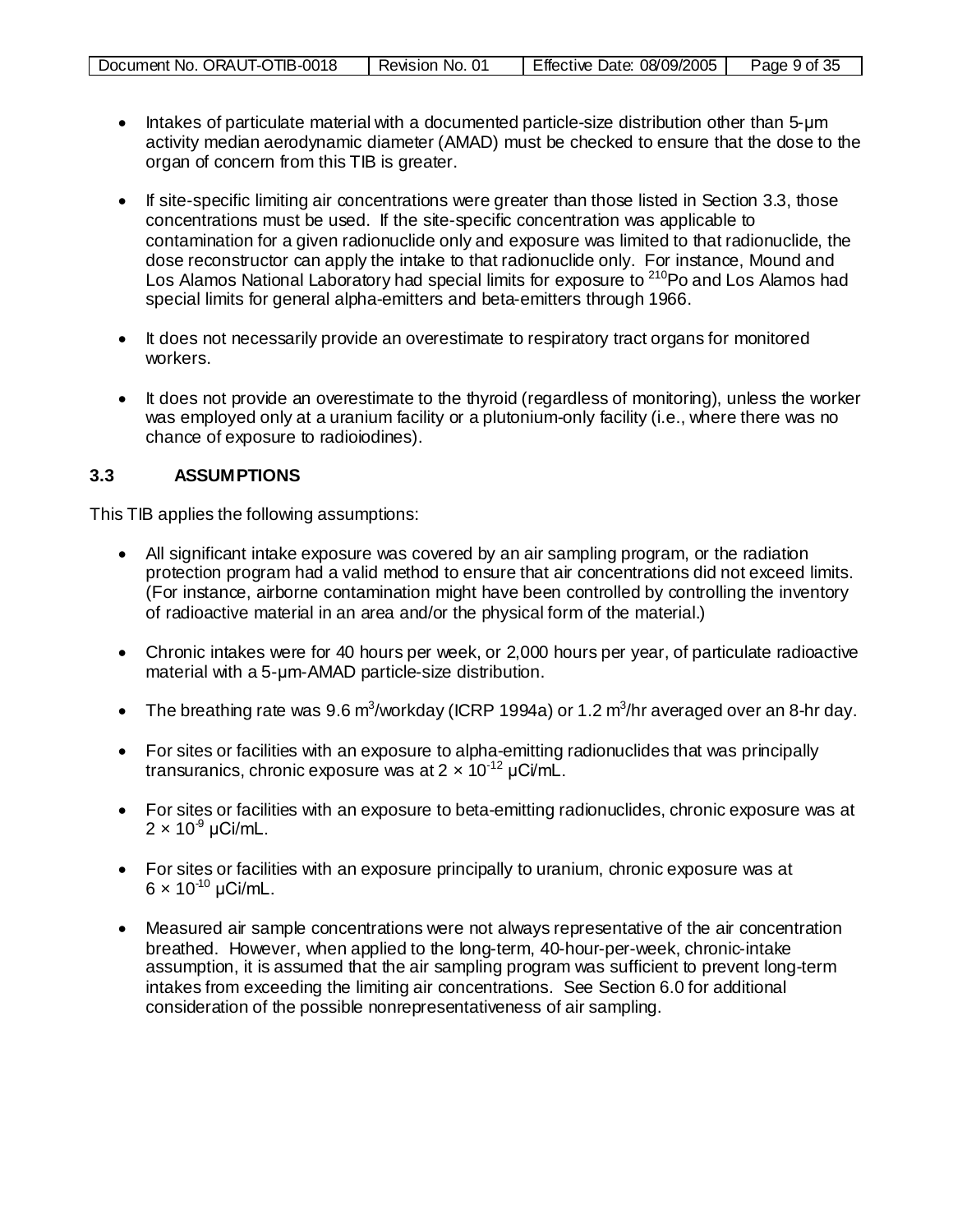#### **4.0 INHALATION INTAKE**

#### **4.1 INTAKE QUANTITY**

The inhalation intake is determined by

Intake = (air conc.)(breathing rate)(exposure period)  $(1)$ 

From Equation 1, intakes in Bq/yr can be determined by

Intake (Bq/yr) = (air conc. μCi/mL)(1.2 m<sup>3</sup>/hr)(2,000 hr/yr)(10<sup>6</sup> mL/m<sup>3</sup>)(3.7 x 10<sup>4</sup> Bq/μCi)

or

Intake  $(Bq/yr) = (8.9 \times 10^{13})(air \text{ conc. }\mu\text{Ci/mL})$  (2)

where the air concentration is obtained from Table 4-1 or from site-specific limiting air concentrations (in μCi/mL) when applicable.

Table 4-1. Default limiting air concentrations.

|                                                                                                                | Air concentration        | <b>Associated daily</b> |
|----------------------------------------------------------------------------------------------------------------|--------------------------|-------------------------|
| <b>Exposure type</b>                                                                                           | $(\mu$ Ci/mL)            | intake (pCi)            |
| Alpha-emitting radionuclides except for uranium facilities                                                     | $2E-12$                  | 13.2                    |
| (includes Hanford from 1949, see Attachment A)                                                                 |                          |                         |
| Beta-emitting radionuclides except for uranium facilities                                                      | $2E-9$                   | 1.32E4                  |
| (includes Hanford from 1949, see Attachment A)                                                                 |                          |                         |
| Uranium including recycled uranium (includes Hanford from<br>1949, see Attachment A, and Los Alamos from 1951) | 6E-10                    | 3.96E3                  |
| ORNL alpha-emitting radionuclides except for uranium                                                           | $3E-11$                  | 1.98E2                  |
| facilities, 1944-1952                                                                                          |                          |                         |
| ORNL beta-emitting radionuclides, 1944-1952                                                                    | $1E - 7$                 | 6.60E5                  |
| Hanford alpha-emitting radionuclides except uranium facilities,                                                | 4E-11                    | 2.64E2                  |
| 1946-1949                                                                                                      |                          |                         |
| Hanford beta-emitting radionuclides, 1946-1949.                                                                | $1E-8$                   | 6.60E4                  |
| Los Alamos alpha-emitting radionuclides except uranium                                                         | $3.2E-11$                |                         |
| facilities or Po-210 facilities, 1948-52                                                                       |                          |                         |
| Los Alamos alpha-emitting radionuclides except uranium                                                         | 4E-12                    |                         |
| facilities or Po-210 facilities, 1953-66                                                                       |                          |                         |
| Los Alamos beta-emitting radionuclides, 1948-52                                                                | $1E-7$                   |                         |
| Los Alamos beta-emitting radionuclides, 1953-66                                                                | $3E-9$                   |                         |
| Los Alamos uranium facilities, 1948-50                                                                         | $1.8E-10$                |                         |
| Los Alamos Po-210 only <sup>a</sup> , 1948-53 (exposure ended in1953)                                          | $6.3E-10$                |                         |
| Mound Po-210 only <sup>a</sup> , 1952-71, (exposure ended in 1971)                                             | $\overline{\mathsf{NA}}$ | 5.88E3                  |
| Rocky Flats alpha-emitting radionuclides in Pu chemistry                                                       | $4E-12$                  | 26.4                    |
| operations or default for the site, 1953-1994 (2E-12 µCi/ml was                                                |                          |                         |
| used in the metal operations).                                                                                 |                          |                         |

a. Los Alamos and Mound had special air concentration limits or urinalysis limits for Po-210. The doses associated w ith this intake w ill be larger than for general alpha-emitting radionuclides at 13.2 pCi/d for years of exposure but w ill be less for years after exposure ends. The dose reconstructor w ill have to run both cases and determine w hich option gives the largest probability of causation.

The intake per calendar day in pCi is

Intake (pCi/cal. d) = (air conc. μCi/mL)(1.2 m<sup>3</sup>/hr)(2,000 hr/yr)(10<sup>6</sup> mL/m<sup>3</sup>)(10<sup>6</sup> pCi/μCi)/365 cal. d/yr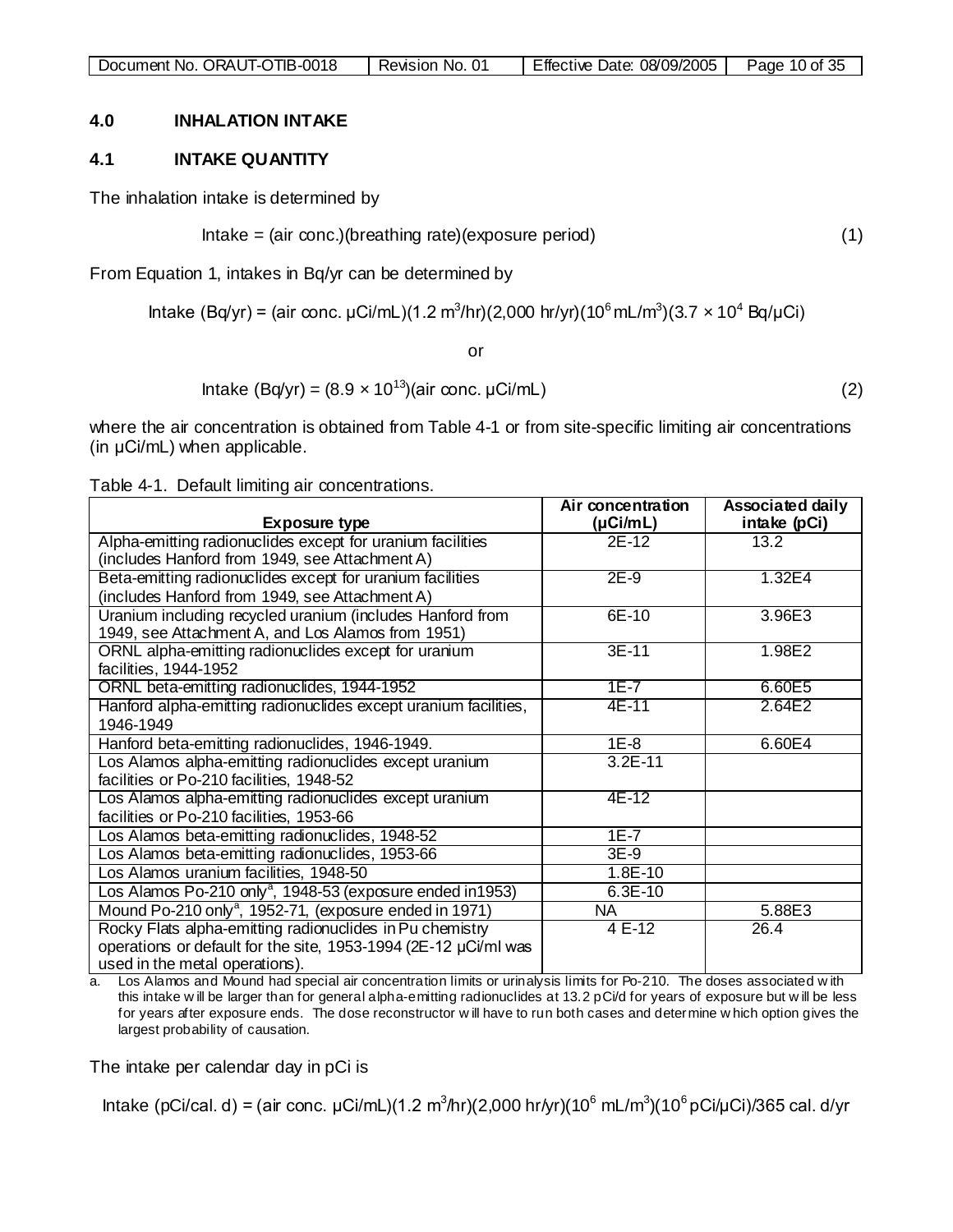| Document No. ORAUT-OTIB-0018 | Revision No. | Effective<br>08/09/2005<br>Date: | of 35<br>Page |
|------------------------------|--------------|----------------------------------|---------------|
|------------------------------|--------------|----------------------------------|---------------|

Intake (pCi/cal. d) =  $(6.6 \times 10^{12})$ (air conc.) (3)

For most sites intakes will be assigned for alpha and beta intakes. Only the uranium intake should be assigned for facilities with exposure to only uranium (or natural thorium), with the exception of years when exposure was to recycled uranium. For recycled uranium, add intakes as listed in Table 4-2.

|              | <b>Activity fraction of contaminant</b> |
|--------------|-----------------------------------------|
| Radionuclide | (e.g. pCi X/pCi U)                      |
| Pu-238       | 0.06                                    |
| Np-237       | 0.005                                   |
| Tc-99        | 0.4                                     |
| Th-232       | 0.02                                    |
| Ru-106       | በ በ4                                    |

Table 4-2. Intakes of contaminants in recycled uranium as fraction of uranium intake.

#### **4.2 CHOICE OF RADIONUCLIDE**

Because total alpha and total beta activity were measured on the air filters, the measurements represented all the particulate activity being breathed (as opposed to bioassay measurements that usually measure only certain radionuclides such that unmeasured radionuclides have to be accounted for in addition to the measured radionuclides). To be most accurate, the fractions of the total activity (alpha or beta) would have to be assigned to each radionuclide in the mixture in the air breathed. Those fractions were generally not determined on a regular basis and would have varied among sites, facilities, processes, or even specific work tasks.

Rather than estimating radionuclide fractions, this TIB overestimates the internal dose by assigning 100% of the intake to the single radionuclide that produces the largest dose per unit intake to the organ of concern. In addition, organ dose depends on the absorption type of the radionuclides. The radionuclide and absorption type combination that produces this "largest dose" can differ by organ, time of exposure, and time after end of exposure. Because the annual organ dose is the dose of interest, and the annual dose varies from year to year for a given radionuclide, the largest dose contributor could change over the years. For example, for a 10-year chronic intake of beta emitters,  $134$ Cs type F delivers the largest dose to the urinary bladder during years 1 through 10. However, if the date of diagnosis is sometime after the intake period, the assumption of a  $^{106}$ Ru type F intake during the 10 years of exposure yields the largest dose for years 11 through 14, as does  $\mathrm{^{80}Sr}$  type F for all subsequent years. Rather than determining which radionuclide and absorption type combination produces the largest dose, an additional claimant-favorable assumption was made. Each year between the start of exposure and date of diagnosis is evaluated individually and the largest dose is assigned. For the previous example, it would be assumed that the intake was comprised of 100% type F 134Cs when assigning years 1 through 10. For years 11 through 14, it would be assumed that the intake had been entirely made up of type F <sup>106</sup>Ru, and that it was <sup>90</sup>Sr for years 15 through 65.

Table 4-3 lists the inventory of radionuclides and absorption types from which the combination producing the largest dose can be obtained. This is the default list at present.

Notes: Ac-227 is a progeny of <sup>231</sup>Pa in the <sup>235</sup>U decay chain. It was probably not present in significant quantities unless <sup>231</sup>Pa or <sup>227</sup>Ac was purposely concentrated; therefore, it was not included in the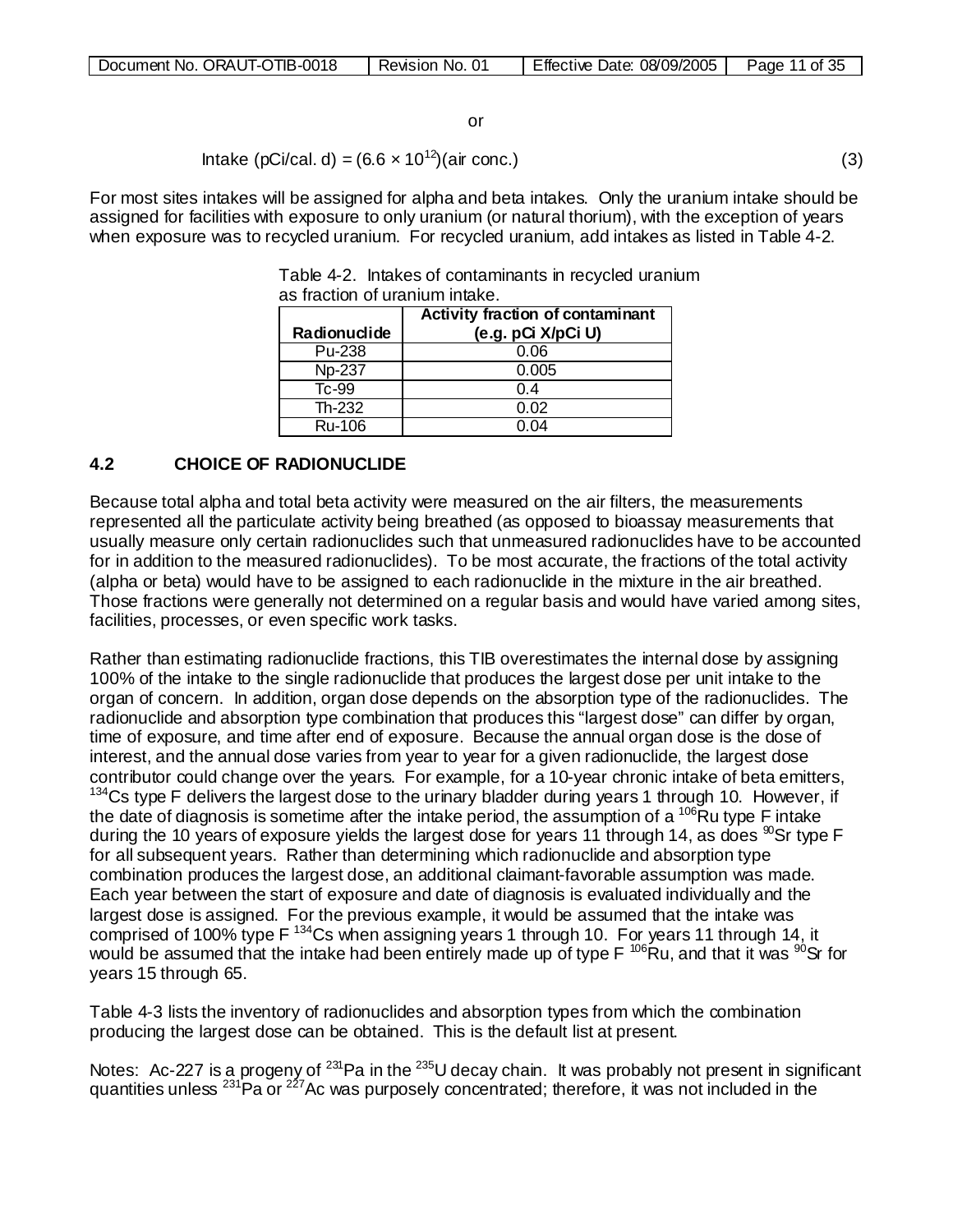associated with the alpha choice<br>TAm-241 TM, S TTPu-240 TM Am-241 | M, S | Pu-240 | M, S<br>Cf-252 | M | Pu-242 | M, S M Pu-242 M, S Cm-244 M Ra-226 M<br>No-237 M Th-228 M Np-237 M Th-228 M, S<br>Po-210 F, M Th-230 M, S  $Po-210$  | F, M | Th-230 Pu-238 M, S Th-232 M, S<br>Pu-239 M, S U-234 F, M, M, S | U-234 | F, M, S

Table 4-3. Inventory of radionuclides and absorption types. Radionuclides/absorption types

Radionuclides/absorption types associated with the beta choice

| Ag-110        | M, S    | Fe-59  | F, M    | $S-35$  | F, M    |
|---------------|---------|--------|---------|---------|---------|
| <b>Ba-140</b> | F.      | Hf-181 | F, M    | Sb-125  | F, M    |
| Ce-141        | M, S    | La-140 | F, M    | $Sc-46$ | S       |
| Ce-144        | M, S    | Mn-54  | F, M    | Sn-113  | F, M    |
| Co-58         | M, S    | Mo-99  | F, S    | Sr-89   | F       |
| $Co-60$       | M, S    | Na-24  | F.      | Sr-90   | F       |
| $Cr-51$       | F, M, S | Nb-95  | M, S    | Tb-160  | М       |
| Cs-134        | F       | Ni-63  | F, M    | Tc-99   | F, M    |
| Cs-137        | F       | P-32   | F, M    | Y-91    | M, S    |
| Eu-152        | М       | Pm-147 | M, S    | Zn-65   | S       |
| Eu-154        | М       | Ru-103 | F, M, S | $Zr-95$ | F, M, S |
| Eu-155        | м       | Ru-106 | F, M, S |         |         |

Radionuclides/absorption types associated

with the uranium choice

 $Th-232$   $M, S$   $RU$   $F, M, S$ 

a. RU = U-234 plus the contaminants from Table 4-

2 in the ratios provided in Table 4-2.

default list for the alpha choice. It should be added to the list if  $^{231}$ Pa or  $^{227}$ Ac was handled in a pure or concentrated form at the site in question.

Th-232 is included in the uranium list because many uranium facilities also processed thorium at some time. Th-232 can be removed from the list if it is known for sure that the facility did not handle thorium. Removal of  $^{232}$ Th will reduce dose from 2 to 700 times depending on organ and length of exposure.

For strontium, type S is applicable to the titanate form only and is unlikely to be present at most sites. Type S was not included in the default list for the beta choice. If it is established that a site had strontium titanate, type S strontium will have to be added to the list. Check the Site Profile for applicability. Adding type S strontium will significantly increase the dose for some organs.

# **5.0 INGESTION INTAKE**

The possibility of ingestion intakes has to be considered separately from inhalation intakes when intake is not based on bioassay measurements. *Estimation of Ingestion Intakes* (OCAS 2004) provides the method for estimating ingestion intakes based on air concentrations:

Ingestion intake  $= 0.021$  (inhalation intake) (4)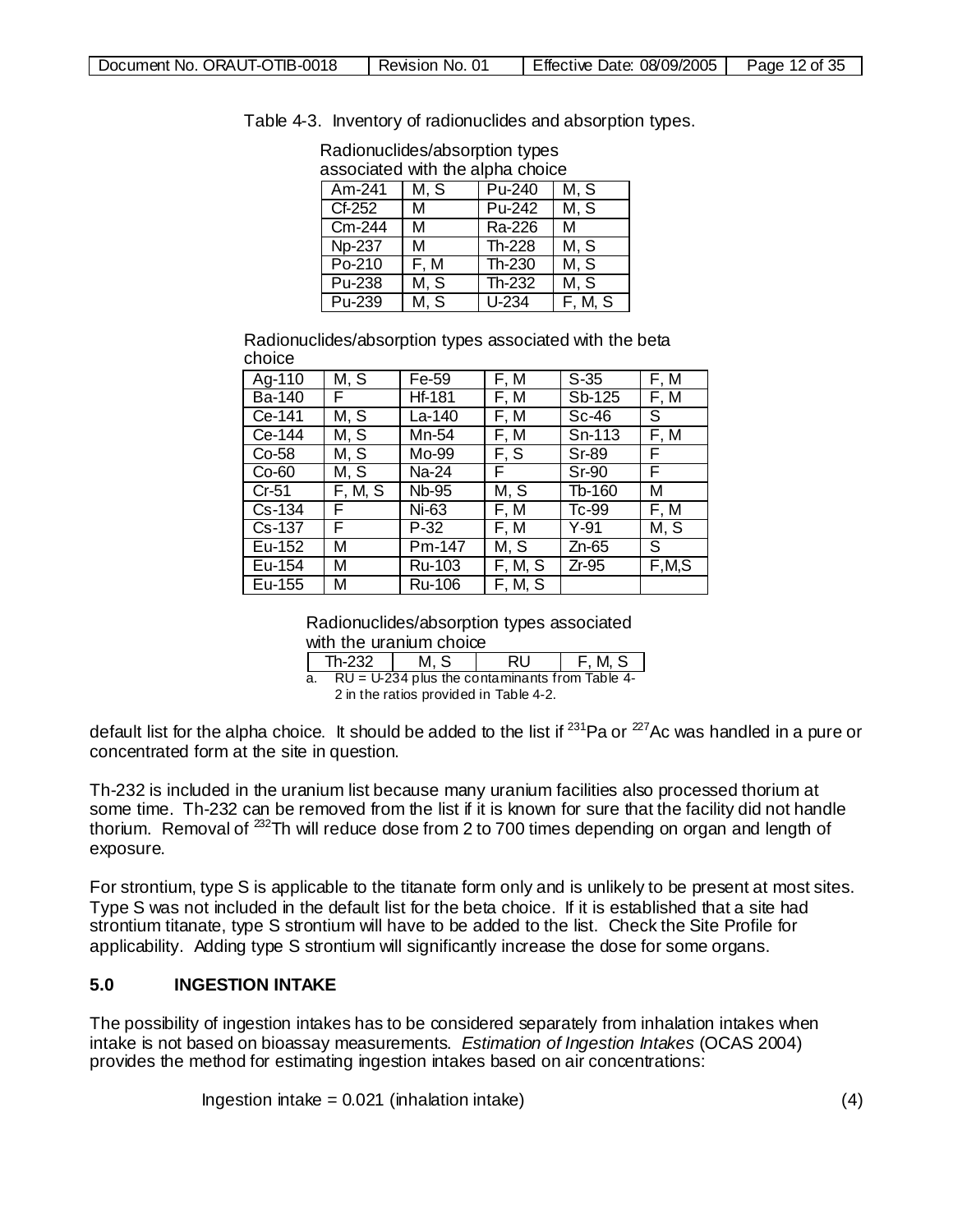| Document No. ORAUT-OTIB-0018 | Revision No. 01 | Effective Date: 08/09/2005 | Page 13 of 35 |
|------------------------------|-----------------|----------------------------|---------------|

These intakes would be applied to the same years for which inhalation intakes occurred, using the same radionuclide. Use the  $f_1$  associated with the absorption type from Annex F in ICRP Publication 68 (ICRP 1994b).

#### **6.0 DOSE DISTRIBUTION**

Assuming an intake at the limiting air concentration for every minute of employment is probably an overestimate. However, there are sources of uncertainty. For instance,

- The air sample results might not have been representative of the air breathed. If a worker was close to a localized source, the air concentration the worker breathed might have been higher than the air collected by a sampler several to tens of feet away. Offsetting this problem somewhat is the likelihood that the worker breathed larger particles than the air sampler collected. The time spent near a localized source would have been less than full time.
- Enforcement of the limiting air concentrations at some facilities for some periods might have been lax.
- Prior to widespread use of alarming continuous air monitors (CAMs), exposure to air concentrations above limiting air concentrations for periods of days to a few weeks was possible. For instance, a filter exchanged weekly with delayed counting for radon decay could easily result in a 2-week lag between the change in air concentration and change in access control. Even with the use of CAMs, radon progeny interference was a problem with alpha monitoring in many facilities such that immediate recognition of an air concentration slightly greater than the plutonium limit was difficult.
- For beta emitters, the counting efficiency for converting counts to total activity is dependent on the beta energy. If the beta energy of the radionuclide on the filter is less than the beta energy of the calibration source, the total activity would have been underestimated. This is offset somewhat by the generally lower dose per unit intake from the lower energy beta emitters. For alpha emitters, self-absorption of the alphas due to high dust loading might not have been compensated for.
- The volume of air sampled might not have been measured accurately; for instance, it was common to use flow rate meters and the average of the on/off flow rate to estimate the volume of air rather than using total air volume meters.
- Operational logistics might have temporarily compromised the air sampling in some areas, such as pump failures, leaking filters, filters destroyed by harsh chemicals, or filters obviously contaminated by a source other than the air.

These problems arguably could have enabled intakes exceeding the air concentration limits for some periods. Because of the sensitivity to these uncertainties of the method used in this TIB to determine dose, **the dose uncertainty distribution is lognormal with the geometric mean as determined by the equations in this document with a geometric standard deviation of 3.**

Remember that exposure to tritium, radioiodines, radon, or  $^{14}$ C has to be accounted for separately from these intake/dose estimations.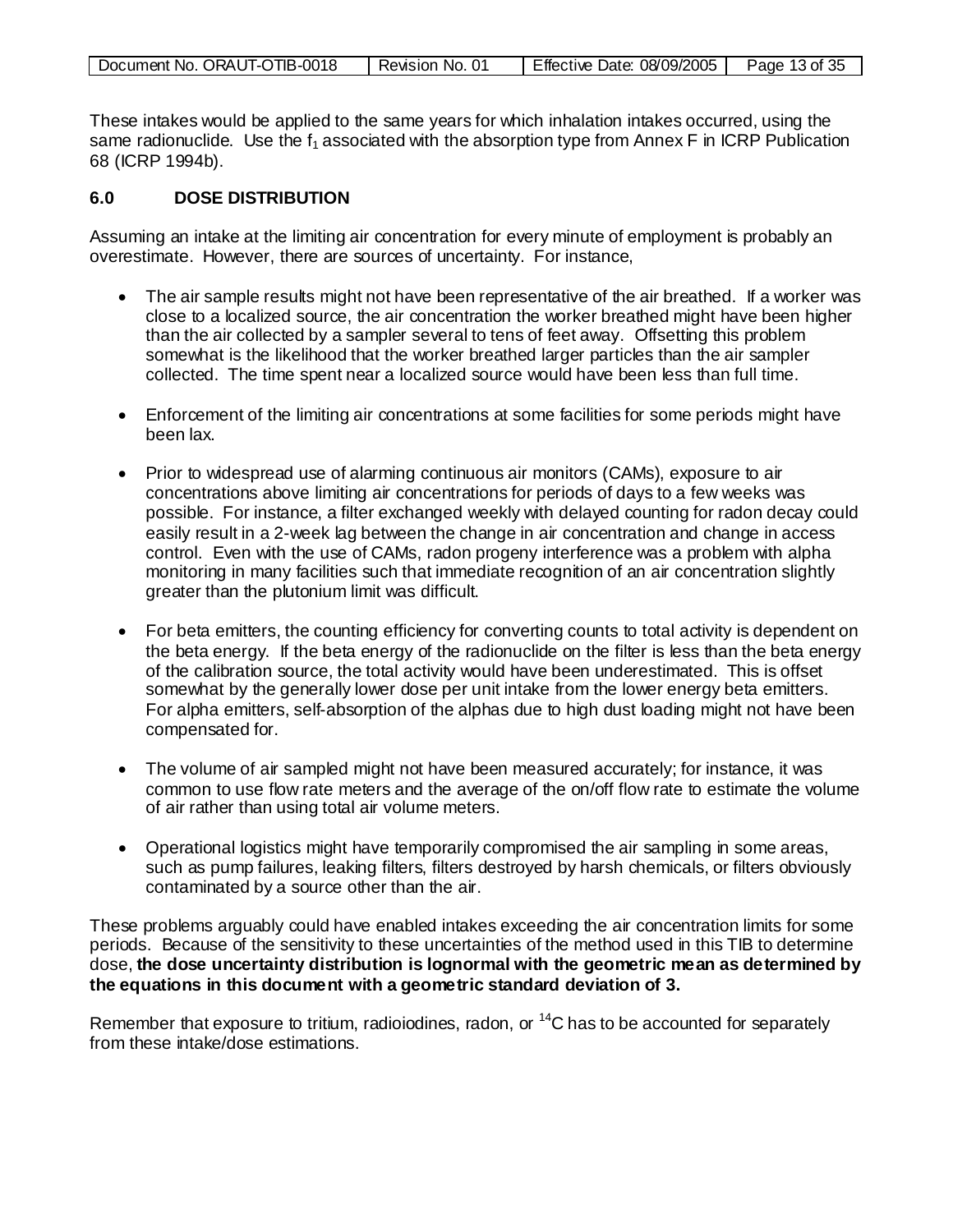| Document No. ORAUT-OTIB-0018 | Revision No. 01 | Effective Date: 08/09/2005 | Page 14 of 35 |
|------------------------------|-----------------|----------------------------|---------------|

#### **7.0 WHEN TO USE THIS TIB**

Dose reconstructors should use this TIB for workers who were not on a bioassay program or were monitored but had no indication of intakes in the bioassay data, except as discussed below and subject to the limitations in Section 3.0.

Some bioassay methods were capable of detecting small intakes, well below the intakes determined using this TIB. Whole-body counting for gamma emitters with high gamma abundance and energies greater than about 200 keV is a good example. Use of this TIB is still an overestimate even if there are bioassay indications of intakes (i.e., bioassay results exceeding the decision level, minimum detection level, or recording level, as appropriate), provided the results meet the conditions listed in Table 7-1 (whole body counts) or Table 7-2 (urinalyses). The values in Tables 7-1 and 7-2 are actually a factor of 10 less than that which would equal the dose produced by the assumed intake to account for uncertainties in counting, the possibility of several radionuclides in a single count, undetected radionuclides, and the different impacts between inhaled or ingested material.

Urinalysis results from the intakes listed in this TIB can be predicted using the current ICRP models. If an individual has urinalysis results that are less than 0.1 times that predicted by the intakes of this TIB using the most favorable absorption type, the TIB intake can be considered an overestimate.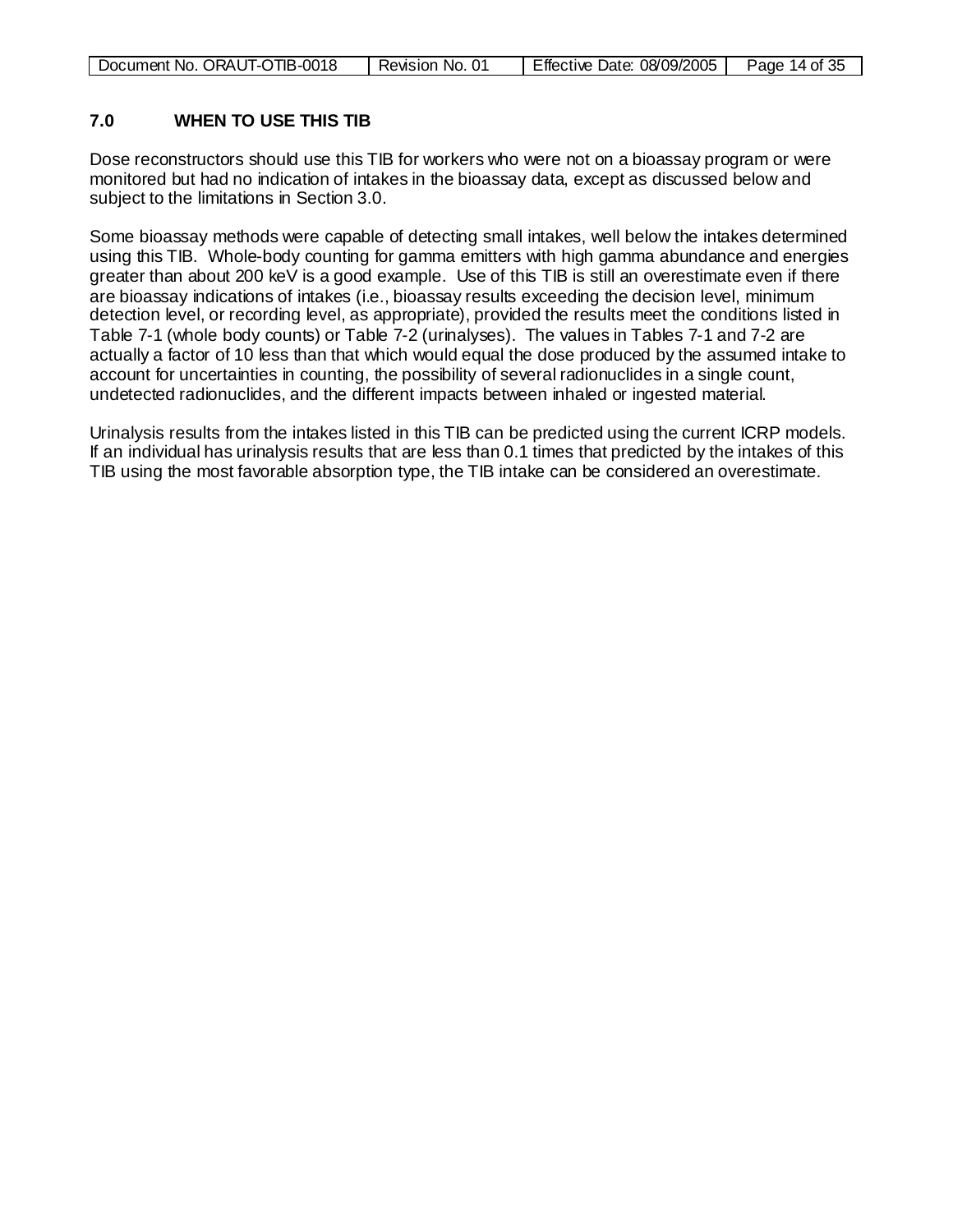| Document No. ORAUT-OTIB-0018 | Revision No. 01 | Effective Date: 08/09/2005 | Page 15 of 35 |
|------------------------------|-----------------|----------------------------|---------------|
|------------------------------|-----------------|----------------------------|---------------|

|              | <b>Absorption</b> | Time since                | Organ of               | <b>WBC result must</b> |
|--------------|-------------------|---------------------------|------------------------|------------------------|
| Radionuclide | type              | last WBC (d) <sup>a</sup> | concern                | be less than (nCi):    |
| Cs-137       | F                 | 90                        | Adrenals               | 34                     |
|              |                   |                           | Urinary bladder        | 30                     |
|              |                   |                           | <b>Brain</b>           | 28                     |
|              |                   |                           | <b>Breast</b>          | $\overline{27}$        |
|              |                   |                           | <b>Gall bladder</b>    | 58                     |
|              |                   |                           | Heart wall             | 31                     |
|              |                   |                           | Kidneys                | 31                     |
|              |                   |                           | Liver                  | 150                    |
|              |                   |                           | Muscle                 | 30                     |
|              |                   |                           | Ovaries                | $\overline{32}$        |
|              |                   |                           | Pancreas               | 32                     |
|              |                   |                           | <b>Testes</b>          | $\overline{29}$        |
|              |                   |                           | <b>Thyroid</b>         | 30                     |
|              |                   |                           | Red bone marrow        | 115                    |
|              |                   |                           | Bone surface           | 220                    |
|              |                   |                           | Stomach                | 30                     |
|              |                   |                           | डा                     | 31                     |
|              |                   |                           | ULI                    | 52                     |
|              |                   |                           | ◫                      | 130                    |
|              |                   |                           | Skin                   | 26                     |
|              |                   |                           |                        | 31                     |
|              |                   |                           | Spleen                 |                        |
|              |                   |                           | <b>Thymus</b>          | 30                     |
|              |                   |                           | Uterus                 | $\overline{32}$        |
|              |                   |                           | ЕT                     | 69                     |
|              |                   |                           | Lung                   | 640                    |
|              |                   |                           | Colon                  | 87                     |
|              |                   |                           | Esophagus              | 30                     |
| $Cs - 137$   | F                 | 180                       | Adrenals               | 39                     |
|              |                   |                           | <b>Urinary bladder</b> | $\overline{34}$        |
|              |                   |                           | <b>Brain</b>           | $\overline{32}$        |
|              |                   |                           | <b>Breast</b>          | 30                     |
|              |                   |                           | Gall bladder           | 66                     |
|              |                   |                           | Heart w all            | 35                     |
|              |                   |                           | Kidneys                | 35                     |
|              |                   |                           | Liver                  | 170                    |
|              |                   |                           | <b>Muscle</b>          | 33                     |
|              |                   |                           | Ovaries                | 36                     |
|              |                   |                           | Pancreas               | 36                     |
|              |                   |                           | <b>Testes</b>          | 33                     |
|              |                   |                           | <b>Thyroid</b>         | 34                     |
|              |                   |                           | Red bone marrow        | 130                    |
|              |                   |                           | Bone surface           | 250                    |
|              |                   |                           | Stomach                | 34                     |
|              |                   |                           | डा                     | 36                     |
|              |                   |                           | ULI                    | 58                     |
|              |                   |                           | Ш                      | 140                    |
|              |                   |                           | Skin                   | 29                     |
|              |                   |                           | Spleen                 | 35                     |
|              |                   |                           | <b>Thymus</b>          | 34                     |
|              |                   |                           | <b>Uterus</b>          | 36                     |
|              |                   |                           | EТ                     | 78                     |
|              |                   |                           | Lung                   | 720                    |
|              |                   |                           | Colon                  | 98                     |
|              |                   |                           | <b>Esophagus</b>       | 34                     |

Table 7-1 Whole-body count (WBC) results below which this TIB method is still considered an overestimate.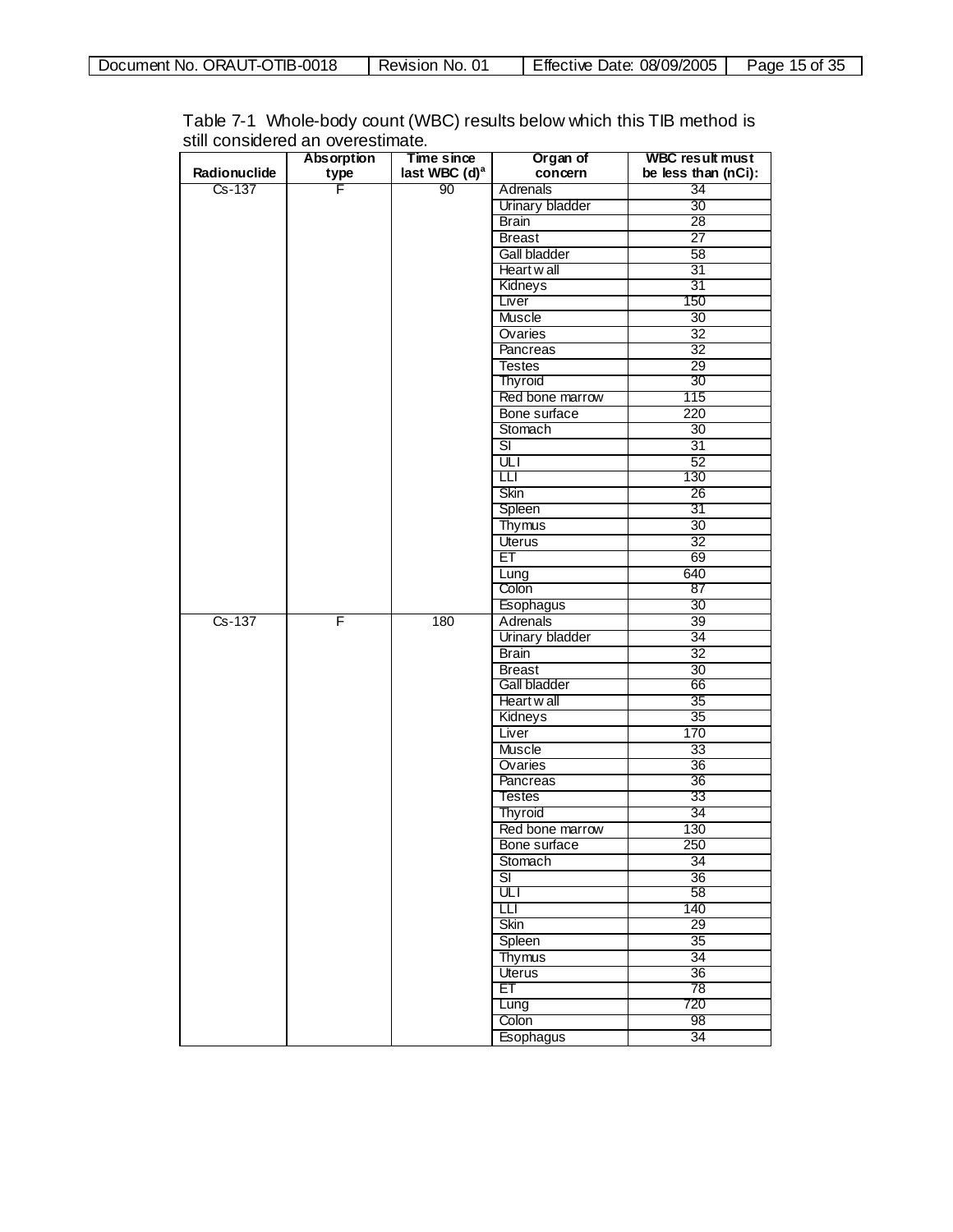| Document No. ORAUT-OTIB-0018 | Revision No. 01 | Effective Date: 08/09/2005 | Page 16 of 35 |
|------------------------------|-----------------|----------------------------|---------------|
|------------------------------|-----------------|----------------------------|---------------|

|              | <b>Absorption</b> | Time since       | Organ of                 | <b>WBC result must</b> |
|--------------|-------------------|------------------|--------------------------|------------------------|
| Radionuclide | type              | last WBC $(d)^a$ | concern                  | be less than (nCi):    |
| Cs-137       | F                 | 365              | Adrenals                 | 24                     |
|              |                   |                  | Urinary bladder          | 21                     |
|              |                   |                  | <b>Brain</b>             | 19                     |
|              |                   |                  | <b>Breast</b>            | 19                     |
|              |                   |                  | <b>Gall bladder</b>      | 16                     |
|              |                   |                  | Heart wall               | 22                     |
|              |                   |                  | Kidneys                  | 21                     |
|              |                   |                  | Liver                    | 106                    |
|              |                   |                  | <b>Muscle</b>            | 21                     |
|              |                   |                  | Ovaries                  | $\overline{22}$        |
|              |                   |                  |                          | $\overline{22}$        |
|              |                   |                  | Pancreas                 |                        |
|              |                   |                  | <b>Testes</b>            | $\overline{20}$<br>21  |
|              |                   |                  | <b>Thyroid</b>           |                        |
|              |                   |                  | Red bone marrow          | 80                     |
|              |                   |                  | Bone surface             | 150                    |
|              |                   |                  | Stomach                  | 21                     |
|              |                   |                  | डा                       | $\overline{22}$        |
|              |                   |                  | $\overline{\mathsf{u}}$  | $\overline{36}$        |
|              |                   |                  | Ш                        | 89                     |
|              |                   |                  | Skin                     | 18                     |
|              |                   |                  | Spleen                   | 21                     |
|              |                   |                  | <b>Thymus</b>            | $\overline{21}$        |
|              |                   |                  | Uterus                   | 22                     |
|              |                   |                  | ET                       | 48                     |
|              |                   |                  | Lung                     | 440                    |
|              |                   |                  | Colon                    | 60                     |
|              |                   |                  | Esophagus                | 21                     |
| $Cs - 137$   | F                 | 730              | <b>Adrenals</b>          | $\overline{2}$         |
|              |                   |                  | <b>Urinary bladder</b>   | $\overline{2}$         |
|              |                   |                  | <b>Brain</b>             | 2                      |
|              |                   |                  | <b>Breast</b>            | $\overline{2}$         |
|              |                   |                  | Gall bladder             | 4                      |
|              |                   |                  | Heart w all              | $\overline{2}$         |
|              |                   |                  | Kidneys                  | $\overline{2}$         |
|              |                   |                  | Liver                    | 10                     |
|              |                   |                  | <b>Muscle</b>            | $\overline{2}$         |
|              |                   |                  | Ovaries                  | 2                      |
|              |                   |                  | Pancreas                 | 2                      |
|              |                   |                  | <b>Testes</b>            | $\overline{2}$         |
|              |                   |                  | Thyroid                  | $\overline{2}$         |
|              |                   |                  | Red bone marrow          | $\overline{8}$         |
|              |                   |                  | Bone surface             | 15                     |
|              |                   |                  | Stomach                  | $\overline{2}$         |
|              |                   |                  | $\overline{\mathsf{SI}}$ |                        |
|              |                   |                  | ULT                      | $\overline{2}$<br>4    |
|              |                   |                  | Ш                        | 9                      |
|              |                   |                  |                          |                        |
|              |                   |                  | Skin                     | $\overline{2}$         |
|              |                   |                  | Spleen                   | $\overline{2}$         |
|              |                   |                  | <b>Thymus</b>            | $\overline{2}$         |
|              |                   |                  | <b>Uterus</b>            | 2                      |
|              |                   |                  | EТ                       | 5                      |
|              |                   |                  | Lung                     | 43                     |
|              |                   |                  | Colon                    | 6                      |
|              |                   |                  | Esophagus                | $\overline{2}$         |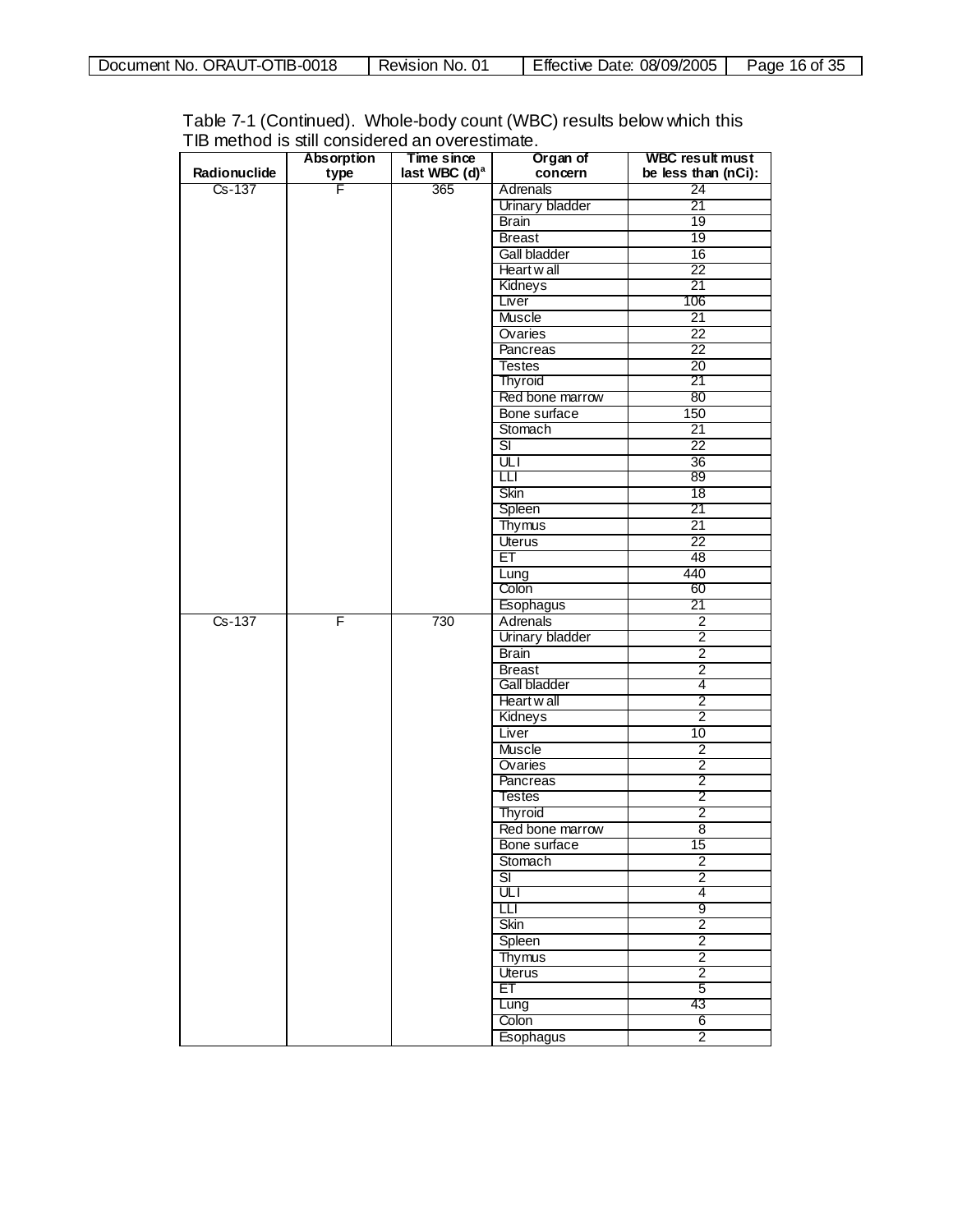| Document No. ORAUT-OTIB-0018 | Revision No. 01 | Effective Date: 08/09/2005 | Page 17 of 35 |
|------------------------------|-----------------|----------------------------|---------------|
|------------------------------|-----------------|----------------------------|---------------|

|              | <b>THE THOMAGE TO OMIT CONTOIGON OG CATT OVOI COMITION</b><br>Absorption | Time since                | Organ of         | <b>WBC result must</b> |
|--------------|--------------------------------------------------------------------------|---------------------------|------------------|------------------------|
| Radionuclide | type                                                                     | last WBC (d) <sup>a</sup> | concern          | be less than (nCi):    |
| $Co-60$      | Mor S                                                                    | 90                        | Adrenals         | 10                     |
|              |                                                                          |                           | Urinary bladder  | 21                     |
|              |                                                                          |                           | <b>Brain</b>     | 25                     |
|              |                                                                          |                           | <b>Breast</b>    | $\overline{5}$         |
|              |                                                                          |                           | Gall bladder     | 23                     |
|              |                                                                          |                           |                  |                        |
|              |                                                                          |                           | Heart wall       | 4<br>15                |
|              |                                                                          |                           | Kidneys          |                        |
|              |                                                                          |                           | Liver            | 36                     |
|              |                                                                          |                           | <b>Muscle</b>    | 13                     |
|              |                                                                          |                           | Ovaries          | 14                     |
|              |                                                                          |                           | Pancreas         | $\overline{11}$        |
|              |                                                                          |                           | <b>Testes</b>    | $\overline{28}$        |
|              |                                                                          |                           | Thyroid          | 15                     |
|              |                                                                          |                           | Red bone marrow  | 43                     |
|              |                                                                          |                           | Bone surface     | 108                    |
|              |                                                                          |                           | Stomach          | $\overline{11}$        |
|              |                                                                          |                           | डा               | 13                     |
|              |                                                                          |                           | ULI              | $\overline{15}$        |
|              |                                                                          |                           | ◫                | 25                     |
|              |                                                                          |                           | Skin             | 16                     |
|              |                                                                          |                           | Spleen           | 9                      |
|              |                                                                          |                           | <b>Thymus</b>    | 6                      |
|              |                                                                          |                           | Uterus           | 20                     |
|              |                                                                          |                           | ET               | 4                      |
|              |                                                                          |                           | Lung             | $\overline{11}$        |
|              |                                                                          |                           | Colon            | 20                     |
|              |                                                                          |                           | Esophagus        | 6                      |
| $Co-60$      | Mor S                                                                    | 180                       | <b>Adrenals</b>  | $\overline{12}$        |
|              |                                                                          |                           | Urinary bladder  | $\overline{27}$        |
|              |                                                                          |                           | <b>Brain</b>     | 31                     |
|              |                                                                          |                           | <b>Breast</b>    | 8                      |
|              |                                                                          |                           | Gall bladder     | 30                     |
|              |                                                                          |                           | Heart w all      | 7                      |
|              |                                                                          |                           | Kidneys          | 19                     |
|              |                                                                          |                           |                  | 45                     |
|              |                                                                          |                           | Liver            |                        |
|              |                                                                          |                           | <b>Muscle</b>    | 17                     |
|              |                                                                          |                           | Ovaries          | $\overline{18}$        |
|              |                                                                          |                           | Pancreas         | 14                     |
|              |                                                                          |                           | <b>Testes</b>    | 35                     |
|              |                                                                          |                           | <b>Thyroid</b>   | 19                     |
|              |                                                                          |                           | Red bone marrow  | 51                     |
|              |                                                                          |                           | Bone surface     | 135                    |
|              |                                                                          |                           | Stomach          | 14                     |
|              |                                                                          |                           | डा               | $\overline{17}$        |
|              |                                                                          |                           | ULT              | 18                     |
|              |                                                                          |                           | Ш                | 31                     |
|              |                                                                          |                           | Skin             | 29                     |
|              |                                                                          |                           | Spleen           | 14                     |
|              |                                                                          |                           | <b>Thymus</b>    | $\overline{9}$         |
|              |                                                                          |                           | <b>Uterus</b>    | 25                     |
|              |                                                                          |                           | EТ               | 6                      |
|              |                                                                          |                           | Lung             | 19                     |
|              |                                                                          |                           | Colon            | 25                     |
|              |                                                                          |                           | <b>Esophagus</b> | $\overline{9}$         |
|              |                                                                          |                           |                  |                        |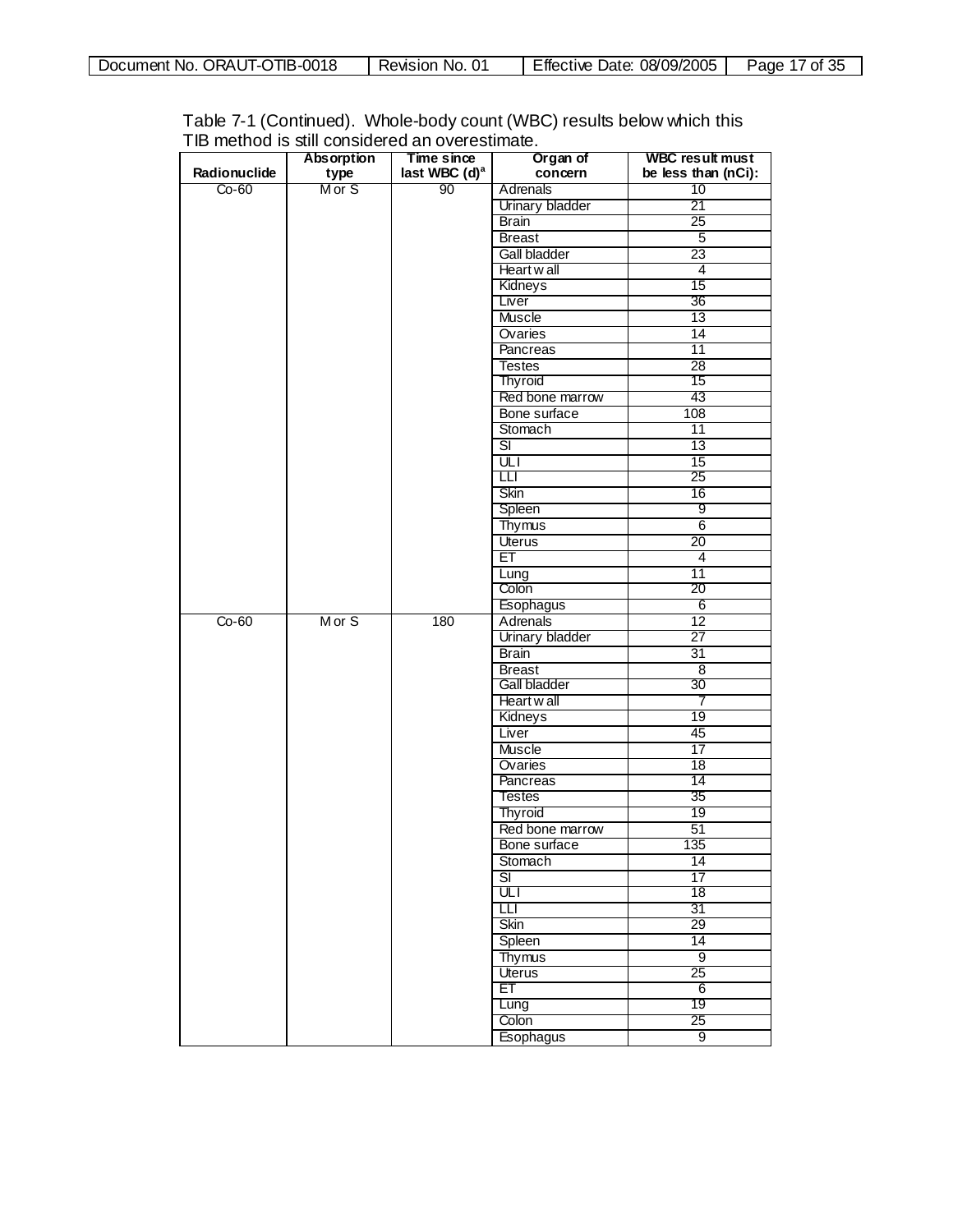| Document No. ORAUT-OTIB-0018 | Revision No. 01 | Effective Date: 08/09/2005 | Page 18 of 35 |
|------------------------------|-----------------|----------------------------|---------------|
|------------------------------|-----------------|----------------------------|---------------|

|              | <b>Absorption</b> | Time since                | Organ of                 | <b>WBC result must</b> |
|--------------|-------------------|---------------------------|--------------------------|------------------------|
| Radionuclide | type              | last WBC (d) <sup>a</sup> | concern                  | be less than (nCi):    |
| $Co-60$      | M or S            | 360                       | Adrenals                 | 13                     |
|              |                   |                           | Urinary bladder          | 28                     |
|              |                   |                           | Brain                    | $\overline{32}$        |
|              |                   |                           | <b>Breast</b>            | $\overline{9}$         |
|              |                   |                           | Gall bladder             | 30                     |
|              |                   |                           | Heart wall               | 8                      |
|              |                   |                           | Kidneys                  | 19                     |
|              |                   |                           | Liver                    | 46                     |
|              |                   |                           | Muscle                   | 17                     |
|              |                   |                           | Ovaries                  | $\overline{18}$        |
|              |                   |                           | Pancreas                 | 15                     |
|              |                   |                           | <b>Testes</b>            | $\overline{36}$        |
|              |                   |                           | <b>Thyroid</b>           | 19                     |
|              |                   |                           | Red bone marrow          | 60                     |
|              |                   |                           | Bone surface             | 139                    |
|              |                   |                           |                          |                        |
|              |                   |                           | Stomach                  | 15                     |
|              |                   |                           | $\overline{\mathbf{s}}$  | $\overline{17}$        |
|              |                   |                           | $\overline{UL}$          | 19                     |
|              |                   |                           | Ш                        | 32                     |
|              |                   |                           | Skin                     | 21                     |
|              |                   |                           | Spleen                   | 14                     |
|              |                   |                           | <b>Thymus</b>            | 10                     |
|              |                   |                           | <b>Uterus</b>            | 26                     |
|              |                   |                           | ET                       | $\overline{5}$         |
|              |                   |                           | Lung                     | $\overline{20}$        |
|              |                   |                           | Colon                    | 26                     |
|              |                   |                           | Esophagus                | 10                     |
| $Co-60$      | Mor S             | 730                       | Adrenals                 | $6\overline{6}$        |
|              |                   |                           | <b>Urinary bladder</b>   | $\overline{13}$        |
|              |                   |                           | Brain                    | 14                     |
|              |                   |                           | <b>Breast</b>            | 4                      |
|              |                   |                           | Gall bladder             | 14                     |
|              |                   |                           | Heart w all              | 4                      |
|              |                   |                           | Kidneys                  | 9                      |
|              |                   |                           | Liver                    | 21                     |
|              |                   |                           | <b>Muscle</b>            | 8                      |
|              |                   |                           | Ovaries                  | 8                      |
|              |                   |                           | Pancreas                 | 7                      |
|              |                   |                           | <b>Testes</b>            | 17                     |
|              |                   |                           | Thyroid                  | 570                    |
|              |                   |                           | Red bone marrow          | 27                     |
|              |                   |                           | Bone surface             | 63                     |
|              |                   |                           | Stomach                  | 7                      |
|              |                   |                           | $\overline{\mathsf{SI}}$ | 8                      |
|              |                   |                           | ULT                      | 9                      |
|              |                   |                           | Ш                        | 15                     |
|              |                   |                           | Skin                     | 10                     |
|              |                   |                           | Spleen                   | 7                      |
|              |                   |                           | <b>Thymus</b>            | $\overline{4}$         |
|              |                   |                           | <b>Uterus</b>            | 12                     |
|              |                   |                           | ET                       | 2                      |
|              |                   |                           |                          | 9                      |
|              |                   |                           | Lung<br>Colon            | 12                     |
|              |                   |                           |                          |                        |
|              |                   |                           | <b>Esophagus</b>         | $\overline{4}$         |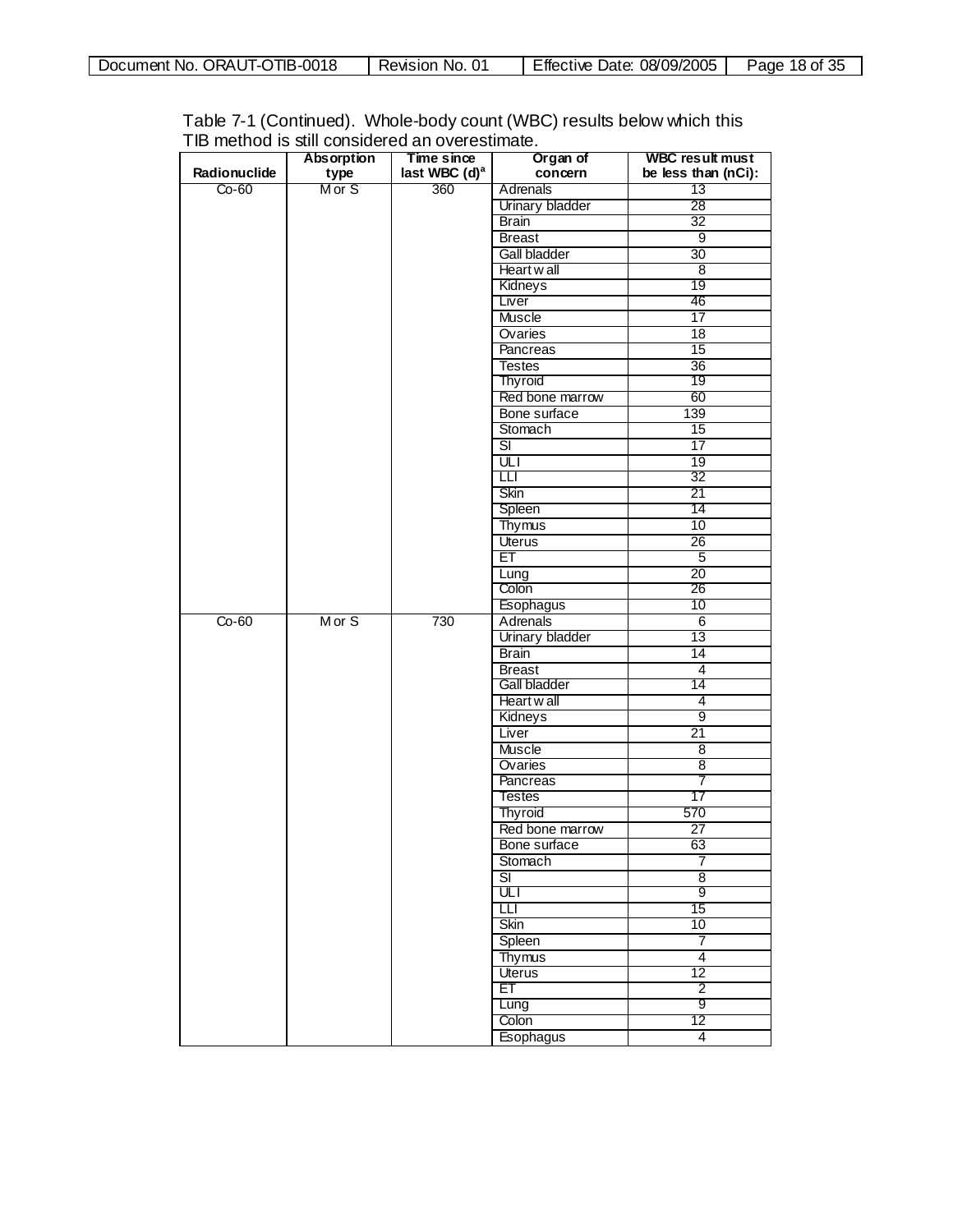| Document No. ORAUT-OTIB-0018 | Revision No. 01 | <b>Effective Date: 08/09/2005</b> | Page 19 of 35 |
|------------------------------|-----------------|-----------------------------------|---------------|
|------------------------------|-----------------|-----------------------------------|---------------|

|              | <b>Absorption</b> | Time since         | Organ of                 | <b>WBC result must</b>  |
|--------------|-------------------|--------------------|--------------------------|-------------------------|
| Radionuclide | type              | last WBC $(d)^{a}$ | concern                  | be less than (nCi):     |
| $Mn-54$      | F or M            | 90                 | <b>Adrenals</b>          | $\overline{24}$         |
|              |                   |                    | Urinary bladder          | 49                      |
|              |                   |                    | <b>Brain</b>             | 42                      |
|              |                   |                    | <b>Breast</b>            | 23                      |
|              |                   |                    | Gall bladder             | 35                      |
|              |                   |                    | Heart wall               | 20                      |
|              |                   |                    | Kidneys                  | $\overline{29}$         |
|              |                   |                    | Liver                    | $\overline{47}$         |
|              |                   |                    | Muscle                   | 40                      |
|              |                   |                    | Ovaries                  | 31                      |
|              |                   |                    | Pancreas                 | 30                      |
|              |                   |                    | <b>Testes</b>            | 65                      |
|              |                   |                    | Thyroid                  | 51                      |
|              |                   |                    | Red bone marrow          | $\overline{70}$         |
|              |                   |                    | Bone surface             | 113                     |
|              |                   |                    | Stomach                  | 39                      |
|              |                   |                    | $\overline{\mathsf{SI}}$ | $\overline{42}$         |
|              |                   |                    | ULI                      | 43                      |
|              |                   |                    | Ш                        | 100                     |
|              |                   |                    | Skin                     | 47                      |
|              |                   |                    | Spleen                   | 39                      |
|              |                   |                    | Thy mus                  | $\overline{26}$         |
|              |                   |                    | <b>Uterus</b>            | 43                      |
|              |                   |                    | ET                       | 15                      |
|              |                   |                    | Lung                     | 150                     |
|              |                   |                    | Colon                    | $\overline{71}$         |
|              |                   |                    | Esophagus                | 26                      |
| $Mn-54$      | F or M            | 180                | <b>Adrenals</b>          | $\overline{\mathbf{8}}$ |
|              |                   |                    | Urinary bladder          | 17                      |
|              |                   |                    | <b>Brain</b>             | 14                      |
|              |                   |                    | <b>Breast</b>            | 16                      |
|              |                   |                    | Gall bladder             | 12                      |
|              |                   |                    | Heart wall               | 13                      |
|              |                   |                    | Kidneys                  | 10                      |
|              |                   |                    | Liver                    | 16                      |
|              |                   |                    | Muscle                   | 14                      |
|              |                   |                    | Ovaries                  | $\overline{11}$         |
|              |                   |                    | Pancreas                 | 10                      |
|              |                   |                    | <b>Testes</b>            | $\overline{22}$         |
|              |                   |                    | Thyroid                  | 18                      |
|              |                   |                    | Red bone marrow          | 24                      |
|              |                   |                    | Bone surface             | 39                      |
|              |                   |                    | Stomach                  | 14                      |
|              |                   |                    | SΙ                       | 11                      |
|              |                   |                    | ULT                      | 15                      |
|              |                   |                    | Ш                        | 35                      |
|              |                   |                    | Skin                     | 16                      |
|              |                   |                    | Spleen                   | 16                      |
|              |                   |                    | Thy mus                  | 17                      |
|              |                   |                    | Uterus                   | 15                      |
|              |                   |                    | ET                       | $6\overline{6}$         |
|              |                   |                    | Lung                     | 117                     |
|              |                   |                    | Colon                    | $\overline{24}$         |
|              |                   |                    | Esophagus                | 17                      |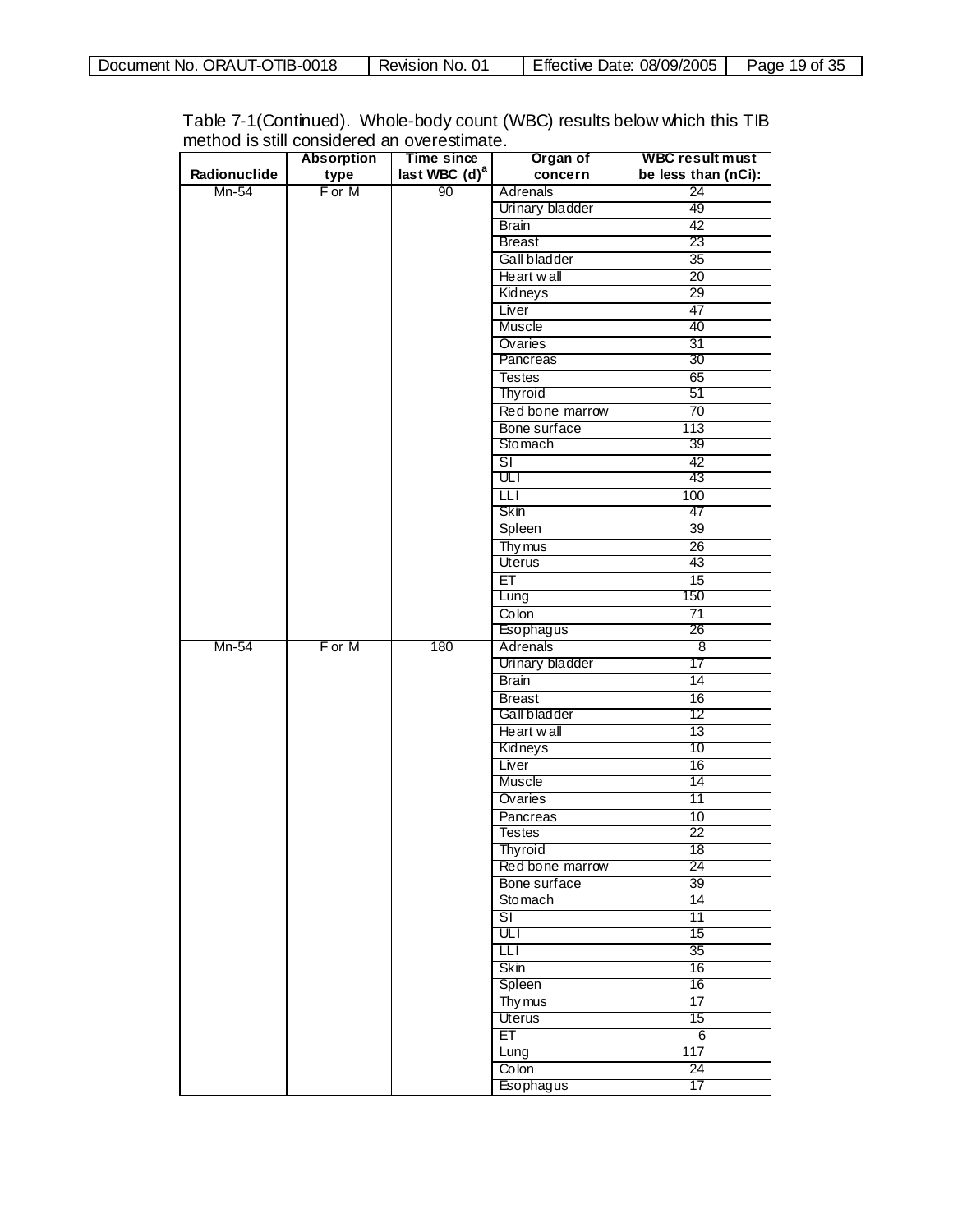| Document No. ORAUT-OTIB-0018 | Revision No. 01 | Effective Date: 08/09/2005 | Page 20 of 35 |
|------------------------------|-----------------|----------------------------|---------------|
|------------------------------|-----------------|----------------------------|---------------|

|              | <b>Absorption</b> | Time since       | Organ of                 | <b>WBC result must</b> |
|--------------|-------------------|------------------|--------------------------|------------------------|
| Radionuclide | type              | last WBC $(d)^a$ | concern                  | be less than (nCi):    |
| Mn-54        | F or M            | 365              | Adrenals                 | 0.5                    |
|              |                   |                  | Urinary bladder          | 0.9                    |
|              |                   |                  |                          |                        |
|              |                   |                  | <b>Brain</b>             | 0.8                    |
|              |                   |                  | <b>Breast</b>            | 0.9                    |
|              |                   |                  | <b>Gall bladder</b>      | 0.6                    |
|              |                   |                  | Heart wall               | 0.7                    |
|              |                   |                  | Kidneys                  | 0.5                    |
|              |                   |                  | Liver                    | 0.9                    |
|              |                   |                  | <b>Muscle</b>            | 0.7                    |
|              |                   |                  | Ovaries                  | 0.6                    |
|              |                   |                  | Pancreas                 | 0.6                    |
|              |                   |                  | <b>Testes</b>            | 1.2                    |
|              |                   |                  | Thyroid                  | 1.0                    |
|              |                   |                  | Red bone marrow          | 1.3                    |
|              |                   |                  | Bone surface             | 2.1                    |
|              |                   |                  | Stomach                  | 0.7                    |
|              |                   |                  | डा                       | 0.6                    |
|              |                   |                  | ULI                      | 0.8                    |
|              |                   |                  | ◫                        | 1.9                    |
|              |                   |                  | Skin                     | 0.9                    |
|              |                   |                  | Spleen                   | 0.9                    |
|              |                   |                  | Thymus                   | 0.9                    |
|              |                   |                  |                          | 0.8                    |
|              |                   |                  | Uterus<br>ET             |                        |
|              |                   |                  |                          | 0.3                    |
|              |                   |                  | Lung                     | $\overline{14}$        |
|              |                   |                  | Colon                    | 1.3                    |
| Mn-54        | F or M            | 730              | Esophagus                | 0.9                    |
|              |                   |                  | Not applicable for all   |                        |
| <b>Nb-95</b> | Mor S             | 90               | organs<br>Adrenals       | $\overline{18}$        |
|              |                   |                  |                          | 34                     |
|              |                   |                  | Urinary bladder          |                        |
|              |                   |                  | Brain                    | 50                     |
|              |                   |                  | <b>Breast</b>            | $\overline{13}$        |
|              |                   |                  | Gall bladder             | 35                     |
|              |                   |                  | Heart w all              | 11                     |
|              |                   |                  | Kidneys                  | 16                     |
|              |                   |                  | Liver                    | 53                     |
|              |                   |                  | Muscle                   | 24                     |
|              |                   |                  | Ovaries                  | $\overline{14}$        |
|              |                   |                  | Pancreas                 | $\overline{21}$        |
|              |                   |                  | Testes                   | 65                     |
|              |                   |                  | Thyroid                  | 33                     |
|              |                   |                  | Red bone marrow          | 57                     |
|              |                   |                  | Bone surface             | 51                     |
|              |                   |                  | Stomach                  | 18                     |
|              |                   |                  | $\overline{\mathsf{SI}}$ | 13                     |
|              |                   |                  | णा                       | 11                     |
|              |                   |                  | ╥                        | 15                     |
|              |                   |                  | Skin                     | 34                     |
|              |                   |                  | Spleen                   | $\overline{22}$        |
|              |                   |                  | <b>Thymus</b>            | 14                     |
|              |                   |                  | <b>Uterus</b>            | $\overline{27}$        |
|              |                   |                  | ET                       | $\overline{3}$         |
|              |                   |                  | Lung                     | 12                     |
|              |                   |                  | Colon                    | 13                     |

 $\mathbf l$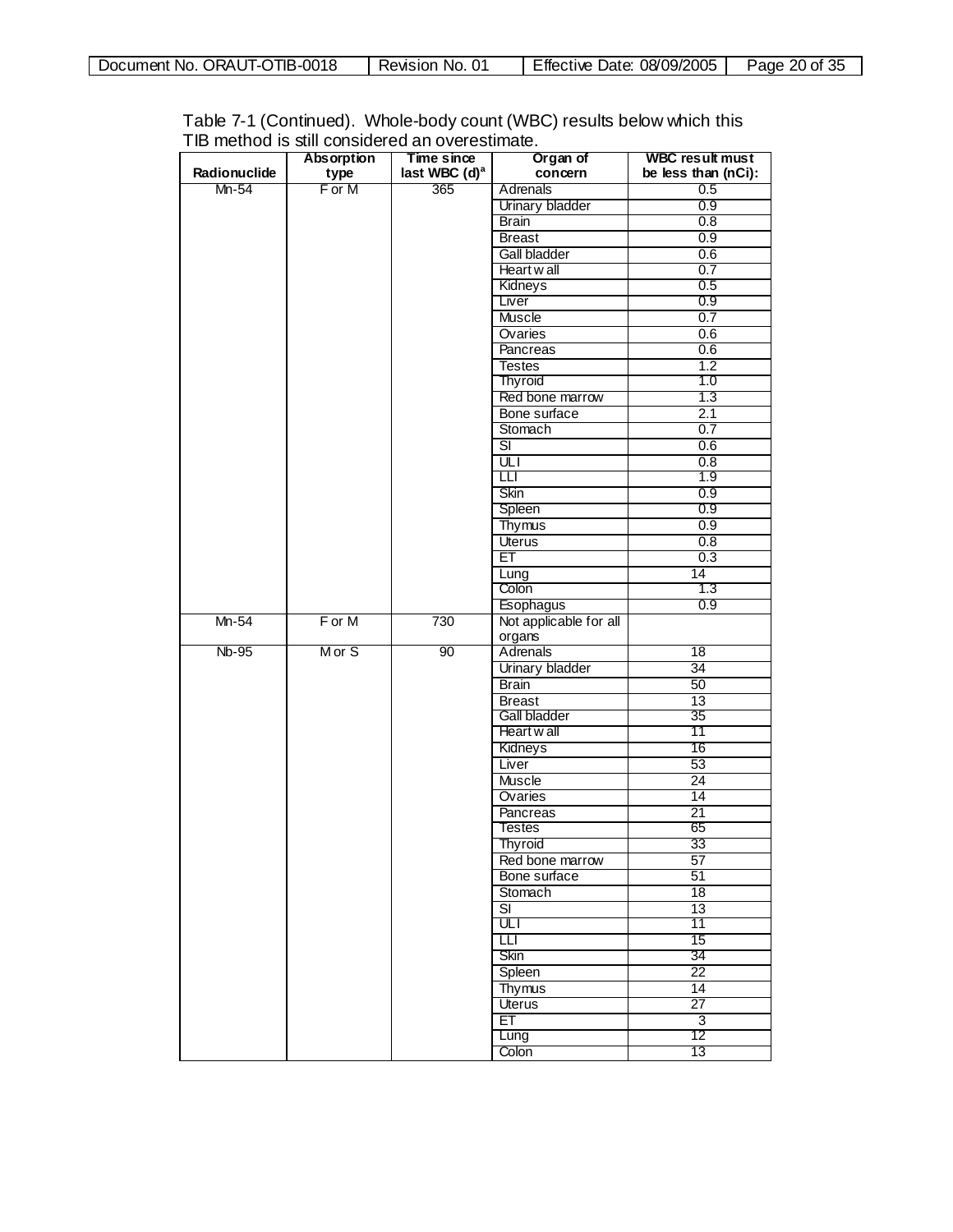|  | Document No. ORAUT-OTIB-0018 | Revision No. 01 | Effective Date: 08/09/2005 | Page 21 of 35 |
|--|------------------------------|-----------------|----------------------------|---------------|
|--|------------------------------|-----------------|----------------------------|---------------|

| Table 7-1 (Continued). Whole-body count (WBC) results below which this |  |
|------------------------------------------------------------------------|--|
| TIB method is still considered an overestimate.                        |  |

|              | <b>Absorption</b> | Time since                | Organ of               | <b>WBC result must</b> |
|--------------|-------------------|---------------------------|------------------------|------------------------|
| Radionuclide | type              | last WBC (d) <sup>a</sup> | concern                | be less than (nCi):    |
| Nb-95        | M or S            | 90                        | Esophagus              | 14                     |
| Nb-95        | M or S            | 180                       | Adrenals               | 4                      |
|              |                   |                           | <b>Urinary bladder</b> | $\overline{8}$         |
|              |                   |                           | <b>Brain</b>           | $\overline{12}$        |
|              |                   |                           | <b>Breast</b>          | 4                      |
|              |                   |                           | Gall bladder           | 8                      |
|              |                   |                           | Heart w all            | 3                      |
|              |                   |                           | Kidneys                | 4                      |
|              |                   |                           | Liver                  | $\overline{13}$        |
|              |                   |                           | <b>Muscle</b>          | $6\overline{6}$        |
|              |                   |                           | Ovaries                | 3                      |
|              |                   |                           | <b>Pancreas</b>        | $\overline{5}$         |
|              |                   |                           | Testes                 | 16                     |
|              |                   |                           | <b>Thyroid</b>         | 8                      |
|              |                   |                           | Red bone marrow        | $\overline{14}$        |
|              |                   |                           | Bone surface           | $\overline{12}$        |
|              |                   |                           | Stomach                | $\overline{4}$         |
|              |                   |                           | डा                     | 3                      |
|              |                   |                           | ULT                    | 3                      |
|              |                   |                           | $\overline{\text{LI}}$ | 4                      |
|              |                   |                           | Skin                   | 8                      |
|              |                   |                           | Spleen                 | 5                      |
|              |                   |                           | <b>Thymus</b>          | 4                      |
|              |                   |                           | Uterus                 | 7                      |
|              |                   |                           | ЕT                     | $\overline{1}$         |
|              |                   |                           | Lung                   | 3                      |
|              |                   |                           | Colon                  | 3                      |
|              |                   |                           | Esophagus              | $\overline{4}$         |
| <b>Nb-95</b> | Mor S             | 365                       | Adrenals               | 0.1                    |
|              |                   |                           | <b>Urinary bladder</b> | 0.2                    |
|              |                   |                           | <b>Brain</b>           | 0.3                    |
|              |                   |                           | <b>Breast</b>          | 0.1                    |
|              |                   |                           | Gall bladder           | 0.2                    |
|              |                   |                           | Heart wall             | 0.1                    |
|              |                   |                           | Kidneys                | 0.1                    |
|              |                   |                           | Liver                  | 0.3                    |
|              |                   |                           | Muscle<br>Ovaries      | 0.2<br>0.1             |
|              |                   |                           | Pancreas               | 0.1                    |
|              |                   |                           | <b>Testes</b>          | 0.4                    |
|              |                   |                           | <b>Thyroid</b>         | 0.2                    |
|              |                   |                           | Red bone marrow        | 0.4                    |
|              |                   |                           | Bone surface           | 0.3                    |
|              |                   |                           | Stomach                | 0.1                    |
|              |                   |                           | SI                     | 0.1                    |
|              |                   |                           | ULI                    | 0.1                    |
|              |                   |                           | ◫                      | 0.1                    |
|              |                   |                           | Skin                   | 0.2                    |
|              |                   |                           | Spleen                 | 0.1                    |
|              |                   |                           | <b>Thymus</b>          | 0.1                    |
|              |                   |                           | Uterus                 | 0.2                    |
|              |                   |                           | ЕT                     | 0.0                    |
|              |                   |                           | Lung                   | 0.1                    |
|              |                   |                           | Colon                  | 0.1                    |
|              |                   |                           | Esophagus              | 0.1                    |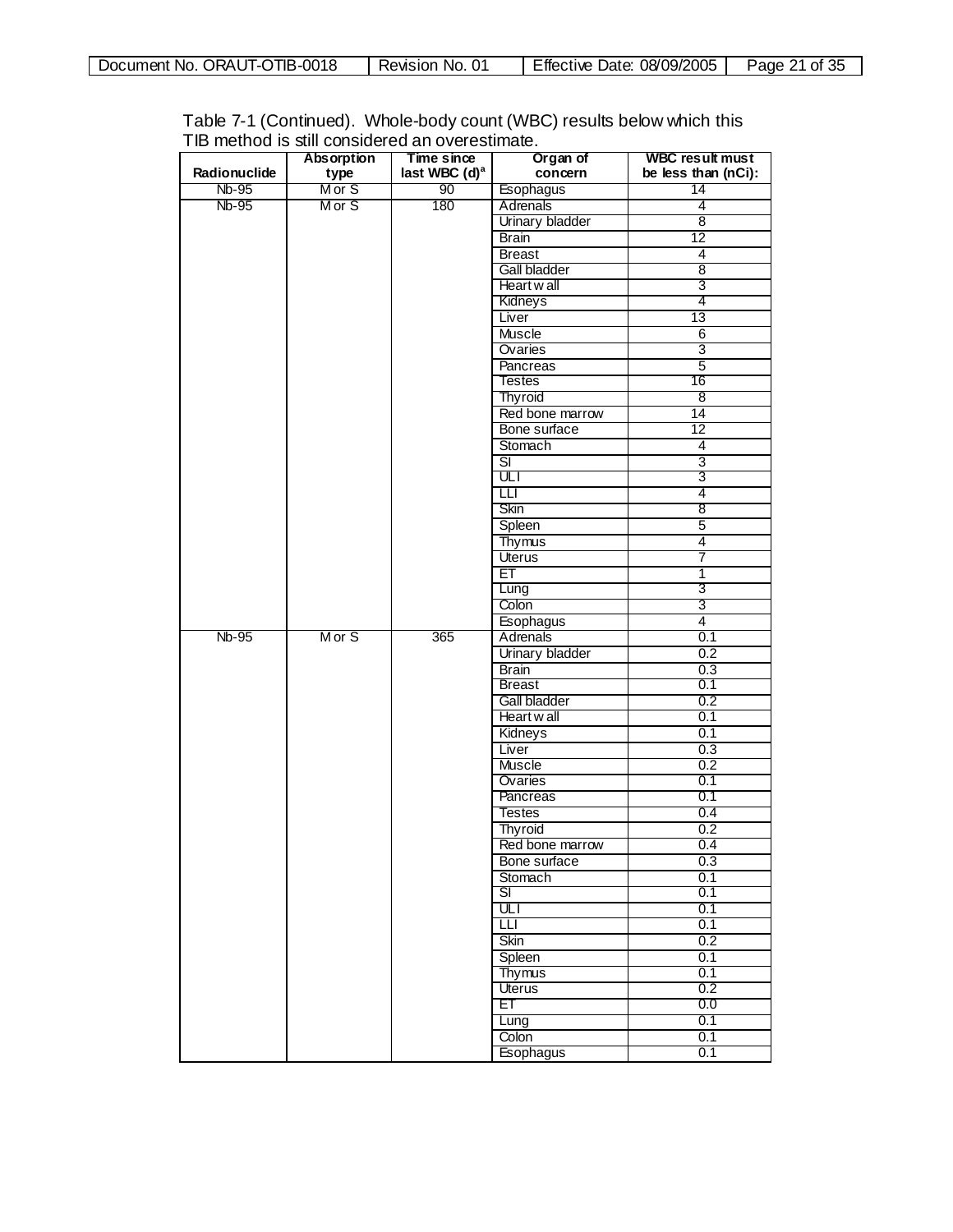| TIB-0018<br>ORAU<br>No.<br><b>Document</b><br>$11 - 0$<br>້ | -01<br>NO.<br>≺evision | Effective<br>08/09/2005<br>Date: | 25<br>Page.<br>Οt<br>u. |
|-------------------------------------------------------------|------------------------|----------------------------------|-------------------------|
|                                                             |                        |                                  |                         |

| Table 7-1 (Continued). Whole-body count (WBC) results below which this |  |
|------------------------------------------------------------------------|--|
| TIB method is still considered an overestimate.                        |  |

| last WBC (d) <sup>a</sup><br>Radionuclide<br>be less than (nCi):<br>concern<br>type<br>Mor S<br>730<br>Nb-95<br>Not applicable for all<br>organs<br>Adrenals<br>Ce-141<br>Mor S<br>90<br>130<br>Urinary bladder<br>240<br><b>Brain</b><br>270<br>106<br><b>Breast</b><br><b>Gall bladder</b><br>180<br>Heart wall<br>79<br>170<br>Kidneys<br>Liver<br>29<br><b>Muscle</b><br>180<br>Ovaries<br>107<br>Pancreas<br>140<br>320<br><b>Testes</b><br>Thyroid<br>240<br>Red bone marrow<br>104<br>Bone surface<br>20<br>$\overline{37}$<br>Stomach<br>डा<br>18<br>ULT<br>6<br>$6\overline{6}$<br>Ш<br>Skin<br>200<br>180<br>Spleen<br>108<br>Thymus<br><b>Uterus</b><br>200<br>ET<br>3<br>4<br>Lung<br>6<br>Colon<br>Esophagus<br>108<br>Ce-141<br>M or S<br>180<br>Adrenals<br>36<br><b>Urinary bladder</b><br>65<br><b>Brain</b><br>74<br>$\overline{27}$<br><b>Breast</b><br>Gall bladder<br>50<br>Heart w all<br>20<br>Kidneys<br>46<br>$\overline{8}$<br>Liver<br>48<br><b>Muscle</b><br>$\overline{27}$<br>Ovaries<br>Pancreas<br>39<br>89<br><b>Testes</b><br>67<br>Thyroid<br>29<br>Red bone marrow<br>$6\overline{6}$<br>Bone surface<br>9<br>Stomach<br>डा<br>$\overline{5}$<br>ULT<br>1.4<br>Ш<br>1.5<br>Skin<br>57<br>Spleen<br>45<br>27<br>Thymus<br>57<br>Uterus<br>ET<br>0.8<br>0.9<br>Lung<br>Colon<br>1.4 | <b>Absorption</b> | Time since | Organ of | <b>WBC result must</b> |
|-----------------------------------------------------------------------------------------------------------------------------------------------------------------------------------------------------------------------------------------------------------------------------------------------------------------------------------------------------------------------------------------------------------------------------------------------------------------------------------------------------------------------------------------------------------------------------------------------------------------------------------------------------------------------------------------------------------------------------------------------------------------------------------------------------------------------------------------------------------------------------------------------------------------------------------------------------------------------------------------------------------------------------------------------------------------------------------------------------------------------------------------------------------------------------------------------------------------------------------------------------------------------------------------------------------------------|-------------------|------------|----------|------------------------|
|                                                                                                                                                                                                                                                                                                                                                                                                                                                                                                                                                                                                                                                                                                                                                                                                                                                                                                                                                                                                                                                                                                                                                                                                                                                                                                                       |                   |            |          |                        |
|                                                                                                                                                                                                                                                                                                                                                                                                                                                                                                                                                                                                                                                                                                                                                                                                                                                                                                                                                                                                                                                                                                                                                                                                                                                                                                                       |                   |            |          |                        |
|                                                                                                                                                                                                                                                                                                                                                                                                                                                                                                                                                                                                                                                                                                                                                                                                                                                                                                                                                                                                                                                                                                                                                                                                                                                                                                                       |                   |            |          |                        |
|                                                                                                                                                                                                                                                                                                                                                                                                                                                                                                                                                                                                                                                                                                                                                                                                                                                                                                                                                                                                                                                                                                                                                                                                                                                                                                                       |                   |            |          |                        |
|                                                                                                                                                                                                                                                                                                                                                                                                                                                                                                                                                                                                                                                                                                                                                                                                                                                                                                                                                                                                                                                                                                                                                                                                                                                                                                                       |                   |            |          |                        |
|                                                                                                                                                                                                                                                                                                                                                                                                                                                                                                                                                                                                                                                                                                                                                                                                                                                                                                                                                                                                                                                                                                                                                                                                                                                                                                                       |                   |            |          |                        |
|                                                                                                                                                                                                                                                                                                                                                                                                                                                                                                                                                                                                                                                                                                                                                                                                                                                                                                                                                                                                                                                                                                                                                                                                                                                                                                                       |                   |            |          |                        |
|                                                                                                                                                                                                                                                                                                                                                                                                                                                                                                                                                                                                                                                                                                                                                                                                                                                                                                                                                                                                                                                                                                                                                                                                                                                                                                                       |                   |            |          |                        |
|                                                                                                                                                                                                                                                                                                                                                                                                                                                                                                                                                                                                                                                                                                                                                                                                                                                                                                                                                                                                                                                                                                                                                                                                                                                                                                                       |                   |            |          |                        |
|                                                                                                                                                                                                                                                                                                                                                                                                                                                                                                                                                                                                                                                                                                                                                                                                                                                                                                                                                                                                                                                                                                                                                                                                                                                                                                                       |                   |            |          |                        |
|                                                                                                                                                                                                                                                                                                                                                                                                                                                                                                                                                                                                                                                                                                                                                                                                                                                                                                                                                                                                                                                                                                                                                                                                                                                                                                                       |                   |            |          |                        |
|                                                                                                                                                                                                                                                                                                                                                                                                                                                                                                                                                                                                                                                                                                                                                                                                                                                                                                                                                                                                                                                                                                                                                                                                                                                                                                                       |                   |            |          |                        |
|                                                                                                                                                                                                                                                                                                                                                                                                                                                                                                                                                                                                                                                                                                                                                                                                                                                                                                                                                                                                                                                                                                                                                                                                                                                                                                                       |                   |            |          |                        |
|                                                                                                                                                                                                                                                                                                                                                                                                                                                                                                                                                                                                                                                                                                                                                                                                                                                                                                                                                                                                                                                                                                                                                                                                                                                                                                                       |                   |            |          |                        |
|                                                                                                                                                                                                                                                                                                                                                                                                                                                                                                                                                                                                                                                                                                                                                                                                                                                                                                                                                                                                                                                                                                                                                                                                                                                                                                                       |                   |            |          |                        |
|                                                                                                                                                                                                                                                                                                                                                                                                                                                                                                                                                                                                                                                                                                                                                                                                                                                                                                                                                                                                                                                                                                                                                                                                                                                                                                                       |                   |            |          |                        |
|                                                                                                                                                                                                                                                                                                                                                                                                                                                                                                                                                                                                                                                                                                                                                                                                                                                                                                                                                                                                                                                                                                                                                                                                                                                                                                                       |                   |            |          |                        |
|                                                                                                                                                                                                                                                                                                                                                                                                                                                                                                                                                                                                                                                                                                                                                                                                                                                                                                                                                                                                                                                                                                                                                                                                                                                                                                                       |                   |            |          |                        |
|                                                                                                                                                                                                                                                                                                                                                                                                                                                                                                                                                                                                                                                                                                                                                                                                                                                                                                                                                                                                                                                                                                                                                                                                                                                                                                                       |                   |            |          |                        |
|                                                                                                                                                                                                                                                                                                                                                                                                                                                                                                                                                                                                                                                                                                                                                                                                                                                                                                                                                                                                                                                                                                                                                                                                                                                                                                                       |                   |            |          |                        |
|                                                                                                                                                                                                                                                                                                                                                                                                                                                                                                                                                                                                                                                                                                                                                                                                                                                                                                                                                                                                                                                                                                                                                                                                                                                                                                                       |                   |            |          |                        |
|                                                                                                                                                                                                                                                                                                                                                                                                                                                                                                                                                                                                                                                                                                                                                                                                                                                                                                                                                                                                                                                                                                                                                                                                                                                                                                                       |                   |            |          |                        |
|                                                                                                                                                                                                                                                                                                                                                                                                                                                                                                                                                                                                                                                                                                                                                                                                                                                                                                                                                                                                                                                                                                                                                                                                                                                                                                                       |                   |            |          |                        |
|                                                                                                                                                                                                                                                                                                                                                                                                                                                                                                                                                                                                                                                                                                                                                                                                                                                                                                                                                                                                                                                                                                                                                                                                                                                                                                                       |                   |            |          |                        |
|                                                                                                                                                                                                                                                                                                                                                                                                                                                                                                                                                                                                                                                                                                                                                                                                                                                                                                                                                                                                                                                                                                                                                                                                                                                                                                                       |                   |            |          |                        |
|                                                                                                                                                                                                                                                                                                                                                                                                                                                                                                                                                                                                                                                                                                                                                                                                                                                                                                                                                                                                                                                                                                                                                                                                                                                                                                                       |                   |            |          |                        |
|                                                                                                                                                                                                                                                                                                                                                                                                                                                                                                                                                                                                                                                                                                                                                                                                                                                                                                                                                                                                                                                                                                                                                                                                                                                                                                                       |                   |            |          |                        |
|                                                                                                                                                                                                                                                                                                                                                                                                                                                                                                                                                                                                                                                                                                                                                                                                                                                                                                                                                                                                                                                                                                                                                                                                                                                                                                                       |                   |            |          |                        |
|                                                                                                                                                                                                                                                                                                                                                                                                                                                                                                                                                                                                                                                                                                                                                                                                                                                                                                                                                                                                                                                                                                                                                                                                                                                                                                                       |                   |            |          |                        |
|                                                                                                                                                                                                                                                                                                                                                                                                                                                                                                                                                                                                                                                                                                                                                                                                                                                                                                                                                                                                                                                                                                                                                                                                                                                                                                                       |                   |            |          |                        |
|                                                                                                                                                                                                                                                                                                                                                                                                                                                                                                                                                                                                                                                                                                                                                                                                                                                                                                                                                                                                                                                                                                                                                                                                                                                                                                                       |                   |            |          |                        |
|                                                                                                                                                                                                                                                                                                                                                                                                                                                                                                                                                                                                                                                                                                                                                                                                                                                                                                                                                                                                                                                                                                                                                                                                                                                                                                                       |                   |            |          |                        |
|                                                                                                                                                                                                                                                                                                                                                                                                                                                                                                                                                                                                                                                                                                                                                                                                                                                                                                                                                                                                                                                                                                                                                                                                                                                                                                                       |                   |            |          |                        |
|                                                                                                                                                                                                                                                                                                                                                                                                                                                                                                                                                                                                                                                                                                                                                                                                                                                                                                                                                                                                                                                                                                                                                                                                                                                                                                                       |                   |            |          |                        |
|                                                                                                                                                                                                                                                                                                                                                                                                                                                                                                                                                                                                                                                                                                                                                                                                                                                                                                                                                                                                                                                                                                                                                                                                                                                                                                                       |                   |            |          |                        |
|                                                                                                                                                                                                                                                                                                                                                                                                                                                                                                                                                                                                                                                                                                                                                                                                                                                                                                                                                                                                                                                                                                                                                                                                                                                                                                                       |                   |            |          |                        |
|                                                                                                                                                                                                                                                                                                                                                                                                                                                                                                                                                                                                                                                                                                                                                                                                                                                                                                                                                                                                                                                                                                                                                                                                                                                                                                                       |                   |            |          |                        |
|                                                                                                                                                                                                                                                                                                                                                                                                                                                                                                                                                                                                                                                                                                                                                                                                                                                                                                                                                                                                                                                                                                                                                                                                                                                                                                                       |                   |            |          |                        |
|                                                                                                                                                                                                                                                                                                                                                                                                                                                                                                                                                                                                                                                                                                                                                                                                                                                                                                                                                                                                                                                                                                                                                                                                                                                                                                                       |                   |            |          |                        |
|                                                                                                                                                                                                                                                                                                                                                                                                                                                                                                                                                                                                                                                                                                                                                                                                                                                                                                                                                                                                                                                                                                                                                                                                                                                                                                                       |                   |            |          |                        |
|                                                                                                                                                                                                                                                                                                                                                                                                                                                                                                                                                                                                                                                                                                                                                                                                                                                                                                                                                                                                                                                                                                                                                                                                                                                                                                                       |                   |            |          |                        |
|                                                                                                                                                                                                                                                                                                                                                                                                                                                                                                                                                                                                                                                                                                                                                                                                                                                                                                                                                                                                                                                                                                                                                                                                                                                                                                                       |                   |            |          |                        |
|                                                                                                                                                                                                                                                                                                                                                                                                                                                                                                                                                                                                                                                                                                                                                                                                                                                                                                                                                                                                                                                                                                                                                                                                                                                                                                                       |                   |            |          |                        |
|                                                                                                                                                                                                                                                                                                                                                                                                                                                                                                                                                                                                                                                                                                                                                                                                                                                                                                                                                                                                                                                                                                                                                                                                                                                                                                                       |                   |            |          |                        |
|                                                                                                                                                                                                                                                                                                                                                                                                                                                                                                                                                                                                                                                                                                                                                                                                                                                                                                                                                                                                                                                                                                                                                                                                                                                                                                                       |                   |            |          |                        |
|                                                                                                                                                                                                                                                                                                                                                                                                                                                                                                                                                                                                                                                                                                                                                                                                                                                                                                                                                                                                                                                                                                                                                                                                                                                                                                                       |                   |            |          |                        |
|                                                                                                                                                                                                                                                                                                                                                                                                                                                                                                                                                                                                                                                                                                                                                                                                                                                                                                                                                                                                                                                                                                                                                                                                                                                                                                                       |                   |            |          |                        |
|                                                                                                                                                                                                                                                                                                                                                                                                                                                                                                                                                                                                                                                                                                                                                                                                                                                                                                                                                                                                                                                                                                                                                                                                                                                                                                                       |                   |            |          |                        |
|                                                                                                                                                                                                                                                                                                                                                                                                                                                                                                                                                                                                                                                                                                                                                                                                                                                                                                                                                                                                                                                                                                                                                                                                                                                                                                                       |                   |            |          |                        |
|                                                                                                                                                                                                                                                                                                                                                                                                                                                                                                                                                                                                                                                                                                                                                                                                                                                                                                                                                                                                                                                                                                                                                                                                                                                                                                                       |                   |            |          |                        |
|                                                                                                                                                                                                                                                                                                                                                                                                                                                                                                                                                                                                                                                                                                                                                                                                                                                                                                                                                                                                                                                                                                                                                                                                                                                                                                                       |                   |            |          |                        |
|                                                                                                                                                                                                                                                                                                                                                                                                                                                                                                                                                                                                                                                                                                                                                                                                                                                                                                                                                                                                                                                                                                                                                                                                                                                                                                                       |                   |            |          |                        |
|                                                                                                                                                                                                                                                                                                                                                                                                                                                                                                                                                                                                                                                                                                                                                                                                                                                                                                                                                                                                                                                                                                                                                                                                                                                                                                                       |                   |            |          |                        |
|                                                                                                                                                                                                                                                                                                                                                                                                                                                                                                                                                                                                                                                                                                                                                                                                                                                                                                                                                                                                                                                                                                                                                                                                                                                                                                                       |                   |            |          |                        |
|                                                                                                                                                                                                                                                                                                                                                                                                                                                                                                                                                                                                                                                                                                                                                                                                                                                                                                                                                                                                                                                                                                                                                                                                                                                                                                                       |                   |            |          |                        |
|                                                                                                                                                                                                                                                                                                                                                                                                                                                                                                                                                                                                                                                                                                                                                                                                                                                                                                                                                                                                                                                                                                                                                                                                                                                                                                                       |                   |            |          |                        |
|                                                                                                                                                                                                                                                                                                                                                                                                                                                                                                                                                                                                                                                                                                                                                                                                                                                                                                                                                                                                                                                                                                                                                                                                                                                                                                                       |                   |            |          |                        |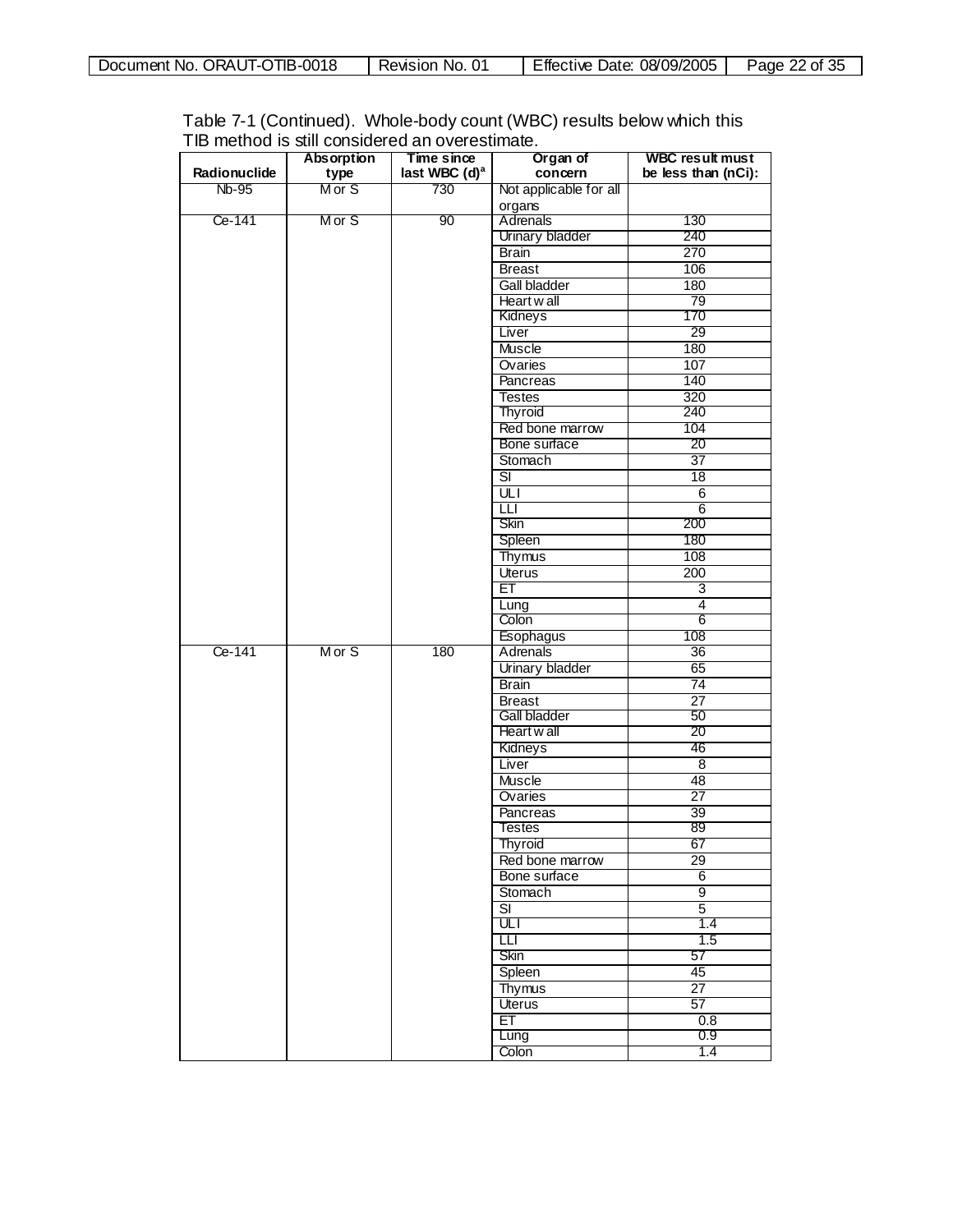| OTIB-0018<br>ORAUT-C<br>Document No.<br>ີ | No.<br>Revision | Effective<br>08/09/2005<br>Date: | f つに<br>Page,<br>23 OF 35 |
|-------------------------------------------|-----------------|----------------------------------|---------------------------|
|                                           |                 |                                  |                           |

| Table 7-1 (Continued). Whole-body count (WBC) results below which this |
|------------------------------------------------------------------------|
| TIB method is still considered an overestimate.                        |

|              | <b>Absorption</b> | Time since                | Organ of                | <b>WBC result must</b> |
|--------------|-------------------|---------------------------|-------------------------|------------------------|
| Radionuclide | type              | last WBC (d) <sup>a</sup> | concern                 | be less than (nCi):    |
| Ce-141       | M or S            | 180                       | Esophagus               | 27                     |
| Ce-141       | M or S            | 365                       | Adrenals                | 1.3                    |
|              |                   |                           | <b>Urinary bladder</b>  | 2.4                    |
|              |                   |                           | <b>Brain</b>            | 2.7                    |
|              |                   |                           | <b>Breast</b>           | 0.9                    |
|              |                   |                           | Gall bladder            | 1.8                    |
|              |                   |                           | Heart wall              | 0.7                    |
|              |                   |                           | Kidneys                 | 1.7                    |
|              |                   |                           | Liver                   | 0.3                    |
|              |                   |                           | Muscle                  | 1.7                    |
|              |                   |                           | Ovaries                 | 0.9                    |
|              |                   |                           | <b>Pancreas</b>         | 1.4                    |
|              |                   |                           | <b>Testes</b>           | 3.3                    |
|              |                   |                           | <b>Thyroid</b>          | 2.4                    |
|              |                   |                           | Red bone marrow         | 1.1                    |
|              |                   |                           | Bone surface            | 0.2                    |
|              |                   |                           | Stomach                 | 0.3                    |
|              |                   |                           | डा                      | $\overline{0.2}$       |
|              |                   |                           | ULI                     | < 0.1                  |
|              |                   |                           | Ш                       | <0.1                   |
|              |                   |                           | Skin                    | 2.1                    |
|              |                   |                           | Spleen                  | 1.5                    |
|              |                   |                           | <b>Thymus</b>           | 0.9                    |
|              |                   |                           | Uterus                  | 2.0                    |
|              |                   |                           | ЕT                      | 5010                   |
|              |                   |                           | Lung                    | 50.1                   |
|              |                   |                           | Colon                   | $0.1$                  |
|              |                   |                           | Esophagus               | 0.9                    |
| Ce-144       | Mor S             | 90                        | <b>Adrenals</b>         | 56                     |
|              |                   |                           | Urinary bladder         | 59                     |
|              |                   |                           | <b>Brain</b>            | 46                     |
|              |                   |                           | <b>Breast</b>           | 40                     |
|              |                   |                           | Gall bladder            | 89                     |
|              |                   |                           | Heart wall              | 52                     |
|              |                   |                           | Kidneys                 | 53                     |
|              |                   |                           | Liver                   | 3                      |
|              |                   |                           | Muscle                  | 49                     |
|              |                   |                           | Ovaries                 | 60                     |
|              |                   |                           | Pancreas                | 56                     |
|              |                   |                           | <b>Testes</b>           | 52                     |
|              |                   |                           | Thyroid                 | 54                     |
|              |                   |                           | Red bone marrow         | 13                     |
|              |                   |                           | Bone surface            | 15                     |
|              |                   |                           | Stomach                 | 30                     |
|              |                   |                           | SI.                     | 15                     |
|              |                   |                           | ULT                     | 4                      |
|              |                   |                           | Ш                       | $\overline{4}$<br>38   |
|              |                   |                           | Skin                    |                        |
|              |                   |                           | Spleen                  | 55                     |
|              |                   |                           | <b>Thymus</b><br>Uterus | 52<br>63               |
|              |                   |                           | ET                      | 5                      |
|              |                   |                           | Lung                    | 3                      |
|              |                   |                           | Colon                   | $\overline{4}$         |
|              |                   |                           | <b>Esophagus</b>        | 52                     |
|              |                   |                           |                         |                        |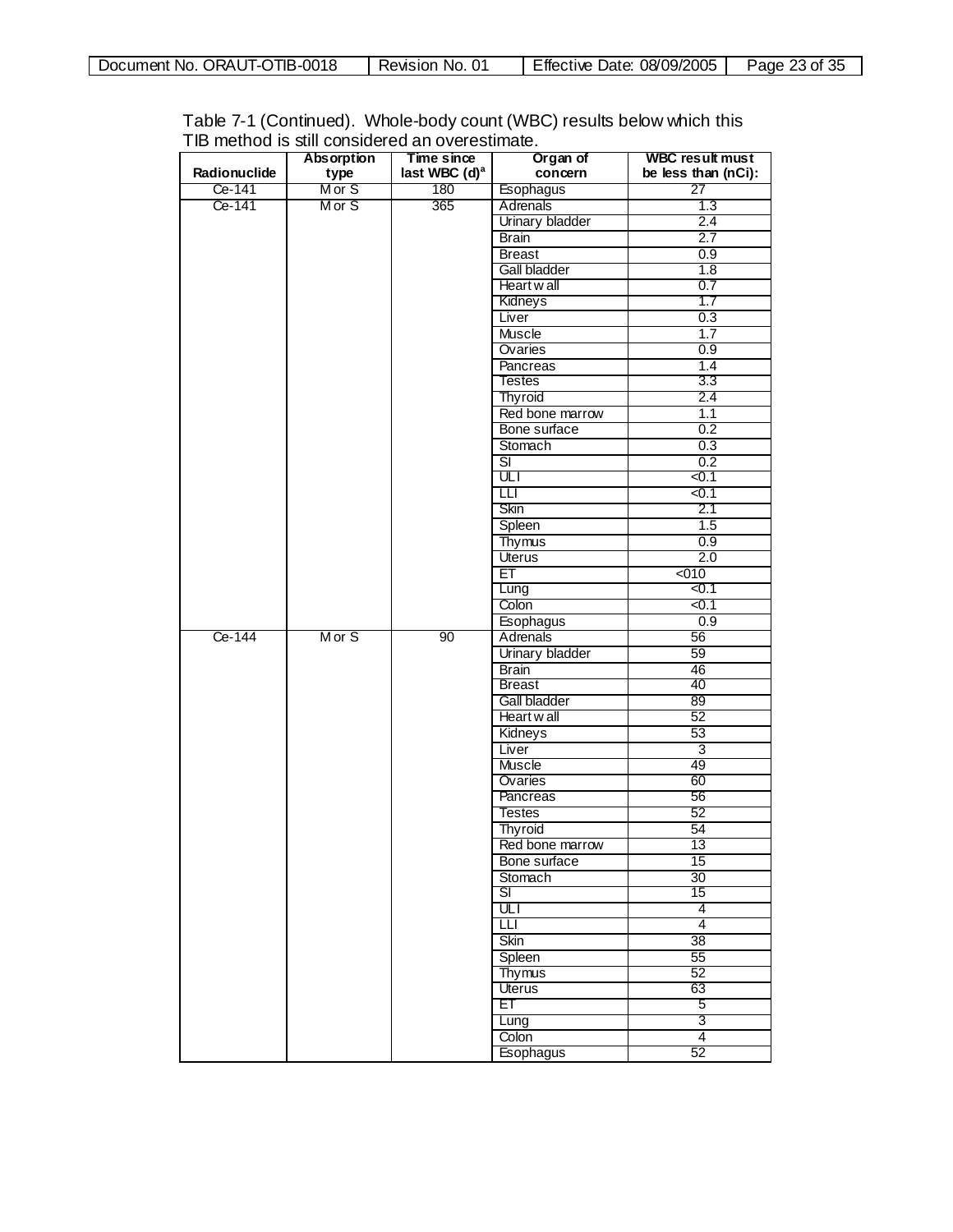| Document No. ORAUT-OTIB-0018 | Revision No. 01 | Effective Date: 08/09/2005 | Page 24 of 35 |
|------------------------------|-----------------|----------------------------|---------------|
|------------------------------|-----------------|----------------------------|---------------|

|              | <b>Absorption</b> | Time since                | Organ of                           | <b>WBC result must</b> |
|--------------|-------------------|---------------------------|------------------------------------|------------------------|
| Radionuclide | type              | last WBC (d) <sup>a</sup> | concern                            | be less than (nCi):    |
| Ce-144       | M or S            | 180                       | Adrenals                           | 86                     |
|              |                   |                           | Urinary bladder                    | 90                     |
|              |                   |                           | <b>Brain</b>                       | 69                     |
|              |                   |                           | <b>Breast</b>                      | 60                     |
|              |                   |                           | Gall bladder                       | 136                    |
|              |                   |                           | Heart wall                         | 79                     |
|              |                   |                           | Kidneys                            | 80                     |
|              |                   |                           | Liver                              | 5                      |
|              |                   |                           | <b>Muscle</b>                      | $\overline{75}$        |
|              |                   |                           | Ovaries                            | 91                     |
|              |                   |                           | Pancreas                           | 86                     |
|              |                   |                           | <b>Testes</b>                      | $\overline{78}$        |
|              |                   |                           | <b>Thyroid</b>                     | 82                     |
|              |                   |                           | Red bone marrow                    | 20                     |
|              |                   |                           |                                    | $\overline{22}$        |
|              |                   |                           | Bone surface                       |                        |
|              |                   |                           | Stomach<br>$\overline{\mathbf{s}}$ | 46<br>$\overline{20}$  |
|              |                   |                           | ULI                                |                        |
|              |                   |                           |                                    | 6                      |
|              |                   |                           | Ш                                  | 5                      |
|              |                   |                           | Skin                               | 58                     |
|              |                   |                           | Spleen                             | 83                     |
|              |                   |                           | Thymus                             | $\overline{78}$        |
|              |                   |                           | Uterus                             | 95                     |
|              |                   |                           | ET                                 | 6                      |
|              |                   |                           | Lung                               | $\overline{4}$         |
|              |                   |                           | Colon                              | 5                      |
|              |                   |                           | Esophagus                          | 78                     |
| Ce-144       | Mor S             | 365                       | Adrenals                           | 103                    |
|              |                   |                           | <b>Urinary bladder</b>             | 108                    |
|              |                   |                           | <b>Brain</b>                       | 84                     |
|              |                   |                           | <b>Breast</b>                      | $\overline{72}$        |
|              |                   |                           | Gall bladder                       | 160                    |
|              |                   |                           | Heart w all                        | 96                     |
|              |                   |                           | Kidneys                            | 97                     |
|              |                   |                           | Liver                              | 6                      |
|              |                   |                           | <b>Muscle</b>                      | 90                     |
|              |                   |                           | Ovaries                            | 110                    |
|              |                   |                           | Pancreas                           | 103                    |
|              |                   |                           | <b>Testes</b>                      | 95                     |
|              |                   |                           | Thyroid                            | 99                     |
|              |                   |                           | Red bone marrow                    | 24                     |
|              |                   |                           | Bone surface                       | 27                     |
|              |                   |                           | Stomach                            | 53                     |
|              |                   |                           | $\overline{\mathsf{SI}}$           | $\overline{22}$        |
|              |                   |                           | ULT                                | 6                      |
|              |                   |                           | Ш                                  | 6                      |
|              |                   |                           | Skin                               | $\overline{70}$        |
|              |                   |                           | Spleen                             | 100                    |
|              |                   |                           | Thymus                             | 95                     |
|              |                   |                           | <b>Uterus</b>                      | 110                    |
|              |                   |                           | ET                                 | 7                      |
|              |                   |                           | Lung                               | 4                      |
|              |                   |                           | Colon                              | 6                      |
|              |                   |                           | Esophagus                          | 95                     |

a. ±15%. The choice of days is meant to represent general measurement f requencies, such as quarterly, semiannually, or annually. It is recognized that workers did not get whole-body counts at intervals that<br>were exact to the day.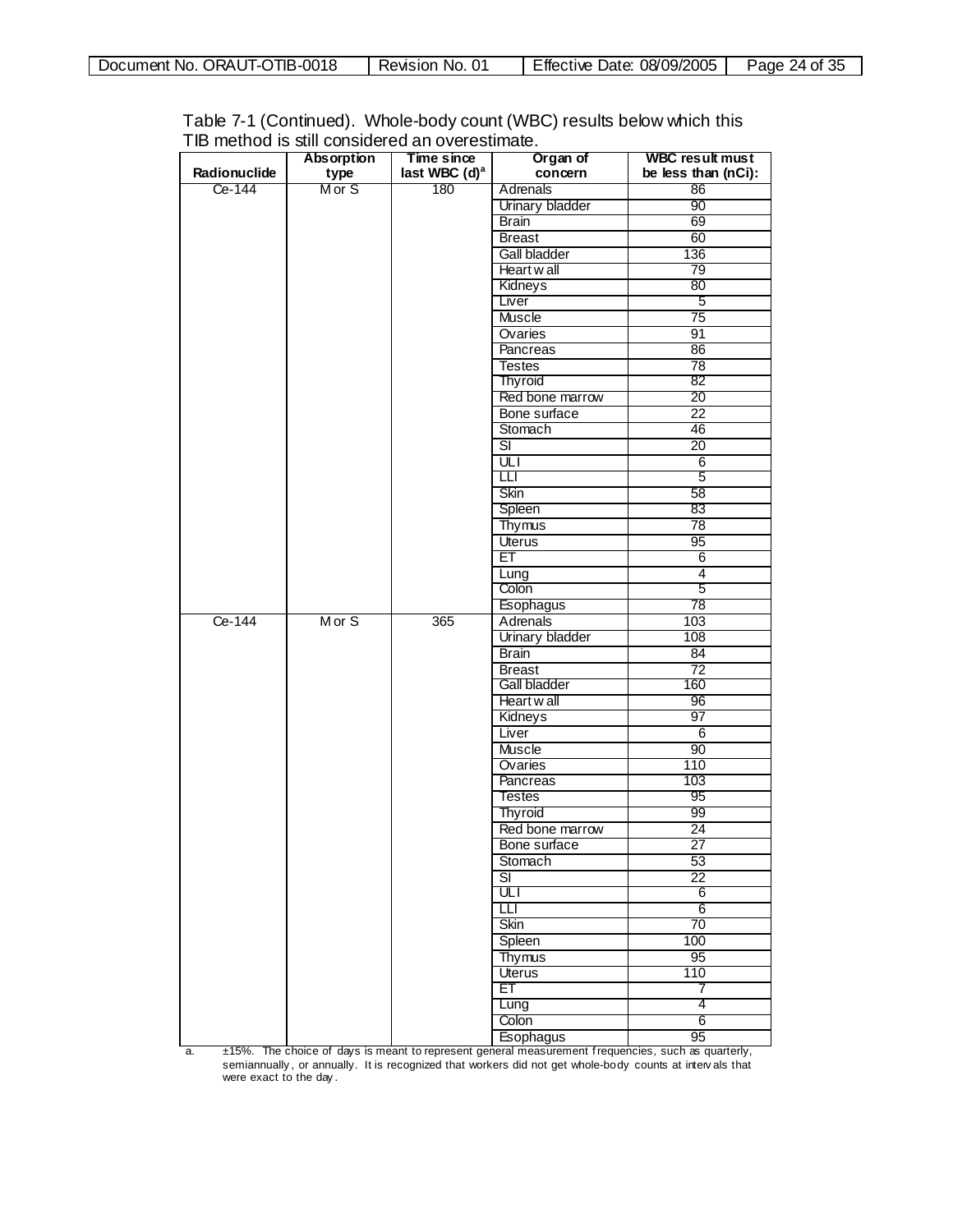| ORAUT-OTIB-0018<br>Document No. | Revision No. | 08/09/2005<br>Date:<br>Effective | f 25<br>ク斥<br>Page<br>of 35<br>دے |
|---------------------------------|--------------|----------------------------------|-----------------------------------|

| Radionuclide or          | Nature of<br>Time since last |                      | <b>Excretion rate</b>   |                |       |
|--------------------------|------------------------------|----------------------|-------------------------|----------------|-------|
| analysis type            | exposure                     | urinalysis (d)<br>90 | Organ of concern        | pCi/d          | pCi/L |
| Radiostrontium or        | Type F                       |                      | Adrenals                | 270            | 193   |
| Sr-90                    |                              |                      | Urinary bladder         | 95             | 68    |
|                          |                              |                      | <b>Brain</b>            | 190            | 136   |
|                          |                              |                      | <b>Breast</b>           | 174            | 124   |
|                          |                              |                      | Gall bladder            | 401            | 286   |
|                          |                              |                      | Heart wall              | 250            | 179   |
|                          |                              |                      | Kidneys                 | 240            | 171   |
|                          |                              |                      | Liver                   | 916            | 654   |
|                          |                              |                      | Muscle                  | 214            | 153   |
|                          |                              |                      | Ovaries                 | 265            | 189   |
|                          |                              |                      | Pancreas                | 266            | 190   |
|                          |                              |                      | Testes                  | 213            | 152   |
|                          |                              |                      | Thyroid                 | 228            | 163   |
|                          |                              |                      | Red bone marrow         | $\overline{9}$ | 6     |
|                          |                              |                      | Bone surface            | 12             | 9     |
|                          |                              |                      | Stomach                 | 210            | 150   |
|                          |                              |                      | डा                      | 219            | 156   |
|                          |                              |                      | ULI                     | 94             | 67    |
|                          |                              |                      | Ш                       | 85             | 61    |
|                          |                              |                      |                         |                |       |
|                          |                              |                      | Skin                    | 160            | 114   |
|                          |                              |                      | Spleen                  | 240            | 171   |
|                          |                              |                      | Thymus                  | 230            | 164   |
|                          |                              |                      | Uterus                  | 268            | 191   |
|                          |                              |                      | EТ                      | 141            | 101   |
|                          |                              |                      | Lung                    | 3,200          | 2286  |
|                          |                              |                      | Colon                   | 88             | 63    |
|                          |                              |                      | Esophagus               | 230            | 164   |
|                          |                              | 180                  | Adrenals                | 540            | 386   |
|                          |                              |                      | Urinary bladder         | 190            | 136   |
|                          |                              |                      | <b>Brain</b>            | 380            | 271   |
|                          |                              |                      | Breast                  | 348            | 249   |
|                          |                              |                      | Gall bladder            | 802            | 573   |
|                          |                              |                      | Heart wall              | 500            | 357   |
|                          |                              |                      | Kidneys                 | 480            | 343   |
|                          |                              |                      | Liver                   | 1,832          | 1309  |
|                          |                              |                      | Muscle                  | 427            | 305   |
|                          |                              |                      | Ovaries                 | 529            | 378   |
|                          |                              |                      | Pancreas                | 532            | 380   |
|                          |                              |                      | Testes                  | 426            | 304   |
|                          |                              |                      | Thyroid                 | 457            | 326   |
|                          |                              |                      | Red bone marrow         |                |       |
|                          |                              |                      |                         | 17             | 12    |
|                          |                              |                      | Bone surface            | 23             | 16    |
|                          |                              |                      | Stomach                 | 420            | 300   |
|                          |                              |                      | $\overline{\mathsf{S}}$ | 439            | 314   |
|                          |                              |                      | ULI                     | 189            | 135   |
|                          |                              |                      | LLI                     | 170            | 121   |
|                          |                              |                      | Skin                    | 319            | 228   |
|                          |                              |                      | Spleen                  | 479            | 342   |
| Radiostrontium or Type F |                              | 180                  | Thymus                  | 459            | 328   |
| Sr-90 cont.              |                              |                      | <b>Uterus</b>           | 537            | 384   |
|                          |                              |                      | ET.                     | 282            | 201   |
|                          |                              |                      | Lung                    | 6400           | 4571  |
|                          |                              |                      | Colon                   | 176            | 126   |
|                          |                              |                      | Esophagus               | 459            | 328   |
|                          |                              | 365                  | Adrenals                | 204            | 146   |
|                          |                              |                      | Urinary bladder         | 72             | 51    |
|                          |                              |                      | <b>Brain</b>            | 144            | 103   |
|                          |                              |                      |                         |                |       |
|                          |                              |                      | <b>Breast</b>           | 132            | 94    |
|                          |                              |                      | Gall bladder            | 304            | 217   |
|                          |                              |                      | Heart wall              | 189            | 135   |
|                          |                              |                      | Kidneys                 | 182            | 130   |
|                          |                              |                      | Liver                   | 694            | 496   |

Table 7-2 Urinary excretion results below which this TIB method is still considered an overestimate.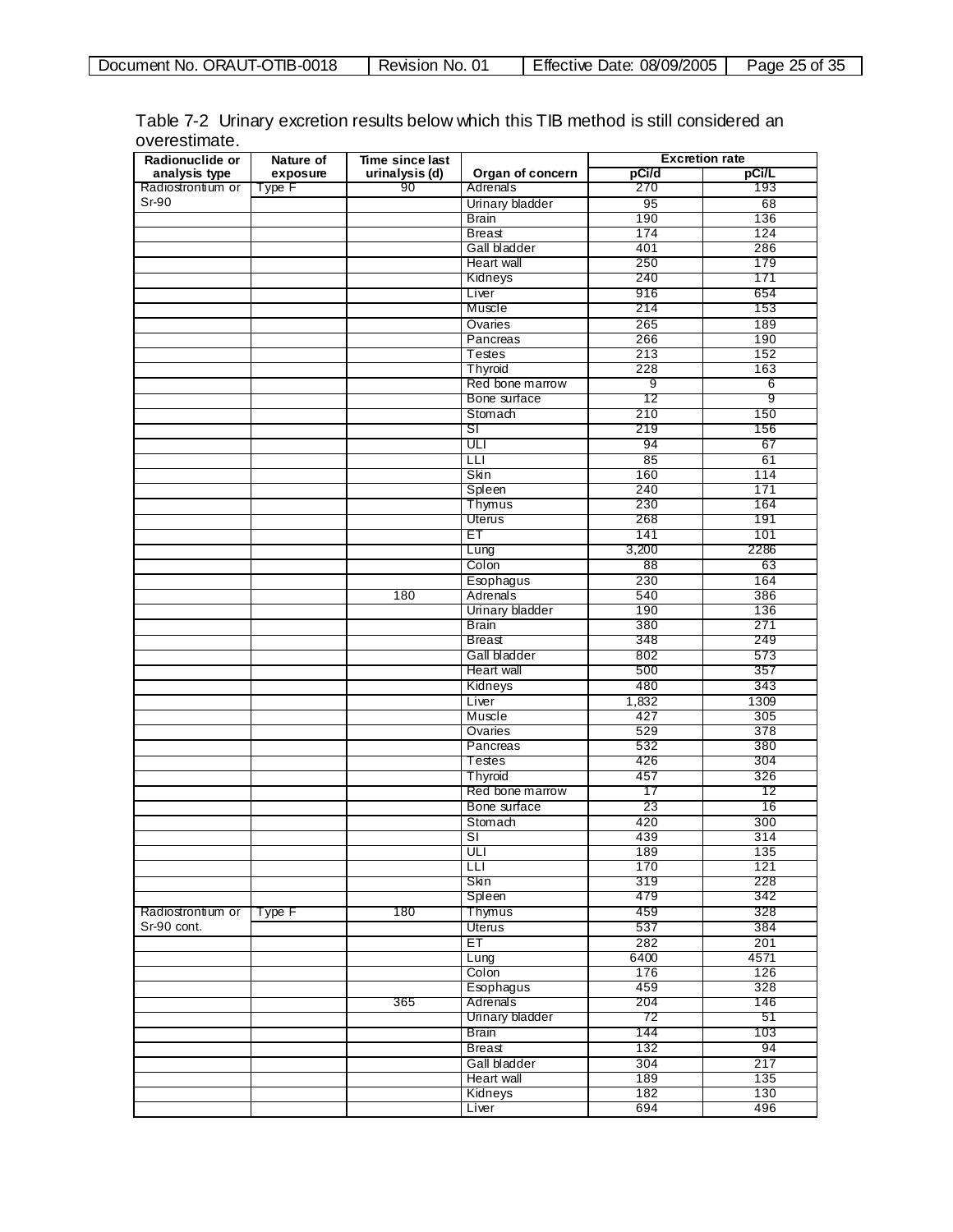| Effective<br>Page<br>01<br>ORAUT-C<br>Date:<br>Document No.<br>No.<br>Revision<br>∠6 of ⊺<br>u.<br>້ | <b>OTIB-0018</b> | 08/09/2005 | イ つに<br>າຂ |
|------------------------------------------------------------------------------------------------------|------------------|------------|------------|

| Table 7-2 (Continued). Urinary excretion results below which this TIB method is still |  |  |
|---------------------------------------------------------------------------------------|--|--|
| considered an overestimate.                                                           |  |  |

| Radionuclide or                  | Nature of             | Time since last                      |                               |           | <b>Excretion rate</b> |
|----------------------------------|-----------------------|--------------------------------------|-------------------------------|-----------|-----------------------|
| analysis type                    | exposure              | urinalysis (d)                       | Organ of concern              | pCi/d     | pCi/L                 |
| Radiostrontium or<br>Sr-90 cont. | Type F                | 365                                  | Muscle                        | 162       | 116                   |
|                                  |                       |                                      | Ovaries                       | 200       | 143                   |
|                                  |                       |                                      | Pancreas                      | 202       | 144                   |
|                                  |                       |                                      | Testes                        | 161       | 115                   |
|                                  |                       |                                      | Thyroid                       | 173       | 124                   |
|                                  |                       |                                      | Red bone marrow               | 7         | 5                     |
|                                  |                       |                                      | Bone surface                  | 9         | 6                     |
|                                  |                       |                                      | Stomach                       | 159       | 114                   |
|                                  |                       |                                      | <b>SI</b>                     | 166       | 119                   |
|                                  |                       |                                      | ULI                           | 71        | 51                    |
|                                  |                       |                                      | TП                            | 65        | 46                    |
|                                  |                       |                                      | Skin                          | 121       | 86                    |
|                                  |                       |                                      | Spleen                        | 182       | 130                   |
|                                  |                       |                                      | Thymus                        | 174       | 124                   |
|                                  |                       |                                      | Uterus                        | 203       | 145                   |
|                                  |                       |                                      | ET                            | 107       | 76                    |
|                                  |                       |                                      | Lung                          | 2,424     | 1731                  |
|                                  |                       |                                      | Colon                         |           | 47                    |
|                                  |                       |                                      | Esophagus                     | 66<br>174 | 124                   |
|                                  |                       | 730                                  | Adrenals                      | 79        | 56                    |
|                                  |                       |                                      | Urinary bladder               | 28        | 20                    |
|                                  |                       |                                      |                               |           |                       |
|                                  |                       |                                      | <b>Brain</b><br><b>Breast</b> | 55        | 39                    |
|                                  |                       |                                      | Gall bladder                  | 51<br>117 | 36<br>84              |
|                                  |                       |                                      |                               |           |                       |
|                                  |                       |                                      | <b>Heart</b> wall             | 73        | 52                    |
|                                  |                       |                                      | Kidneys                       | 70        | 50                    |
|                                  |                       |                                      | Liver                         | 267       | 191                   |
|                                  |                       |                                      | Muscle                        | 62        | 44                    |
|                                  |                       |                                      | Ovaries                       | 77        | 55                    |
|                                  |                       |                                      | Pancreas                      | 78        | 56                    |
|                                  |                       |                                      | Testes                        | 62        | 44                    |
|                                  |                       |                                      | <b>Thyroid</b>                | 67        | 48                    |
|                                  |                       |                                      | Red bone marrow               | 3         | $\overline{2}$        |
|                                  |                       |                                      | Bone surface                  | 3         | 2                     |
| Radiostrontium or                | Type F                | 730                                  | Stomach                       | 61        | 44                    |
| Sr-90 cont.                      |                       |                                      | SГ                            | 64        | 46                    |
|                                  |                       |                                      | णा                            | 27        | 19                    |
|                                  |                       |                                      | <b>LLI</b>                    | 25        | 18                    |
|                                  |                       |                                      | Skin                          | 47        | 34                    |
|                                  |                       |                                      | Spleen                        | 70        | 50                    |
|                                  |                       |                                      | Thymus                        | 67        | 48                    |
|                                  |                       |                                      | Uterus                        | 78        | 56                    |
|                                  |                       |                                      | EТ                            | 41        | 29                    |
|                                  |                       |                                      | Lung                          | 932       | ooo                   |
|                                  |                       |                                      | Colon                         | 26        | 19                    |
|                                  |                       |                                      | Esophagus                     | 67        | 48                    |
|                                  |                       |                                      |                               | µg/d      | µg/L                  |
| Elemental U                      | U facility,           | NA, assumes                          | Adrenals                      | 1,300     | 927                   |
|                                  | natural U, type<br>F. | chronic exposure<br>for at least one | Urinary bladder               | 1,200     | 863                   |
|                                  |                       | year. Sampling                       | <b>Brain</b>                  | 1,290     | 920                   |
| [Note change in                  |                       | during work days.                    | <b>Breast</b>                 | 1,290     | 923                   |
| units]                           |                       |                                      | Gall bladder                  | 1,290     | 922                   |
|                                  |                       |                                      | Heart wall                    | 1,300     | 927                   |
|                                  |                       |                                      | Kidneys                       | 240       | 172                   |
|                                  |                       |                                      | Liver                         | 3,050     | 2180                  |
|                                  |                       |                                      | Muscle                        | 1,290     | 922                   |
|                                  |                       |                                      | Ovaries                       | 5,320     | 3800                  |
|                                  |                       |                                      | Pancreas                      | 1,290     | 924                   |
|                                  |                       |                                      | Testes                        | 5,410     | 3870                  |
|                                  |                       |                                      | Thyroid                       | 1,290     | 921                   |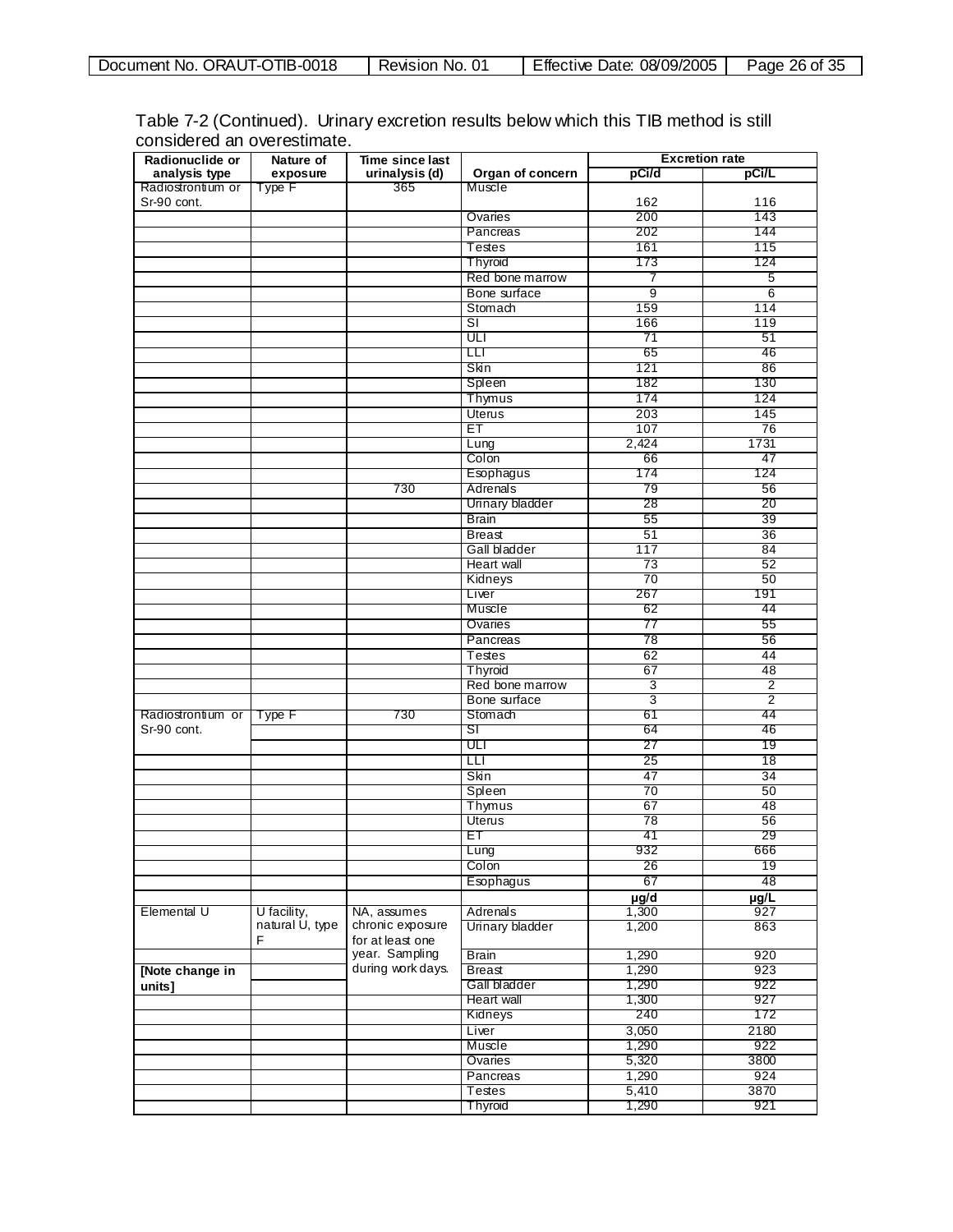| ັບ<br>້ | <b>OTIB-0018</b><br>01<br>ORAUT-C<br>Document No.<br>No.<br>Revision | Effective<br>08/09/2005<br>Date: | f QF<br>$P$ age<br>Οt |
|---------|----------------------------------------------------------------------|----------------------------------|-----------------------|

| Table 7-2 (Continued). Urinary excretion results below which this TIB method is still |  |  |
|---------------------------------------------------------------------------------------|--|--|
| considered an overestimate.                                                           |  |  |

| Radionuclide or   | Nature of                                 | Time since last   |                                                                                                                                                                      | <b>Excretion rate</b>                   |        |
|-------------------|-------------------------------------------|-------------------|----------------------------------------------------------------------------------------------------------------------------------------------------------------------|-----------------------------------------|--------|
| analysis type     | exposure                                  | urinalysis (d)    | Organ of concern                                                                                                                                                     | pCi/d                                   | pCi/L  |
| Elemental U cont. | U facility,                               | NA, assumes       | Red bone marrow                                                                                                                                                      | 5,390                                   | 3850   |
|                   | natural U, type                           | chronic exposure  |                                                                                                                                                                      |                                         |        |
|                   | F                                         | for at least one  |                                                                                                                                                                      |                                         |        |
|                   |                                           | year. Sampling    |                                                                                                                                                                      |                                         |        |
|                   |                                           | during work days. |                                                                                                                                                                      |                                         |        |
|                   |                                           |                   | Bone surface                                                                                                                                                         | 6,910                                   | 4940   |
|                   |                                           |                   | Stomach                                                                                                                                                              | 1,280                                   | 918    |
|                   |                                           |                   | SI                                                                                                                                                                   | 1,280                                   | 911    |
|                   |                                           |                   | ULI                                                                                                                                                                  | 1,240                                   | 887    |
|                   |                                           |                   | LLI                                                                                                                                                                  | 1,320                                   | 942    |
|                   |                                           |                   | Skin                                                                                                                                                                 | 1,290                                   | 920    |
|                   |                                           |                   | Spleen                                                                                                                                                               | 1,290                                   | 923    |
|                   |                                           |                   | Thymus                                                                                                                                                               | 1,290                                   | 924    |
|                   |                                           |                   | Uterus                                                                                                                                                               | 1,290                                   | 920    |
|                   |                                           |                   | ET                                                                                                                                                                   |                                         |        |
|                   |                                           |                   |                                                                                                                                                                      | 535,000                                 | 382000 |
|                   |                                           |                   | Lung                                                                                                                                                                 | 827,000                                 | 591000 |
|                   |                                           |                   | Colon                                                                                                                                                                | 1,300                                   | 926    |
|                   |                                           |                   | Esophagus                                                                                                                                                            | 1,290                                   | 924    |
|                   | LEU                                       |                   |                                                                                                                                                                      | Multiply results for natural U by 0.031 |        |
|                   |                                           |                   |                                                                                                                                                                      |                                         |        |
|                   | HEU                                       |                   |                                                                                                                                                                      | Multiply results for natural U by 0.01  |        |
|                   |                                           |                   |                                                                                                                                                                      |                                         |        |
|                   |                                           |                   |                                                                                                                                                                      |                                         |        |
| Elemental U       | U facility,                               | Sampling on third | Adrenals                                                                                                                                                             | 376                                     | 269    |
|                   | natural U,                                | day of no         | Urinary bladder                                                                                                                                                      | 351                                     | 250    |
|                   | type F                                    | exposure, e.g.,   | <b>Brain</b>                                                                                                                                                         | 374                                     | 267    |
|                   |                                           | Monday morning    | Breast                                                                                                                                                               | 375                                     | 268    |
|                   |                                           |                   | Gall bladder                                                                                                                                                         | 374                                     | 267    |
| Elemental U cont. | U facility,                               | Sampling on       | Heart wall                                                                                                                                                           | 376                                     | 269    |
|                   | natural U,                                | third day of no   | Kidneys                                                                                                                                                              | 70                                      | 50     |
|                   | type F                                    | exposure          | Liver                                                                                                                                                                | 885                                     | 632    |
|                   |                                           |                   | Muscle                                                                                                                                                               | 374                                     | 267    |
|                   |                                           |                   | Ovaries                                                                                                                                                              | 1,540                                   | 1100   |
|                   |                                           |                   | Pancreas                                                                                                                                                             | 375                                     | 268    |
|                   |                                           |                   | Testes                                                                                                                                                               | 1,570                                   | 1120   |
|                   |                                           |                   | <b>Thyroid</b>                                                                                                                                                       | 374                                     | 267    |
|                   |                                           |                   | Red bone marrow                                                                                                                                                      | 1,560                                   | 1120   |
|                   |                                           |                   | Bone surface                                                                                                                                                         | 2,000                                   | 1430   |
|                   |                                           |                   | Stomach                                                                                                                                                              | 373                                     | 266    |
|                   |                                           |                   | sı                                                                                                                                                                   | 370                                     | 264    |
|                   |                                           |                   | ULI                                                                                                                                                                  | 360                                     | 257    |
|                   |                                           |                   | Ш                                                                                                                                                                    | 382                                     | 273    |
|                   |                                           |                   | Skin                                                                                                                                                                 | 373                                     | 267    |
|                   |                                           |                   |                                                                                                                                                                      |                                         |        |
|                   |                                           |                   | Spleen                                                                                                                                                               | 375                                     | 268    |
|                   |                                           |                   | Thymus                                                                                                                                                               | 375                                     | 268    |
|                   |                                           |                   | <b>Uterus</b>                                                                                                                                                        | 374                                     | 267    |
|                   |                                           |                   | ET                                                                                                                                                                   | 155,000                                 | 111000 |
|                   |                                           |                   | Lung                                                                                                                                                                 | 240,000                                 | 171000 |
|                   |                                           |                   | Colon                                                                                                                                                                | 376                                     | 269    |
|                   |                                           |                   | Esophagus                                                                                                                                                            | 375                                     | 268    |
|                   | LEU                                       |                   |                                                                                                                                                                      | Multiply results for natural U by 0.31  |        |
|                   | HEU                                       |                   |                                                                                                                                                                      | Multiply results for natural U by 0.01  |        |
| Elemental U       | Alpha facility,<br>any absorption<br>type | OTIB-018.         | Because intakes at alpha facilities are considered acute for overestimates, any<br>detection of U above natural background will have to be evaluated separately from |                                         |        |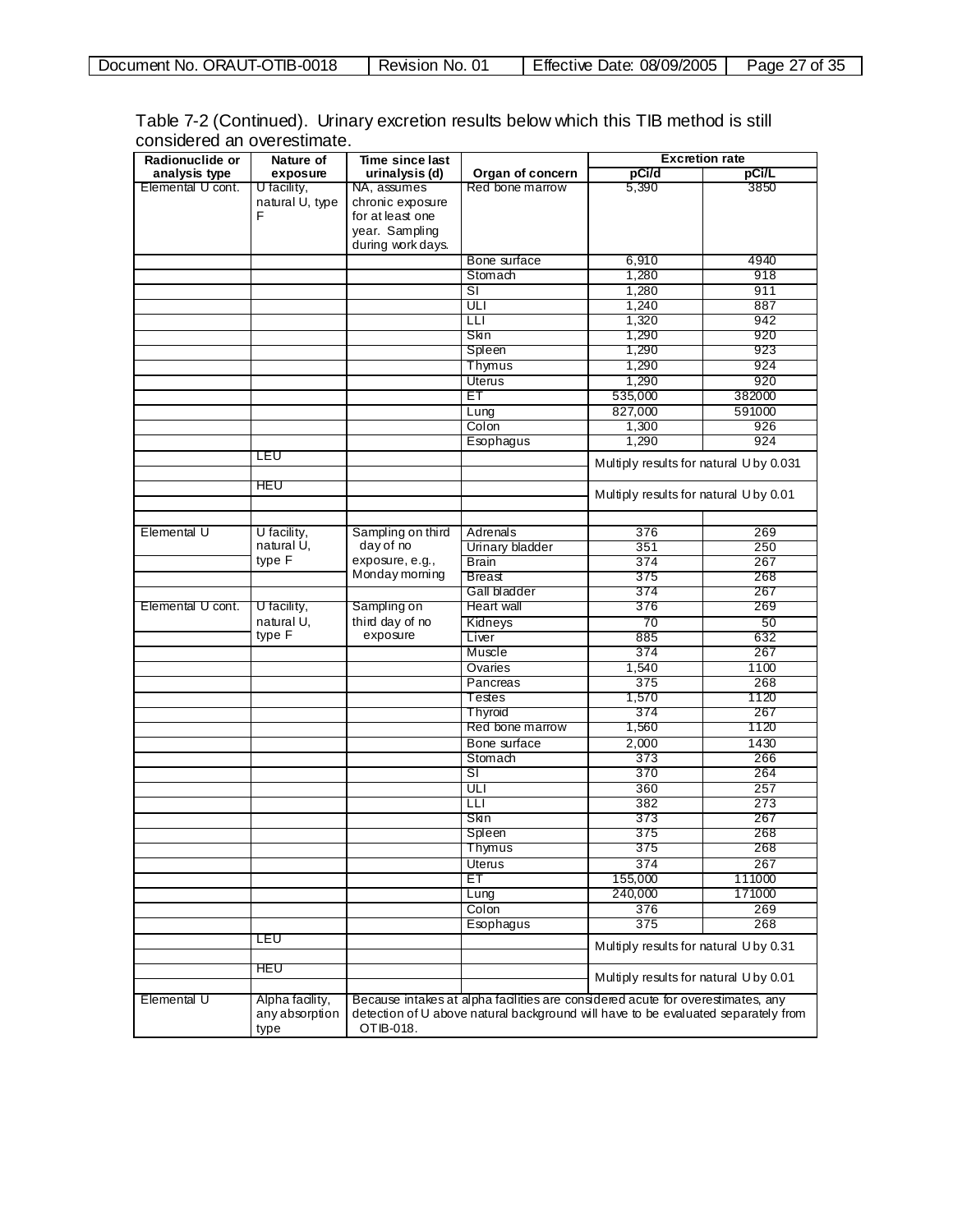| Document No. ORAUT-OTIB-0018 | Revision No. 01 | Effective Date: 08/09/2005 | Page 28 of 35 |
|------------------------------|-----------------|----------------------------|---------------|
|                              |                 |                            |               |

#### **REFERENCES**

- AEC (U.S. Atomic Energy Commission), 1968, Manual, Chapter 0524, "Standards for Radiation Protection," AEC 0524-01, November 8.
- DOE (U.S. Department of Energy), 1988, "Radiation Protection for Occupational Workers," Order 5480.11, Washington D.C., December 21.
- ICRP (International Commission on Radiological Protection), 1959, *Report of Committee II on Permissible Dose for Internal Radiation*, Publication 2, Pergamon Press, London.
- ICRP (International Commission on Radiological Protection), 1994a, *Human Respiratory Tract Model for Radiological Protection*, Publication 66, Pergamon Press, London.
- ICRP (International Commission on Radiological Protection), 1994b, *Dose Coefficients for Intakes of Radionuclides by Workers*, Publication 68, Pergamon Press, London.
- NBS (National Bureau of Standards), 1953, *Maximum Permissible Amounts of Radioisotopes in the Human Body and Maximum Permissible Concentrations in Air and Water*, NBS Handbook 52 (also referred to as NCRP Publication 11), Washington, D.C.
- NBS (National Bureau of Standards), 1959, *Maximum Permissible Body Burdens and Maximum Permissible Concentrations in Air and Water for Occupational Exposure*, NBS Handbook 69 (also referred to as NCRP Publication 22), Washington, D.C.
- Office of Compensation Analysis and Support, OCAS-TIB-009, *Technical Information Bulletin: Estimation of Ingestion Intakes, Rev 0*, April 13, 2004.
- ORAU (Oak Ridge Associated Universities), 2004, *Technical Information Bulletin — Maximum Internal Dose Estimates for Certain DOE Complex Claims*, ORAUT-OTIB-0002, Rev. 1, Oak Ridge, Tennessee.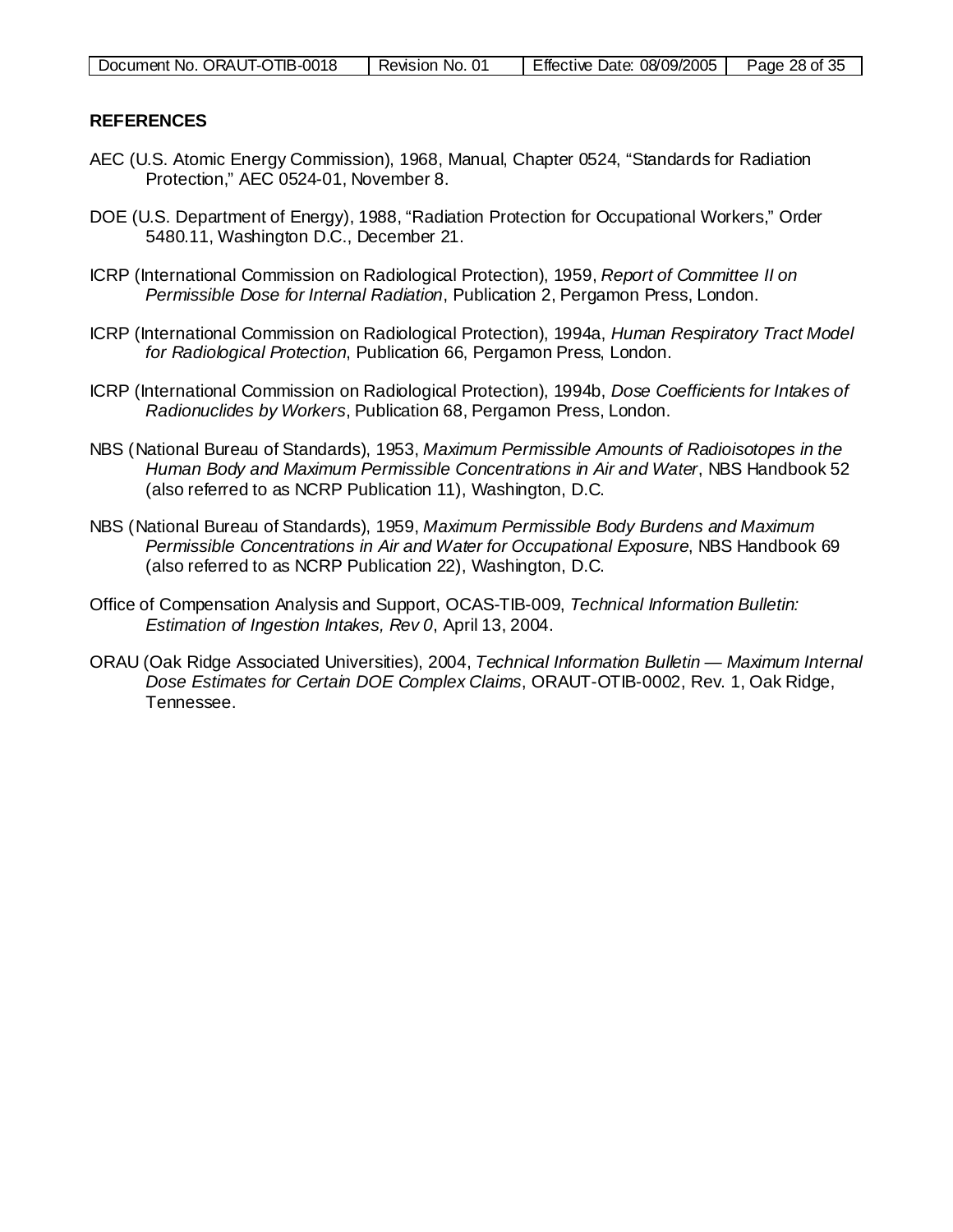| Document No. ORAUT-OTIB-0018 | Revision No. 01 | Effective Date: 08/09/2005 | Page 29 of 35 |
|------------------------------|-----------------|----------------------------|---------------|
|                              |                 |                            |               |

### **ATTACHMENT A AIR CONCENTRATION LIMITS PRIOR TO 1953 OR OTHER LIMITS**

Air concentration limits established for a site prior to 1953 can be used to extend the applicability of this TIB to those earlier years.

Because Hanford Site tolerance levels were used to control intakes, they fit the criteria of air concentration limit. The alpha and beta particular air concentration limit at Hanford from at least 1949 to 1952 were 1 x 10<sup>-12</sup> µCi/mL for alpha in nonuranium facilities, 1 x 10<sup>-9</sup> µCi/mL for beta, and 1.5 x 10<sup>-4</sup> μg U/mL (which converts to 1.1  $\times$  10<sup>10</sup> μCi/mL) for uranium facilities (Patterson 1949). These concentrations are less than the concentrations listed in Table 4-1; thus, the use of Table 4-1 values is a plausible overestimate. Therefore, this TIB approach can be used unmodified for Hanford claims from 1949 to the present. Higher tolerance levels of 1  $\times$  10<sup>-8</sup> µCi/mL for beta-emitters and 4  $\times$  10<sup>-11</sup> μCi/mL for plutonium were in place at least by October 1945 (Cantril 1945).

Oak Ridge National Laboratory (ORNL) used the concept of tolerance levels for air concentrations prior to 1953. By July 1944, ORNL had established an air concentration limit of  $5 \times 10^{-10}$  µg/mL  $(3 \times 10^{-11} \,\mu\text{C/mL})$  for plutonium based on alpha counting (Parker 1944a). A limit for beta-emitters in air (based on tolerance in the thyroid for  $131$  even though they might not have been collecting iodine properly on their filters) was established at least by 1944 at 1  $\times$  10<sup>-7</sup> µCi/mL (Parker 1944b).

Los Alamos also established tolerance levels for air concentrations for specific buildings as early as 1948. The tolerance levels varied by building, apparently based on the predominant radionuclide used in the building. For beta-emitters the limit was stated as 1 x 10<sup>-7</sup> µCi/ml in one reference (LANL 1948). The air concentration limit for alpha-emitters other than uranium or  $^{210}$ Po was 70 dpm/m<sup>3</sup> (3.2)  $x$  10<sup>-11</sup> µCi/ml) for 1948 through 1952 (LANL 1947, 1950, 1952). This was actually the highest limit as many buildings had lower limits. For uranium buildings the highest air concentration was 400 dpm/m<sup>3</sup>  $(1.8 \times 10^{10} \,\mu\text{C}$ i/ml) reported in both late 1947 and 1950 so assumed to apply throughout the period 1948-1950 (LANL 1947, 1950). For <sup>210</sup>Po, which was a source of exposure at Los Alamos only for 1948-53 (ORAU 2004a), the air concentration limit was the same throughout the period at 1400 dpm/m<sup>3</sup> (6.3 x 10<sup>-10</sup> µCi/ml) (LANL 1947,1950, 1954). The concentration limits for alpha-emitters and beta-emitters changed in 1953. The highest air concentration limit for a plutonium facility was 9  $\mu$ dpm/m<sup>3</sup> (4 x 10<sup>-12</sup> µCi/ml) (LANL 1954) which continued to show in reports in 1961 and 1963 (LANL 1969). Fission products were not in heavy use at Los Alamos; the only limiting air concentration for beta-emitters found after 1953 (actually referred to as fission products) was listed at 6700 dpm/m<sup>3</sup> (3 x  $10<sup>-9</sup>$  µCi/ml) in a monthly report in 1961(LANL 1969). It was assumed that this limit applied from 1953 to 1966. The limits for uranium in reports during and after 1951 (LANL 1952, 1969) were less than the NCRP value in Table 4-2 so the NCRP value was assumed to apply, in other words not adjustment from the default value in Table 4-2 was needed.

The Rocky Flats site used two air concentration limits for plutonium operations throughout its operational period:  $2 \times 10^{-12}$  µCi/ml was used for plutonium metal operations and  $4 \times 10^{-12}$  µCi/ml was used for plutonium chemistry operations. These values were used through 1994 (ORAU 2004b).

#### **REFERENCES**

- Cantril, S. T., 1945, "Tolerance Limits," Letter to file, HW 4.159 or 7-2602, Hanford Works, Richland, Washington, October 18.
- LANL (Los Alamos National Laboratory), 1947, Group CMR-12 Monthly Reports for 1947.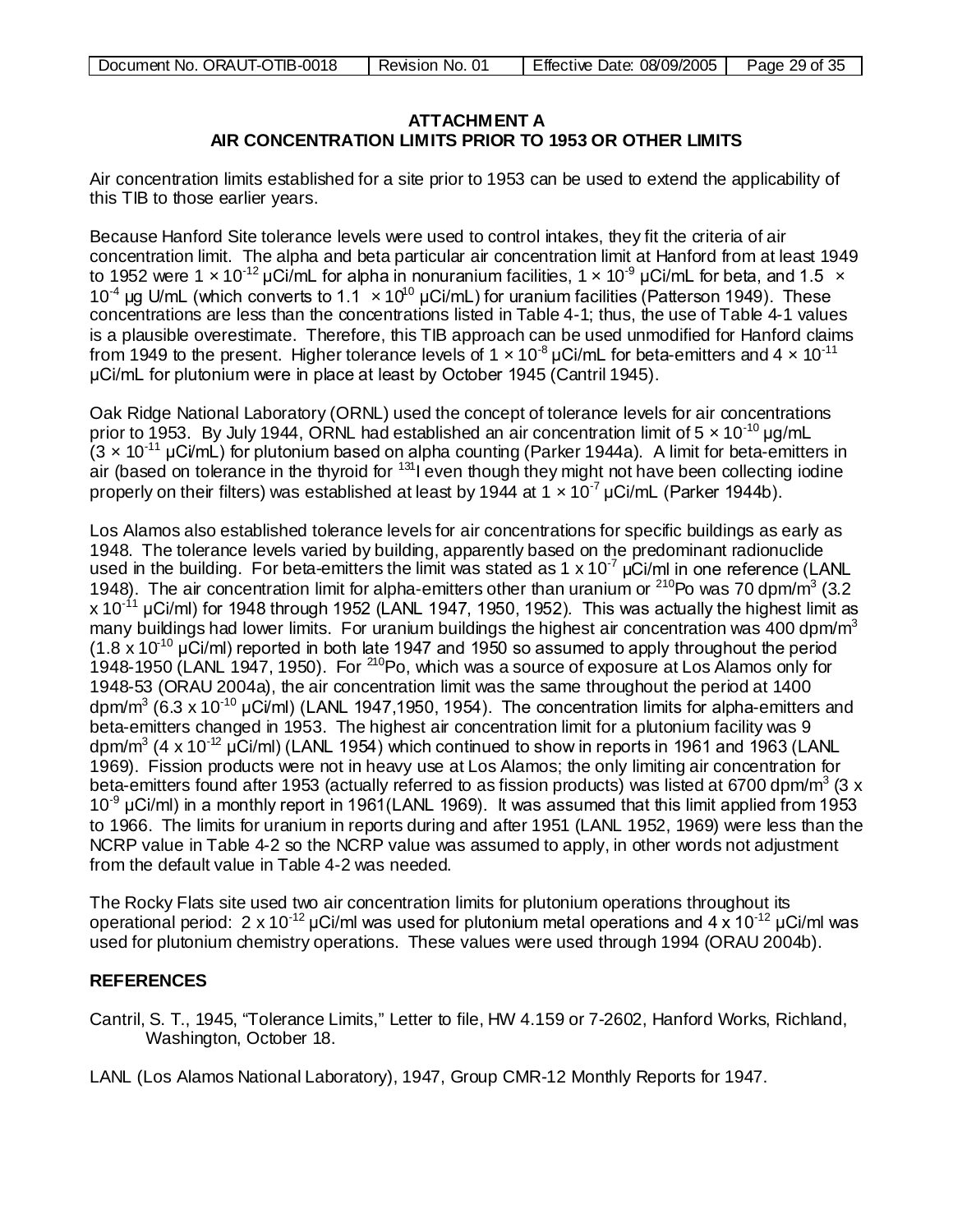- LANL (Los Alamos National Laboratory), 1948, "Group CMR-12 Monthly Report January 20, 1948."
- LANL (Los Alamos National Laboratory), 1950, Group CMR-12 Monthly Reports for 1950.
- LANL (Los Alamos National Laboratory), 1952, Group CMR-12 Monthly Reports for 1951-52.
- LANL (Los Alamos National Laboratory), 1954, Group CMR-12 Monthly Reports for 1953-54.
- LANL (Los Alamos National Laboratory), 1969, Weekly, Monthly, and Annual Reports for 1960-69.
- ORAU (Oak Ridge Associated Universities), 2004a, *Technical Basis Document for the Los Alamos National Laboratory – Occupational Internal Dose*, ORAUT-TKBS-0010-5, Oak Ridge, Tennessee.
- ORAU (Oak Ridge Associated Universities), 2004b, *Technical Basis Document for the Rocky Flats Plant – Occupational Internal Dose*, ORAUT-TKBS-0011-5, Oak Ridge, Tennessee.
- Parker, H. M., 1944a, "Product Concentration in the Air," Memo to I. Perlman, ORNL CF 44-7-78, Clinton Laboratories, Oak Ridge, Tennessee, July 1.
- Parker, H. M., 1944b, *Review of Air Monitoring Procedures at Clinton Laboratories*, CH-2562, Clinton Laboratories, Oak Ridge, Tennessee.
- Patterson, C. M., 1949, "General Operating Tolerances," Letter to Lauriston S. Taylor (National Bureau of Standards), HW-12710, Hanford Works, Richland, Washington, March 11.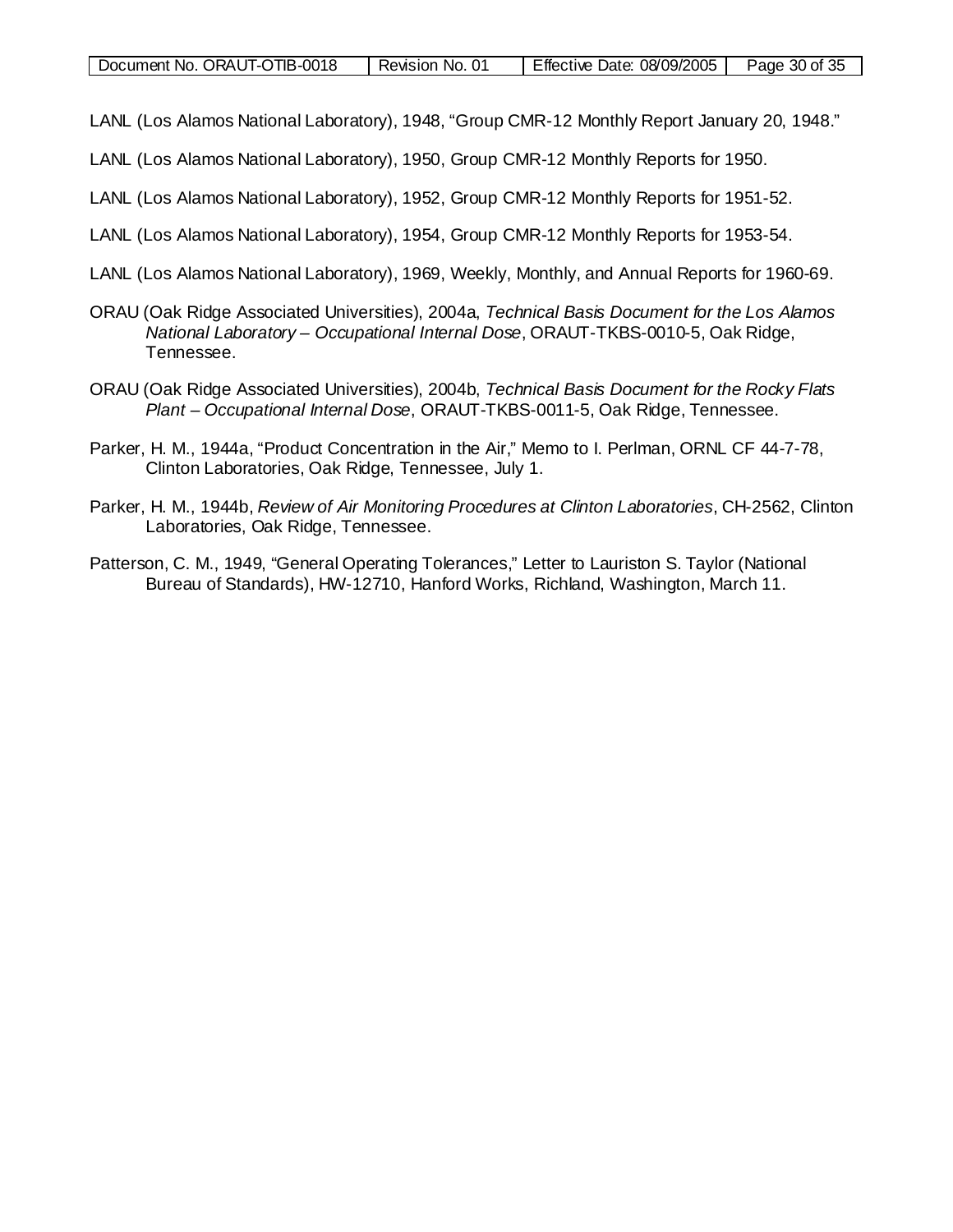| Document No. ORAUT-OTIB-0018 | Revision No. 01 | Effective Date: 08/09/2005 | Page 31 of 35 |
|------------------------------|-----------------|----------------------------|---------------|
|                              |                 |                            |               |

#### **ATTACHMENT B VALIDATION OF THE BASIC ASSUMPTION IN THIS TIB**

The basis for this TIB is that weapons sites with a radiological control program controlled exposures to airborne radioactive contaminates to less than an applicable limit. The limit varied with time and isotope of concern. This TIB acknowledges that exposures to concentrations greater than these limits did occur. However, the assumption is that, when integrated over time, the average exposure to any individual was less than that which would occur if someone were exposed to the limit continuously. The assumption is tested in the following analysis. Note that this analysis does not change the assumption but merely tests the validity of it.

# **B.1 URANIUM**

Uranium urinalysis data from the Y-12 site was used to test the validity of the assumption. The Y-12 site processed uranium extensively. The data consisted of hundreds of urine samples each month from 1952 through 1985. Because this TIB provides mean values that are to be used in a lognormal distribution, the median result was used in the comparison. Figure B-1 plots these median sample results as well as the uranium result predicted by this TIB for an inhalation of type M uranium.



Figure B-1. Y-12 versus OTIB-18 uranium (type M).

The TIB result is considerably higher than the actual Y-12 median urine sample result. The 2-year result begins 1 month after the start of the chronic intake and is approximately 10 times higher than the highest actual median result. This verifies that for Y-12 uranium intakes, either the assumed intake is an overestimate or the lung absorption of the uranium is considerably slower than type M.

Figure B-2 shows the same information using an absorption type S assumption for the TIB values. This graph indicates that for a long-term exposure, it can be shown that this TIB overestimates actual results even if absorption type S is assumed. The short-term exposure, on the other hand, indicates that it could take as long as 3 years to reach the level of the highest median urinalysis result. This implies that this TIB approach might not be an overestimate for type S exposures of duration that are less than 3 years.

# **B.2 PLUTONIUM**

The Rocky Flats Plant worked extensively with plutonium. Plutonium urine samples from Rocky Flats were evaluated from 1953 through 1969. For every year, the median sample was recorded as zero.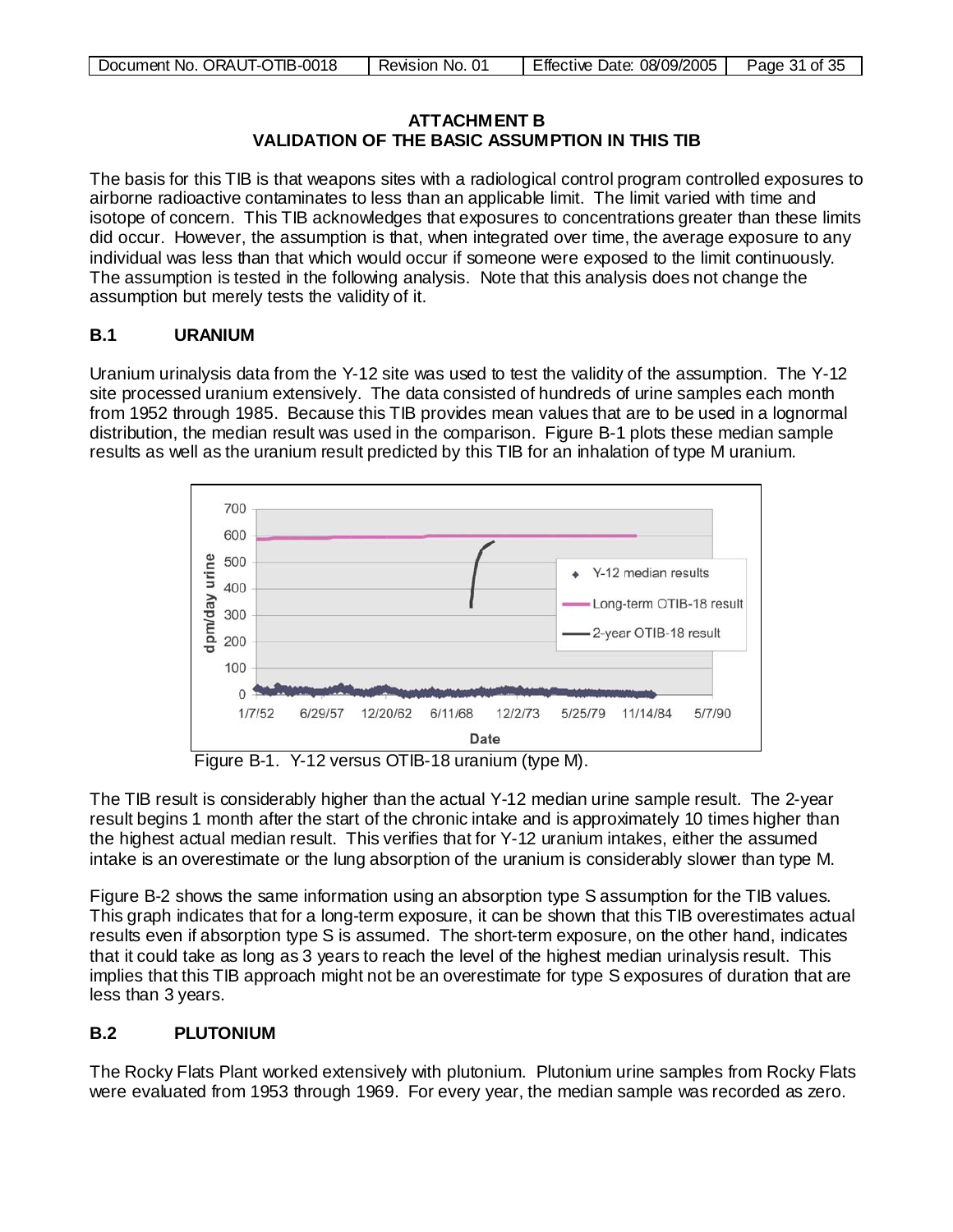

The lowest recorded positive value varied through the years from 0.02 dpm/day (0.009 pCi/day) to 0.09 dpm/day (0.04 pCi/day) with most years at 0.02 dpm/day. Figure B-3 shows the assumed intake in this TIB for both a type S and a type M inhalation. The figure also shows the 0.009-pCi/day and the 0.04-pCi/day values. The figure indicates that the TIB values would be likely to exceed the measured data soon after the start of a chronic type M inhalation. The type S inhalation, however, might not result in detectable urine samples.



Figure B-3. Rocky Flats Pu expected urine versus actual results.

The Hanford site produced much of the plutonium used by the weapons program. It appears to be reasonable, therefore, to review Hanford site plutonium urine results against the assumptions in this TIB.

The TIB analysis evaluated plutonium urine samples from Hanford from 1953 through 1969. The median sample for each year varied. The median result was never more than 0.023 pCi/day and for most years was less than that. Figure B-4 shows the assumed intake in this TIB for both a type S and a type M inhalation. The figure also shows the 0.023-pCi/day value. As with the Rocky Flats data, the graph indicates that the TIB values would be likely to exceed the measured data soon after the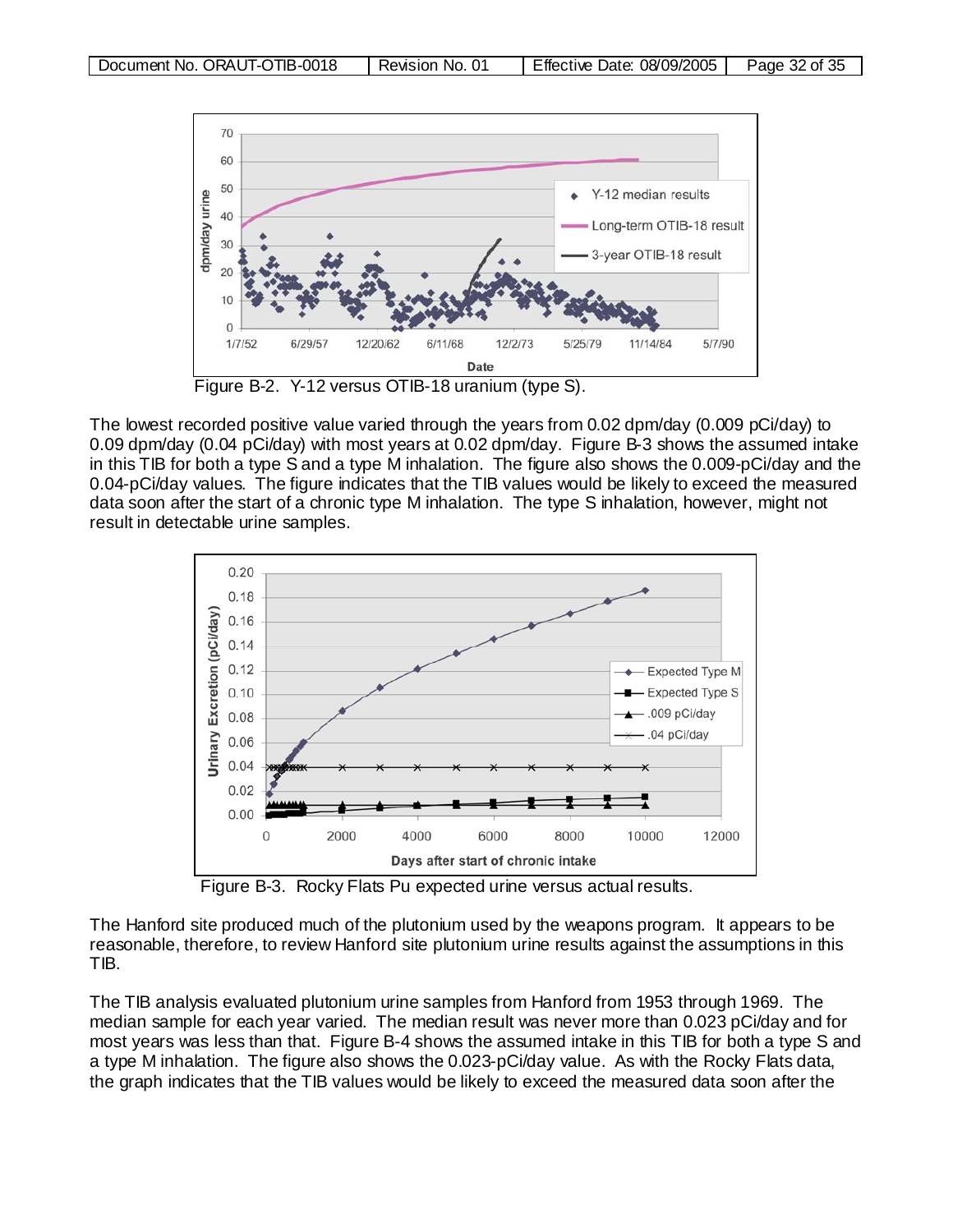| Document No. ORAUT-OTIB-0018 | Revision No. | Effective Date: 08/09/2005 | Page 33 of 35 |
|------------------------------|--------------|----------------------------|---------------|
|------------------------------|--------------|----------------------------|---------------|

start of a chronic type M inhalation but a type S inhalation might not result in a detectable urine sample.



Figure B-4. Hanford Pu expected urine versus actual results.

# **B.3 FISSION PRODUCTS**

The fission product that was primarily sampled in urine at Hanford was  $90$ Sr. In the 1960s, the recording limit at Hanford for <sup>90</sup>Sr urine samples appears to be 16.7 pCi/day. More than 95% of the samples in 1966, 1967, and 1968 were recorded as less than this limit. After that period, the recording limit decreased and enabled the evaluation of the median sample result.

Figure B-5 shows the median and 95<sup>th</sup>-percentile urine result predicted from the values used in this TIB for a chronic inhalation of type  $F \,^{\infty}$ Sr. The 95th-percentile results were determined using the assumption in this TIB that the intakes are lognormally distributed with a geometric standard deviation of three. The figure also shows the recording limit of 16.7 pCi/day as well as the median sample results for 1970 through 1974.

Figure B-5 indicates that the results predicted from the 95th percentile of the intake in this TIB exceed the reporting limit from the 1960s. More than 95% of the values were reported as less than this value. In addition, it shows that when the reporting limit was reduced, the median result was less than the mean result predicted from the intake in this TIB.

#### **B.4 CONCLUSION**

The analysis discussed above indicates that the assumption made in this TIB is valid if the material to which an individual is exposed has type F or type M absorption characteristics. Because these are the limiting absorption types for systemic organs, it appears the assumption is valid for systemic organs.

Type S, however, is the limiting absorption type (when comparing the same intake values for different absorption types) for the respiratory tract. Due to the detection limits of urinalysis, it cannot be shown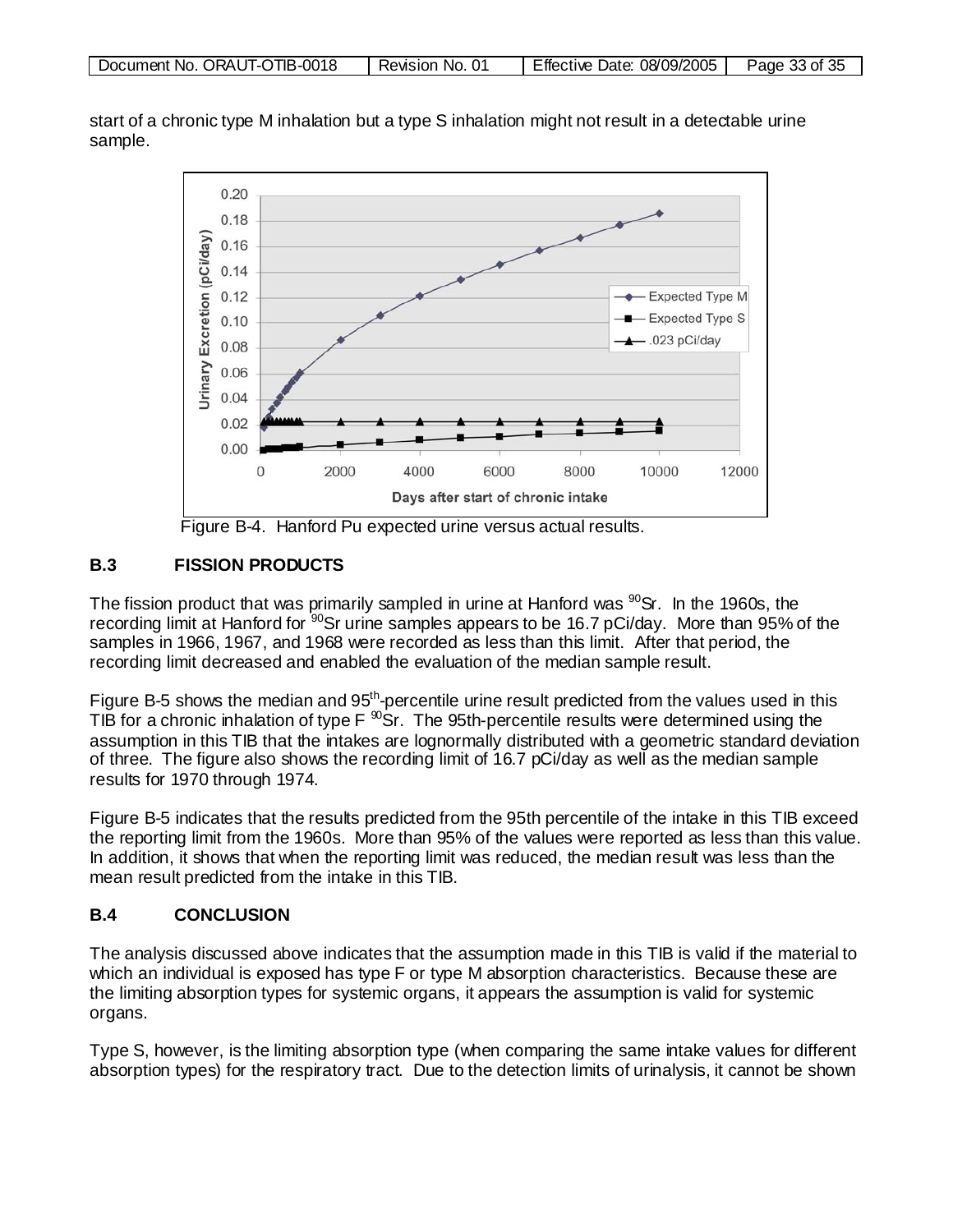

Figure B-5. Hanford Sr-90 expected urine versus actual results.

that the values of this TIB are an overestimate for the respiratory tract. However, there are several important issues to point out.

- While comparing the recording limit to the TIB mean cannot show the TIB to be an overestimate, continuous exposures at these levels would be reportable in many of the longterm workers. Levels below the reporting limit were seen in a large percent of the sampled population, much larger than 50%.
- Long-term exposure to these levels requires that an employee would be working into the modern era. In more modern eras, chest counts, whole-body counts, and more sensitive urinalysis would indicate if the average worker were exposed to these levels for a long duration.
- The data analyzed was obviously for monitored workers. The monitored population is probably the population that radiological control personnel believed to have the highest exposure potential.

Taken together, this implies that while it might not be possible to demonstrate that the average radiological worker was exposed to a lower concentration of type S material, it can be seen that it is very possible. Therefore this TIB should not be considered an overestimate for respiratory tract dose unless other information, such as chest counts or whole-body counts, is available for the individual.

However, the TIB assumes a continuous exposure every working minute of every day. For individuals who were only intermittently exposed, a considerably higher air concentration would have had to be routinely present to equal the same intake. Intakes considerably higher than those listed in this TIB would have been detectable in the urine results of those present more frequently in those areas. This TIB should, therefore, be considered an overestimate for intermittently exposed workers regardless of the organ of concern.